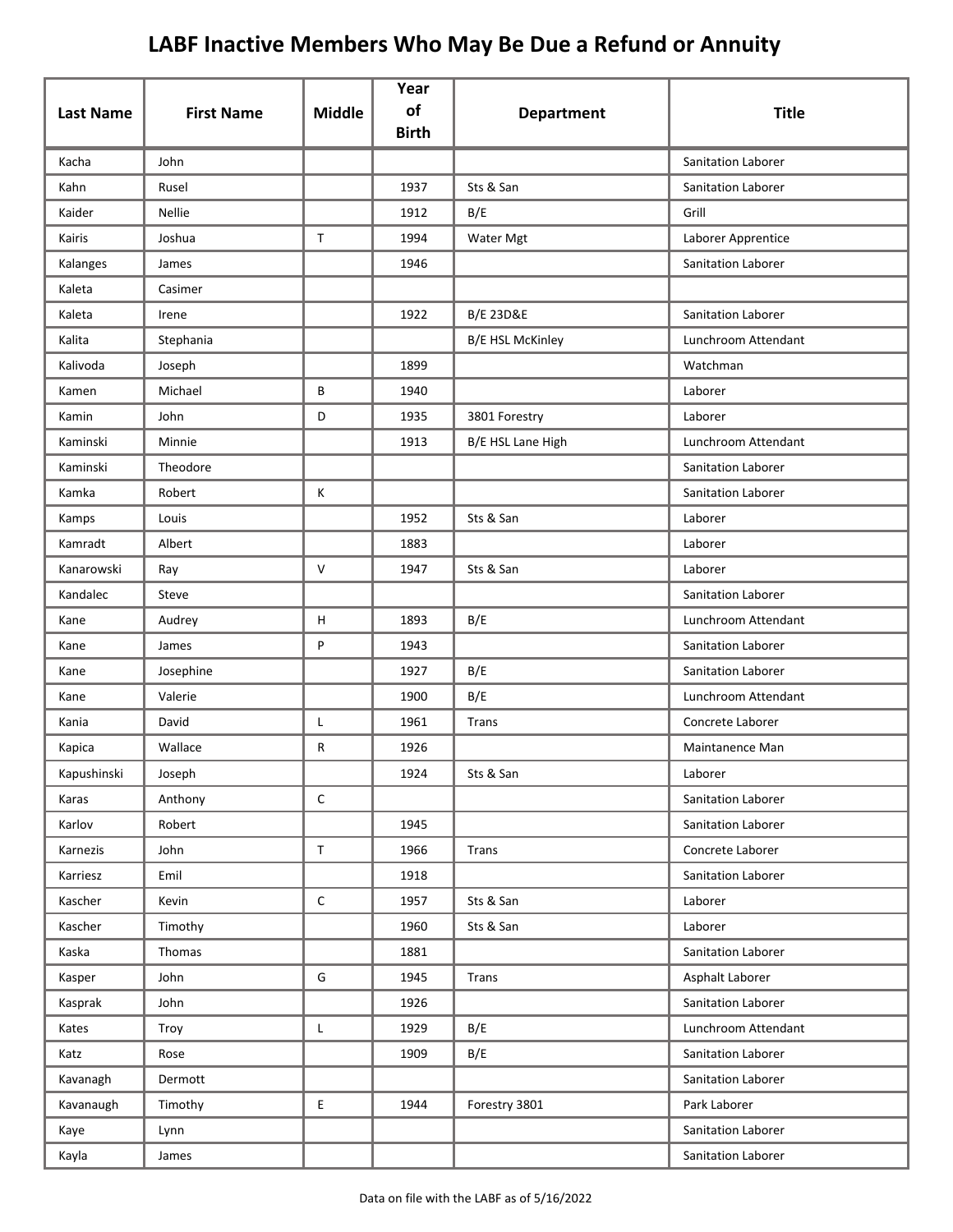|                  | <b>First Name</b> | <b>Middle</b> | Year<br>of   |                                    | <b>Title</b>           |
|------------------|-------------------|---------------|--------------|------------------------------------|------------------------|
| <b>Last Name</b> |                   |               | <b>Birth</b> | <b>Department</b>                  |                        |
| Kayser           | Andrew            |               | 1882         |                                    | Laborer                |
| Kazenas          | Peter             |               |              |                                    | Sanitation Laborer     |
| Keane            | Ann               |               | 1904         | B/E                                | Lunchroom Attendant    |
| Keane            | William           |               | 1935         | 4202 Bridges                       | Laborer                |
| Keaney           | Mary              | Κ             | 1932         | B/E                                | Lunchroom Attendant    |
| Kearney          | James             |               | 1911         |                                    | Park Laborer           |
| Kearney          | James             |               | 1924         |                                    | Laborer                |
| Keating          | Daniel            | Г             | 1949         | Sts & San                          | <b>Tree Trimmer</b>    |
| Keating          | James             | $\mathsf{T}$  | 1908         | 3435 Sanitation                    | Sanitation Laborer     |
| Keefe            | Joseph            | W             | 1938         | Sts & San                          | Laborer                |
| Keehan           | Michael           | R             | 1944         | Forestry 3801                      | Laborer                |
| Keehn            | James             | M             | 1938         |                                    | <b>Streets Laborer</b> |
| Keenan           | Martin            |               | 1894         |                                    | Laborer                |
| Kehoe            | Ellen             |               | 1901         | B/E                                | Lunchroom Attendant    |
| Keleher          | Emmett            |               | 1940         |                                    | Sanitation Laborer     |
| Kellem           | Wilbur            |               | 1934         | B/E                                | Sanitation Laborer     |
| Keller           | <b>Stella</b>     |               | 1911         | B/E                                | Lunchroom Attendant    |
| Kelley           | Charles           |               | 1914         |                                    | Laborer                |
| Kelley           | Johnny            | E             | 1922         | Sts & San                          | Laborer                |
| Kelly            | Albert            |               | 1936         | Aviation 3902                      | Laborer                |
| Kelly            | Amy               | L             | 1912         |                                    | Scrubwoman             |
| Kelly            | Ann Marie         | M             |              | B/E 23 Roosevelt and Chicago Teach | Lunchroom Attendant    |
| Kelly            | Arthur            | G             |              |                                    | Sanitation Laborer     |
| Kelly            | Edward            | J             | 1896         |                                    | Laborer                |
| Kelly            | John              |               | 1887         |                                    | Sanitation Laborer     |
| Kelly            | John              | J             | 1949         | Sts & San                          | Laborer                |
| Kelly            | John              | ${\mathsf W}$ | 1925         | Water Mgt                          | <b>Station Laborer</b> |
| Kelly            | Josephine         |               | 1913         | B/E                                | Lunchroom Attendant    |
| Kelly            | Mattie            |               | 1912         | B/E                                | Lunchroom Attendant    |
| Kelly            | Michael           |               | 1888         |                                    | Asphalt Helper         |
| Kelly            | Nora              | A             | 1906         | B/E                                | Lunchroom Attendant    |
| Kelly            | Thomas            |               |              |                                    | Laborer                |
| Kelly            | William           | $\mathsf F$   | 1918         | Sts & San                          | Laborer                |
| Kelly            | Winifred          | M             | 1888         | B/E                                | Lunchroom Attendant    |
| Kelton           | Kenneth           |               | 1964         | Sts & San                          | Watchman               |
| Kendall          | Booker            |               | 1930         | Sts & San                          | Laborer                |
| Kennar           | Frank             |               | 1885         |                                    | Laborer                |
| Kennedy          | Albert            |               | 1929         | Sts & San                          | Laborer                |
| Kennedy          | James             |               | 1881         |                                    | Laborer                |
| Kennedy          | Kerry             | M             | 1951         | Trans                              | Asphalt Laborer        |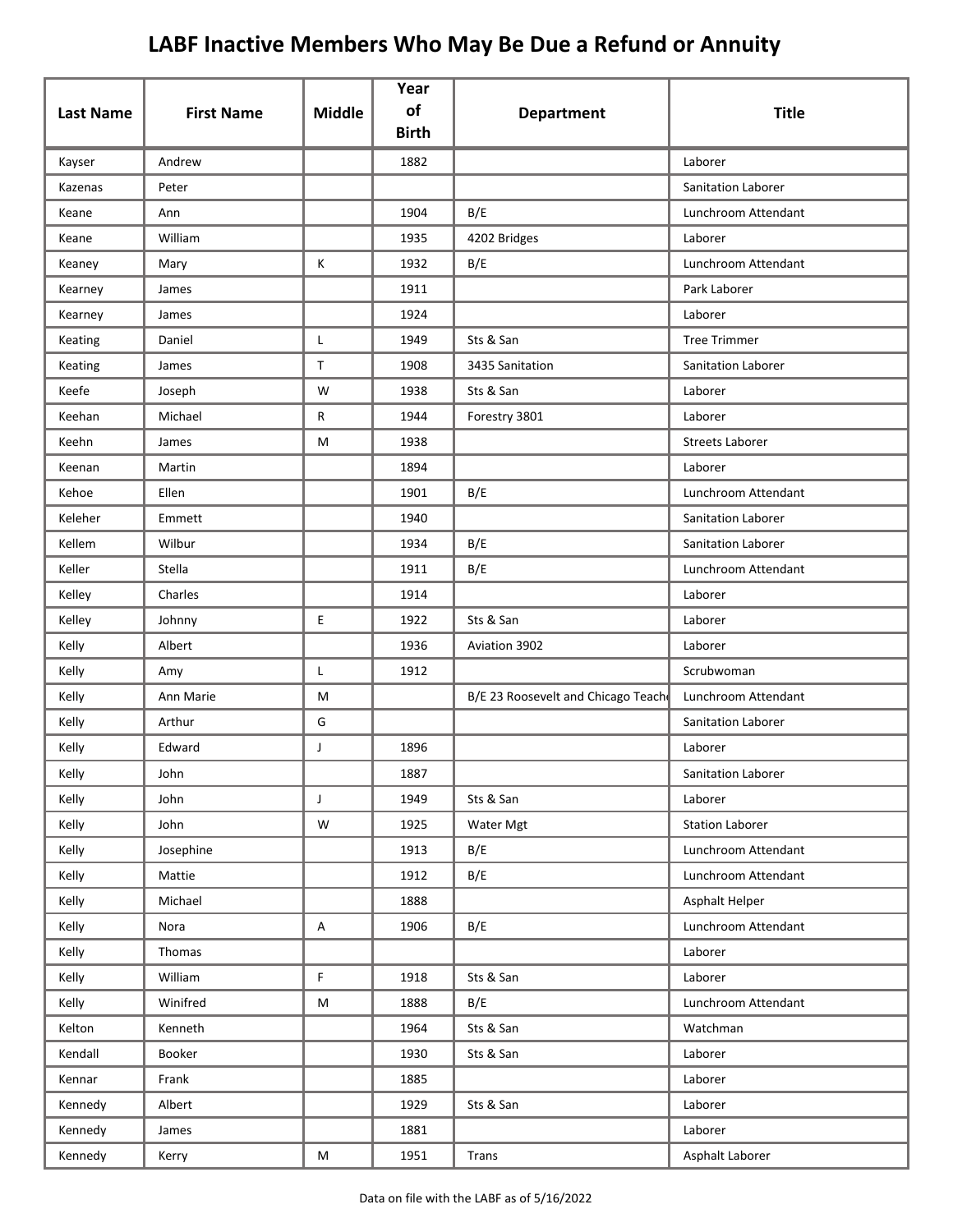| <b>Last Name</b> | <b>First Name</b> | <b>Middle</b> | Year<br>of   | <b>Department</b> | <b>Title</b>              |
|------------------|-------------------|---------------|--------------|-------------------|---------------------------|
|                  |                   |               | <b>Birth</b> |                   |                           |
| Kennedy          | Patrick           | J             | 1954         | Sts & San         | Laborer                   |
| Kennedy          | Willamae          |               | 1908         | B/E               | Lunchroom Attendant       |
| Kenney           | Ann               | D             | 1898         | B/E               | Lunchroom Attendant       |
| Kenny            | Eugene            |               | 1923         |                   | Laborer                   |
| Keough           | James             |               |              |                   | <b>Sanitation Laborer</b> |
| Kerr             | Reginald          |               | 1899         |                   | <b>Hospital Helper</b>    |
| Kersey           | Jarell            |               |              |                   | Sanitation Laborer        |
| Kester           | James             |               | 1952         | Sts & San         | Laborer                   |
| Keyes            | Robert            |               | 1896         |                   | Laborer                   |
| Kicmal           | Leo               | $\mathsf{T}$  | 1921         | Sts & San         | Laborer                   |
| Kieper           | Eleanor           |               | 1925         | B/E               | Sanitation Laborer        |
| Kikulski         | James             |               | 1942         |                   | <b>RCC</b>                |
| Kilanowski       | Arthur            |               | 1914         | Sts & San         | Laborer                   |
| Kiley            | John              | В             | 1948         |                   | Laborer                   |
| Killackey        | Michael           | J             | 1950         | Trans             | Asphalt Laborer           |
| Kilmartin        | Daniel            | J             | 1923         | B/E               | Lunchroom Attendant       |
| Kilroy           | Daniel            | P             | 1957         | Sts & San         | Laborer                   |
| Kilscrow         | Whitney           | P             | 1946         | B/E               | Lunchroom Attendant       |
| Kimbrough        | Ervin             |               | 1955         |                   | Asphalt Laborer           |
| Kimbrough        | Marshall          |               | 1917         |                   | Laborer                   |
| Kindred          | Norvell           |               |              | B/E HSL Lake View |                           |
| King             | Douglas           | R             | 1936         | Sts & San         | Laborer                   |
| King             | Eugene            | Α             |              | Water Mgt         | <b>Station Laborer</b>    |
| King             | George            |               | 1926         | Sts & San         | Laborer                   |
| King             | George            |               | 1934         | B/E               | Sanitation Laborer        |
| King             | Harry             |               |              |                   |                           |
| King             | James             | E.            | 1917         | 3908 Park         | Park Laborer              |
| King             | John              |               | 1948         | Sts & San         | Laborer                   |
| King             | John              | н             |              |                   | Sanitation Laborer        |
| King             | John              | J             | 1882         |                   | Sanitation Laborer        |
| King             | Johnnie           | L             | 1919         | Sts & San         | Laborer                   |
| King             | Michelle          |               | 1976         | Sts & San         | Hand Laborer              |
| King             | Philip            | L             | 1947         |                   | Laborer                   |
| King             | Robert            | Г             | 1946         |                   | <b>Hospital Helper</b>    |
| King             | Robert            | T             | 1950         | Water Mgt         | Laborer                   |
| Kingsley         | Irving            |               | 1895         |                   | Sanitation Laborer        |
| Kinken           | Tracy             | $\mathsf J$   | 1970         | LABF              | <b>Fund Staff</b>         |
| Kinzig           | George            |               | 1907         |                   | Laborer                   |
| Kirby            | Edward            |               |              |                   |                           |
| Kirby            | Nick              |               | 1889         |                   | Laborer                   |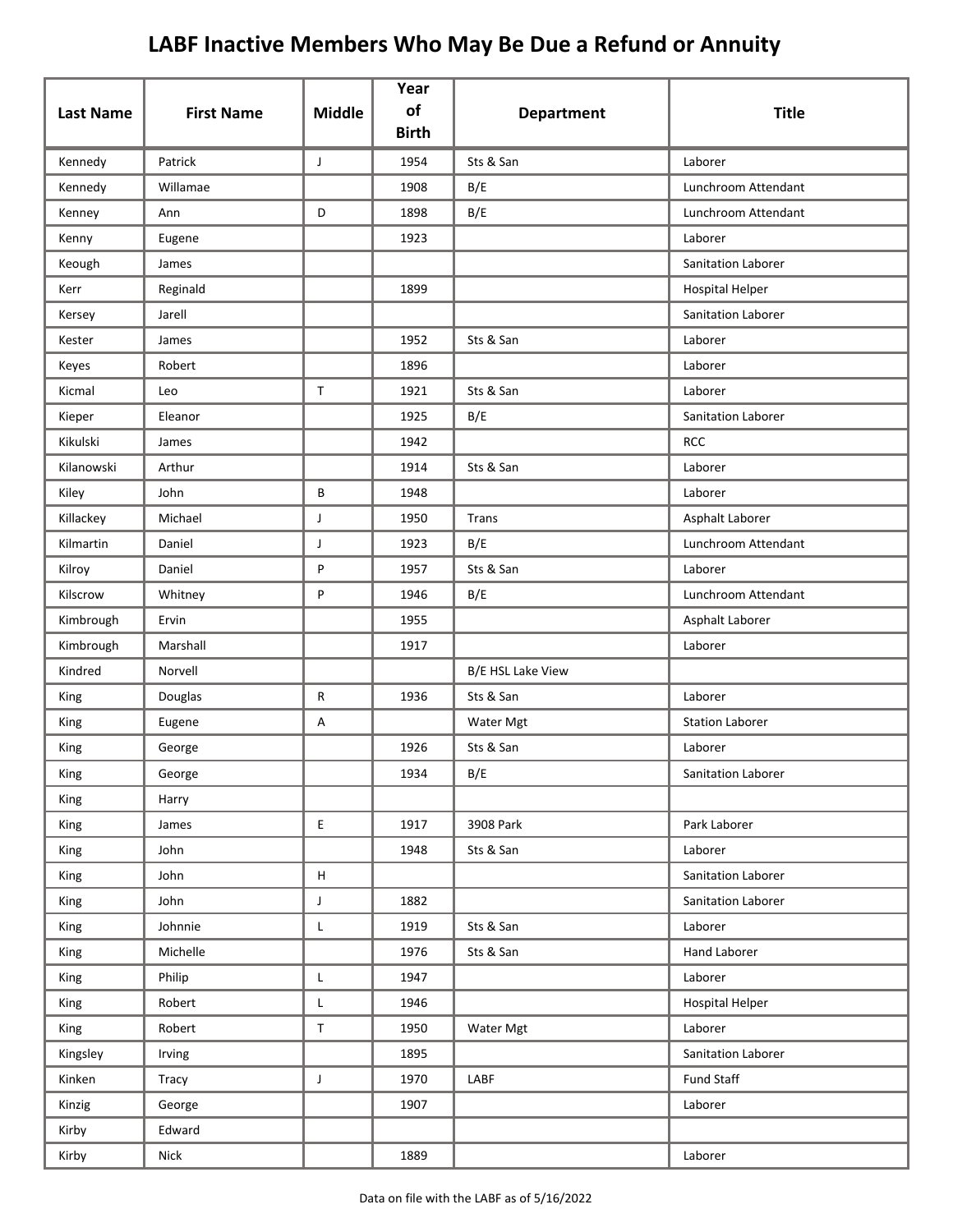|                  |                   |                           | Year               |                   |                        |
|------------------|-------------------|---------------------------|--------------------|-------------------|------------------------|
| <b>Last Name</b> | <b>First Name</b> | <b>Middle</b>             | of<br><b>Birth</b> | <b>Department</b> | <b>Title</b>           |
| Kircinshi        | <b>Nellie</b>     |                           |                    |                   | Sanitation Laborer     |
| Kirk             | Clarence          |                           |                    |                   | Sanitation Laborer     |
| Kirk             | Elmer             | E                         |                    |                   | Sanitation Laborer     |
| Kirk             | Joseph            |                           | 1956               | Sts & San         | <b>Hand Laborer</b>    |
| Kirkpatrick      | Conrad            | B                         | 1947               | Sts & San         | Laborer                |
| Kirnan           | Michael           |                           |                    |                   | Sanitation Laborer     |
| Kirschenbaum     | Sylvia            |                           | 1905               | B/E               | Lunchroom Attendant    |
| Kisala           | John              | В                         | 1918               |                   | Sanitation Laborer     |
| Klapacz          | Walter            | P                         | 1918               | Trans             | <b>Station Laborer</b> |
| Klein            | Russell           |                           |                    |                   | Sanitation Laborer     |
| Klein            | William           |                           | 1956               |                   | Laborer                |
| Kleinhuizen      | Albert            |                           | 1898               |                   | Park Laborer           |
| Klement          | Harriet           |                           | 1893               |                   | <b>Hospital Helper</b> |
| Kletzke          | Albert            | P                         | 1925               |                   | Sanitation Laborer     |
| Kliczko          | Edward            | L                         | 1948               | Sts & San         | Laborer                |
| Kline            | Fred              |                           | 1903               |                   | Sanitation Laborer     |
| Kloak            | John              | $\mathsf{C}$              | 1955               | Sts & San         | <b>MTD</b>             |
| Klock            | Genevieve         |                           | 1889               | B/E               | Lunchroom Attendant    |
| Klosowski        | Edwin             |                           |                    |                   | Sanitation Laborer     |
| Kluth            | Daniel            | W                         | 1966               | Trans             | Asphalt Laborer        |
| Klyzek           | Thomas            |                           |                    | Water Mgt         | Sanitation Laborer     |
| Kneafsey         | Michael           |                           |                    |                   | Sanitation Laborer     |
| Knefel           | Rickey            | R                         | 1966               | Police            | Garage Attendant       |
| Knight           | Milton            | Α                         | 1958               | Sts & San         | Laborer                |
| Knight           | Richard           | F                         | 1957               | Sts & San         | Laborer                |
| Knight           | Thomas            |                           |                    | Sts & San         | Sanitation Laborer     |
| Knudson          | Louise            |                           | 1897               | B/E               | Lunchroom Attendant    |
| Kobrow           | James H           | $\boldsymbol{\mathsf{H}}$ | 1948               | Sts & San         | Laborer                |
| Kobus            | Barbara           |                           | 1888               | B/E               | Lunchroom Attendant    |
| Kochan           | Anthony           |                           |                    |                   | Sanitation Laborer     |
| Koczor           | Ron               |                           | 1938               | Sts & San         | Laborer                |
| Koenig           | George S          | $\sf S$                   | 1921               | Sts & San         | Asphalt Laborer        |
| Koestner         | Joseph            | $\mathsf{R}$              | 1926               |                   | Laborer                |
| Koglin           | Gertrude          |                           | 1892               |                   | <b>Hospital Helper</b> |
| Kohn             | Jerome            |                           | 1934               | 3805 Forestry     | <b>Tree Trimmer</b>    |
| Kohn             | John              |                           | 1942               | Sts & San         | 9534 Laborer           |
| Kohn             | Stephen           | M                         | 1950               | Sts & San         | Laborer                |
| Kohut            | John              |                           |                    |                   | Sanitation Laborer     |
| Kolkau           | Kenneth           |                           |                    |                   | Sanitation Laborer     |
| Kolodziej        | Martha            |                           | 1928               | B/E               | Lunchroom Attendant    |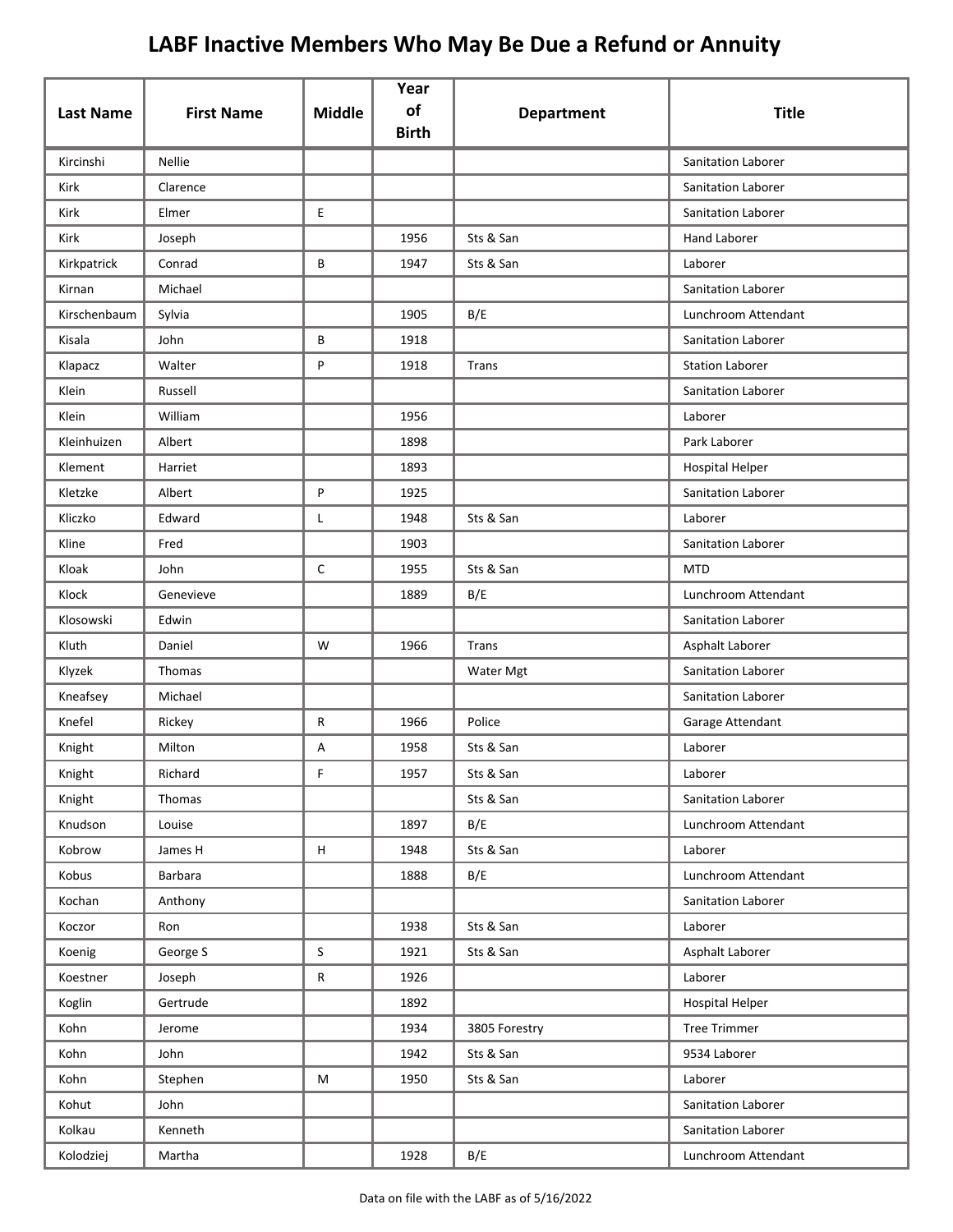| <b>Last Name</b> | <b>First Name</b> | <b>Middle</b> | Year<br>of<br><b>Birth</b> | <b>Department</b>        | <b>Title</b>              |
|------------------|-------------------|---------------|----------------------------|--------------------------|---------------------------|
| Kolokotronis     | Stephen           |               | 1969                       | Sts & San                | <b>Hand Laborer</b>       |
| Kolski           | Philip            | E             | 1947                       |                          | <b>Tree Trimmer</b>       |
| Kolstad          | Robert            |               | 1933                       | Water Mgt                | <b>Station Laborer</b>    |
| Konstantin       | Jonel             |               | 1942                       | Sts & San                | Watchman                  |
| Kopacz           | Monica            |               | 1920                       | 1010 B/E HSL Prosser     | 50 Lunchroom Attendant    |
| Koplitz          | Guy               |               | 1945                       | Sts & San                | Laborer                   |
| Koprowski        | Leonard           |               | 1913                       | Sts & San                | 9534 Laborer              |
| Korner           | Eleanor           |               | 1923                       | B/E                      | Lunchroom Attendant       |
| Korosa           | Edward            |               | 1937                       | Sts & San                | 9534 Laborer              |
| Korpinski        | Stanley           |               | 1929                       |                          | 9534 Laborer              |
| Korun            | Charles           |               | 1913                       | Sts & San                | Sanitation Laborer        |
| Koscielski       | Eugene            | S             | 1945                       | 3807/4203                | Laborer                   |
| Koshko           | Rose              |               |                            |                          | Sanitation Laborer        |
| Kosobud          | Elizabeth         |               | 1895                       | B/E                      | Lunchroom Attendant       |
| Kostanski        | William           |               |                            | Sts & San                | Sanitation Laborer        |
| Kostecka         | Walter            |               | 1953                       |                          | Laborer                   |
| Kostelnik        | Ella              | H             | 1919                       | B/E                      | Lunchroom Attendant       |
| Kostich          | Phyllis           |               |                            | 1010 B/E HSL Waller      | 50 Lunchroom Attendant    |
| Kostka           | Kenneth           |               |                            |                          | Sanitation Laborer        |
| Kostrzeski       | Lorraine          |               | 1914                       | B/E                      | Lunchroom Attendant       |
| Kostrzeski       | Rose              |               |                            | <b>B/E HSL Roosevelt</b> | Lunchroom Attendant       |
| Kostur           | Michael           | J             | 1952                       |                          | Laborer                   |
| Kott             | Michael           |               |                            | <b>Public Works</b>      | Park Laborer              |
| Kotula           | Burt              |               | 1910                       |                          | Sanitation Laborer        |
| Kotwas           | Raymond           |               | 1920                       |                          | Sanitation Laborer        |
| Kotz             | Margaret          |               | 1902                       | B/E                      | Lunchroom Attendant       |
| Kousins          | Lowell            |               | 1942                       | Sts & San                | Sanitation Laborer        |
| Kovac            | Michael           | J             | 1942                       | Water Mgt                | Laborer                   |
| Kovacevico       | Caroline          |               | 1915                       | 1010 B/E HSL Bogan       | 50 50 Lunchroom Attendant |
| Kovarski         | August            |               | 1884                       |                          | Watchman                  |
| Kowalczk         | Stephanie         |               | 1917                       | B/E                      | Lunchroom Attendant       |
| Kowalczyk        | Helen             | M             | 1914                       | B/E                      | Lunchroom Attendant       |
| Kowalczyk        | Thaddeus          |               | 1918                       | Sts & San                | Laborer                   |
| Kowalczyk        | Theodore          |               |                            | Water Mgt                | Concrete Laborer          |
| Koza             | Michael           | J             | 1947                       | Sts & San                | Laborer                   |
| Koza             | Theodore          |               |                            | 3023 & 3332              | Sanitation Laborer        |
| Koziol           | Richard           |               | 1956                       | Trans                    | Asphalt Laborer           |
| Kozlowski        | Joseph            | M             | 1935                       | Sts & San                | Laborer                   |
| Krabec           | Helen             |               |                            |                          |                           |
| Kraff            | Lowell            |               | 1960                       | Aviation                 | Laborer                   |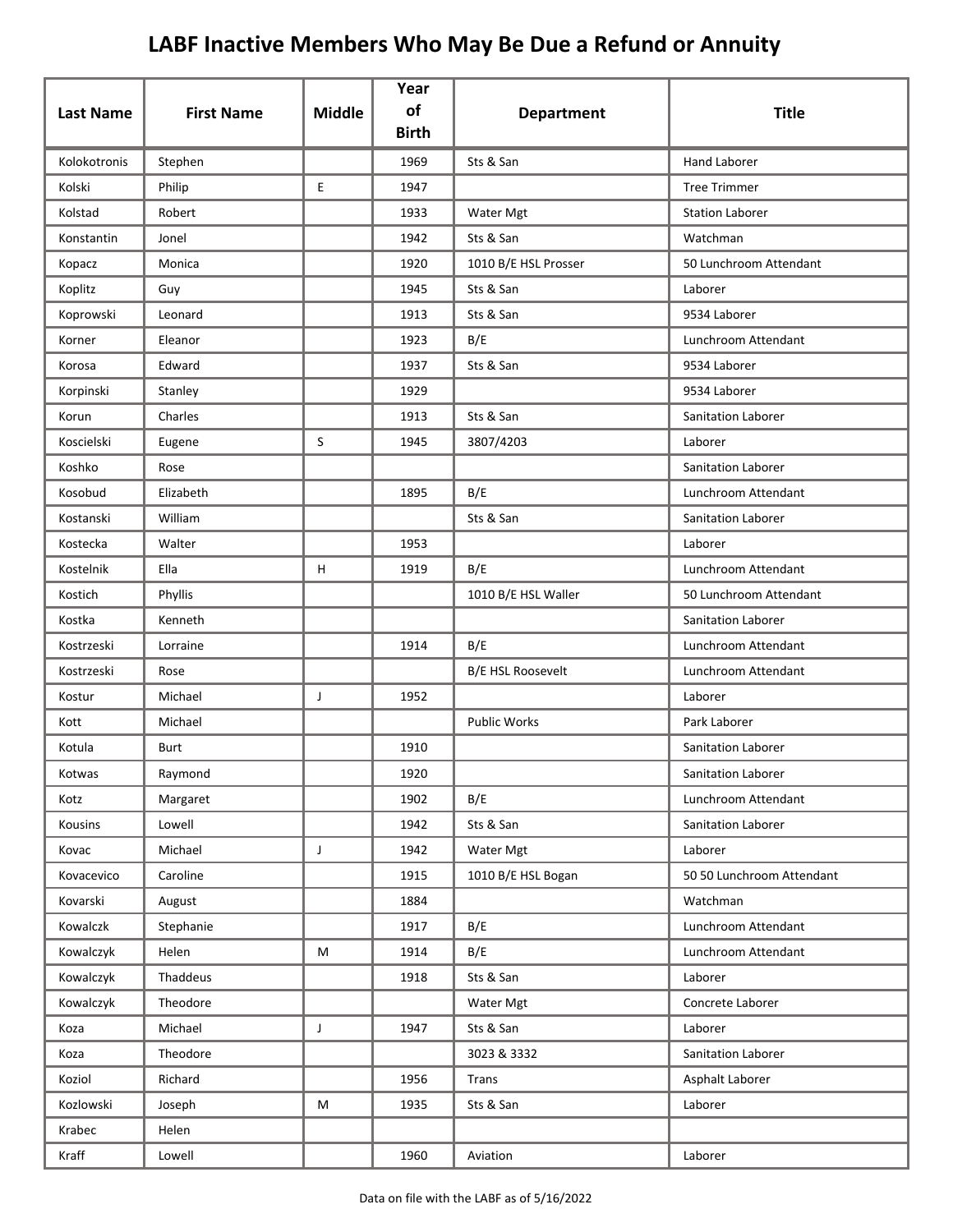| <b>Last Name</b> | <b>First Name</b>         | <b>Middle</b> | Year<br>of<br><b>Birth</b> | <b>Department</b>                | <b>Title</b>                   |
|------------------|---------------------------|---------------|----------------------------|----------------------------------|--------------------------------|
| Kraft            | Frank                     |               |                            |                                  | Sanitation Laborer             |
| Kraft            | John                      |               | 1924                       |                                  | Laborer                        |
| Kraft            | Rose                      | S             | 1916                       | B/E                              | Lunchroom Attendant            |
| Krager           | Peter                     |               |                            |                                  | Sanitation Laborer             |
| Kramer           | Harold                    |               | 1923                       | Sanitation 3347                  | C. S. Laborer                  |
| Kranicke         | Christian                 | ${\sf N}$     | 1964                       | Sts & San                        | Laborer                        |
| Kranz            | Walter                    |               | 1914                       | Forestry                         | Park Laborer                   |
| Kratzert         | Russell                   |               | 1937                       |                                  | <b>Streets Laborer</b>         |
| Krause           | Edward                    |               | 1927                       |                                  | Sanitation Laborer             |
| Kresler          | Thomas                    |               | 1947                       | Sts & San                        | Laborer                        |
| Kretan           | Joseph                    | M             |                            |                                  | Sanitation Laborer             |
| Krischer         | Gary Robert               | R             | 1948                       |                                  | Sewer Laborer                  |
| <b>KROHOWNEK</b> | Frank                     |               | 1862                       |                                  | <b>Sanitation Laborer</b>      |
| Krolak           | Anna                      |               |                            | B/E HSL Chicago Teachers College | Sanitation Laborer             |
| Kroll            | John                      |               | 1954                       | Sts & San                        | Laborer - Parking Operations   |
| Krone            | Harold                    | A             | 1916                       | Sts & San                        | Laborer                        |
| Kross            | Elsie                     | L             | 1895                       | B/E                              | Lunchroom Attendant            |
| Krueger          | Janet                     |               | 1899                       |                                  | Waitress                       |
| Krupa            | Richard                   |               | 1956                       | Sts & San                        | Laborer                        |
| Kubes            | Edward                    |               |                            |                                  | Sanitation Laborer             |
| Kubik            | Antoinett                 |               | 1925                       | B/E                              | Lunchroom Attendant            |
| Kubinski         | <b>Brian</b>              |               | 1954                       | Sts & San                        | Laborer - Parking Operations   |
| Kucharczyk       | Irene                     |               | 1918                       | B/E                              | Lunchroom Attendant            |
| Kucia            | Carrie (Family name Czech |               | 1912                       | B/E                              | Lunchroom Attendant            |
| Kucia            | Thaddeus                  |               | 1917                       | Park District                    | Laborer                        |
| Kucik            | Edwin                     |               | 1952                       | Water Mgt                        | Laborer                        |
| Kuen             | Leopold                   |               | 1887                       |                                  | Maintenance Man                |
| Kuhfuss          | Dorothy                   |               | 1916                       | B/E                              | Lunchroom Attendant            |
| Kuhlmann         | Robert                    |               | 1950                       | Sts & San                        | Laborer                        |
| Kuhn             | Harold                    | L.            |                            |                                  | Sanitation Laborer             |
| Kujawa           | William                   |               | 1945                       |                                  | <b>MTD</b>                     |
| Kulbida          | Thomas                    | ${\sf R}$     | 1971                       | <b>FIRE</b>                      | <b>Fund Staff</b>              |
| Kunsch           | Mae                       |               | 1904                       | B/E                              | Lunchroom Attendant            |
| Kupcis           | John                      | A             | 1947                       |                                  | Superintendent Of Water Meters |
| Kupski           | Robert                    | X             | 1948                       |                                  | <b>Station Laborer</b>         |
| Kurek            | Richard                   |               | 1960                       |                                  | Laborer                        |
| Kurtz            | Helen                     |               |                            | B/E                              | Sanitation Laborer             |
| Kuzma            | Albert                    |               | 1923                       | Sts & San                        | Laborer                        |
| Kuzma            | Michael                   |               | 1950                       | Sts & San                        | Laborer                        |
| Kwasinski        | Florence                  |               | 1923                       | B/E                              | Lunchroom Attendant            |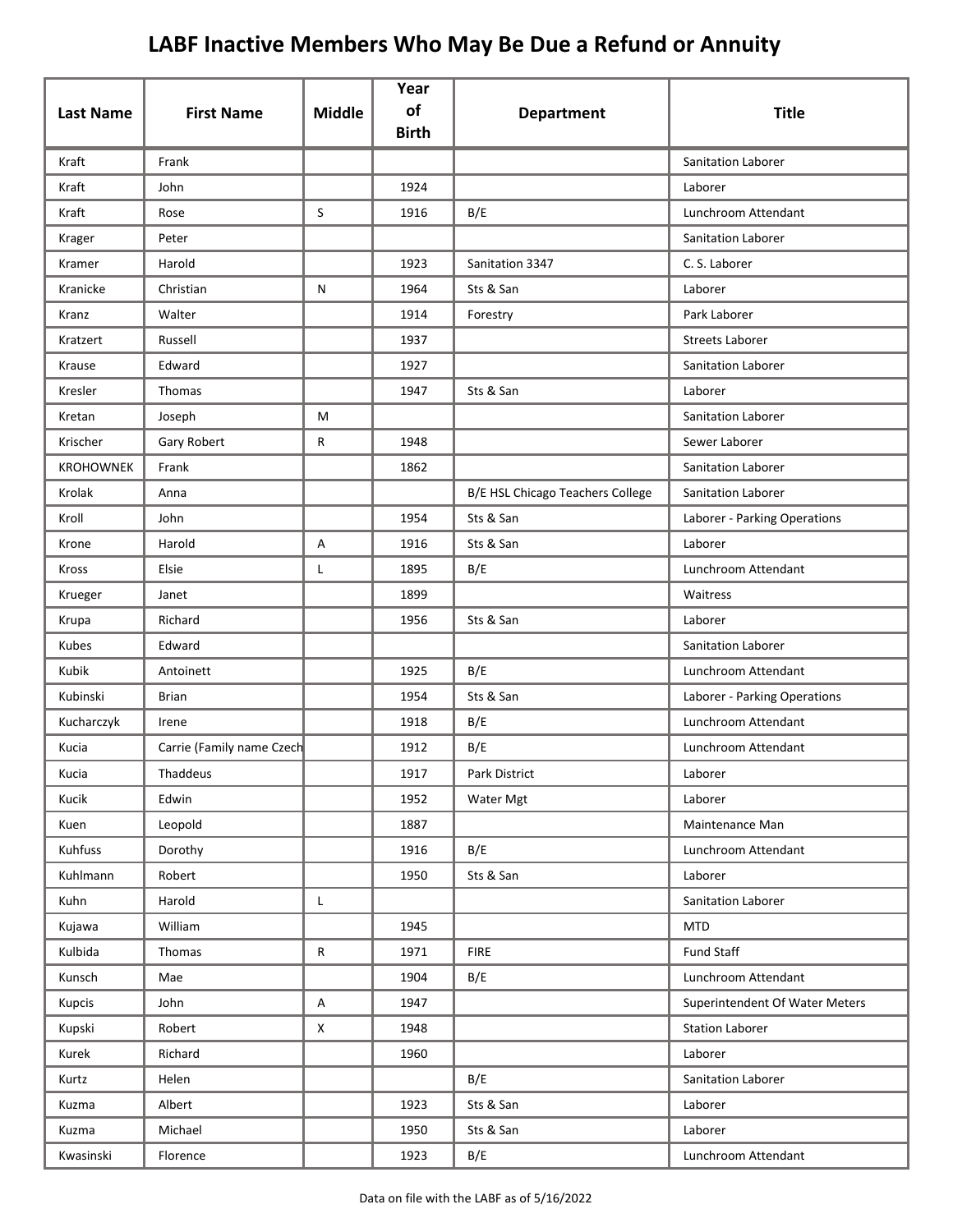|                  |                      |               | Year               |                                   |                     |
|------------------|----------------------|---------------|--------------------|-----------------------------------|---------------------|
| <b>Last Name</b> | <b>First Name</b>    | <b>Middle</b> | of<br><b>Birth</b> | <b>Department</b>                 | <b>Title</b>        |
| Kwiatkowsk       | Michael              | H             | 1949               | Office Of Budget & Mgmt           | Sewer Laborer       |
| Lablanc          | Charles              |               | 1952               | Sts & San                         |                     |
| Labus            | Richard              | D             | 1956               | Sts & San                         | Laborer             |
| Lacerba          | Frieda               |               | 1921               | B/E                               | Cook                |
| Lacoppola        | Alphonse             |               | 1950               | Sts & San                         | Laborer             |
| Lacorci          | Michael              |               | 1913               |                                   | Park Laborer        |
| Lacoste          | Vernon               |               | 1935               | 3801 Forestry                     | Sanitation Laborer  |
| Lacy             | William              | G             | 1958               | Water Mgt                         | Sewer Laborer       |
| Lafehen          | Anna                 | M             | 1916               | B/E                               | Lunchroom Attendant |
| Lafuria          | Emily                |               | 1918               |                                   | Sanitation Laborer  |
| Lahl             | Pauline              |               | 1909               | B/E                               | Lunchroom Attendant |
| Laino            | Joseph               |               | 1955               | Trans                             | Asphalt Laborer     |
| Laino            | L                    | L             | 1926               |                                   | Sanitation Laborer  |
| Laird            | <b>Barbara</b>       |               | 1942               | Municipal Tuberculosis Sanitarium | Scrubwoman          |
| Lamantia         | Joseph               |               | 1927               |                                   | Laborer             |
| Lamb             | Daniel               |               |                    |                                   | Orderly             |
| Lamont           | Anthony              |               | 1925               |                                   | Laborer             |
| Lamphere         | John                 |               |                    |                                   | Sanitation Laborer  |
| Lamphin          | Tobias               |               | 1974               | Sts & San                         | Sanitation Laborer  |
| Lan              | Josephine            |               | 1922               | B/E                               | Lunchroom Attendant |
| Land             | <b>Ellis</b>         |               |                    |                                   | Sanitation Laborer  |
| Landini          | Jean                 |               | 1897               | B/E                               | Lunchroom Attendant |
| Landman          | William              |               |                    |                                   | Sanitation Laborer  |
| Lane             | <b>Edward Martin</b> | М             | 1944               | Sts & San                         | Washer/Greaser      |
| Lane             | John                 | н             | 1928               |                                   | Maintenance Man     |
| Lane             | Richard              |               |                    |                                   | Sanitation Laborer  |
| Langosch         | Cecilia              |               | 1897               | B/E                               | Lunchroom Attendant |
| Langston         | Andrew               |               | 1938               | Sts & San                         | Laborer             |
| Langusch         | Edward               |               |                    |                                   | Sanitation Laborer  |
| Lanier           | Annie                | M             | 1931               | B/E                               | Lunchroom Attendant |
| Lanier           | Keith                |               | 1957               | <b>Trans</b>                      | Concrete Laborer    |
| Lanza            | Frank                |               | 1951               | Trans                             | Asphalt Laborer     |
| Lanzitto         | Joseph               |               | 1890               |                                   | Laborer             |
| Lapaglio         | Phillip              |               | 1890               |                                   | Laborer             |
| Laphen           | Morris               | B             | 1946               |                                   | Sanitation Laborer  |
| Lapierre         | Arthur               | G             |                    |                                   | Sanitation Laborer  |
| Laplaca          | John                 |               |                    |                                   | Sanitation Laborer  |
| Laplaca          | Mario                |               | 1930               | Sts & San                         | Laborer             |
| Laponte          | Nick                 |               | 1949               | Sts & San                         | <b>Tree Trimmer</b> |
| Lapore           | Ted                  | Κ             | 1956               | <b>Trans</b>                      | Concrete Laborer    |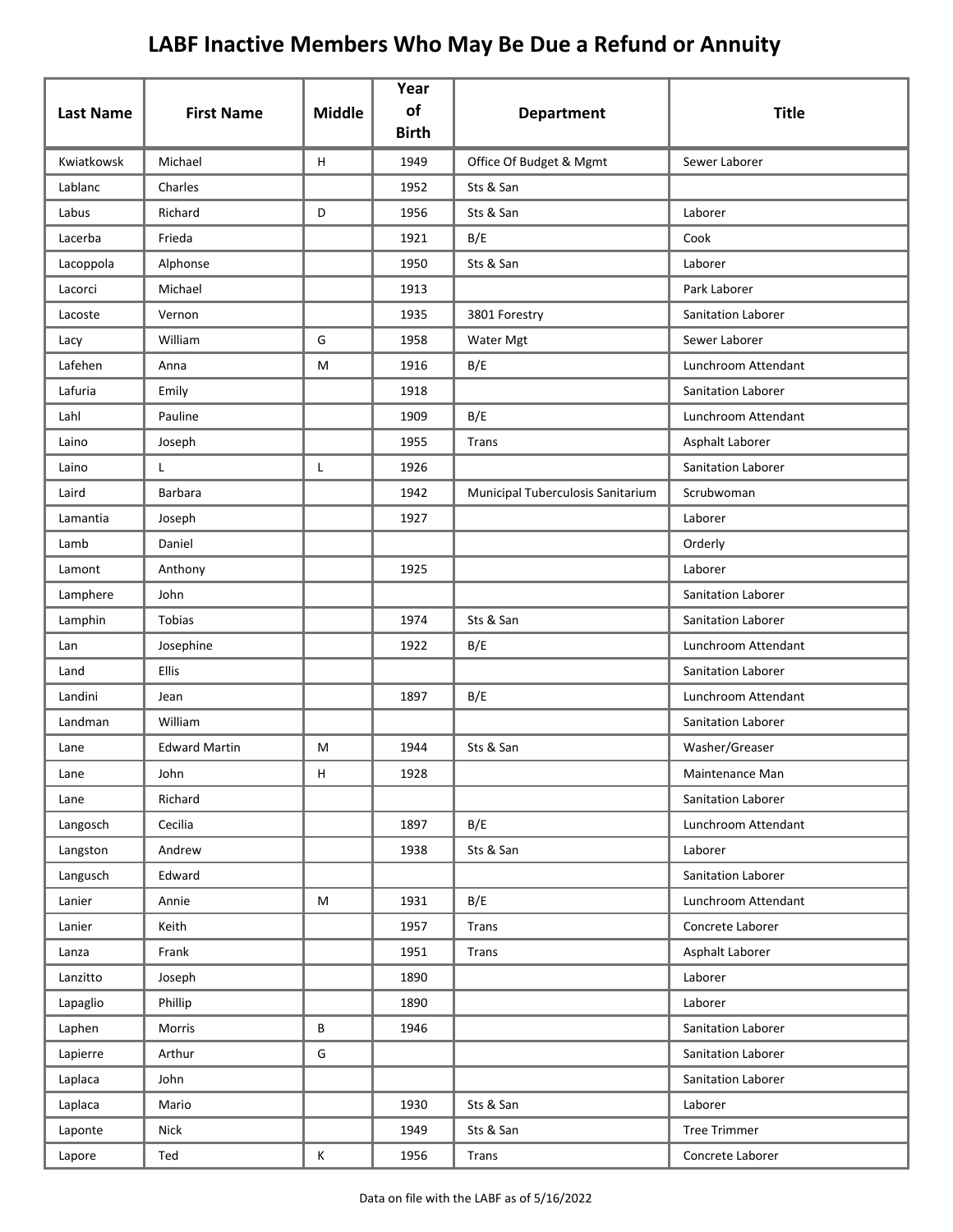| <b>Last Name</b> | <b>First Name</b> | <b>Middle</b> | Year<br>of   | <b>Department</b>       | <b>Title</b>                    |
|------------------|-------------------|---------------|--------------|-------------------------|---------------------------------|
|                  |                   |               | <b>Birth</b> |                         |                                 |
| Laporta          | Michael           | V             | 1950         | Sts & San               | Laborer                         |
| Laporta          | Raymond           | J             | 1947         | Trans                   | Asphalt Laborer                 |
| Laporta          | Salvatore         | Ronald        | 1932         | Trans                   | Asphalt Raker                   |
| Laporte          | Carl              |               | 1945         |                         | Park Laborer                    |
| Laporte          | James             | $\mathsf J$   | 1946         | Sts & San               | Laborer                         |
| Lardo            | Joseph            |               | 1925         | 3645 Electricity        | Laborer                         |
| Larkin           | James             |               |              |                         | Sanitation Laborer              |
| Larocca          | Frank             |               | 1921         | 3280 Construction       | Laborer                         |
| Larocca          | Joseph            |               | 1978         | 4202 W.P.X.             | <b>Sanitation Laborer</b>       |
| Larocco          | Joseph            |               | 1918         | Sts & San               | Laborer                         |
| Larock           | Marge             |               | 1912         | B/E                     | Lunchroom Attendant             |
| Larricchia       | Giovanni          |               | 1904         |                         | Park Laborer                    |
| Larry            | Joseph            |               | 1910         |                         | Concrete Laborer                |
| Larsen           | Harold            |               |              |                         | Hospital Attendant              |
| Larsen           | Harry             |               |              |                         | Sanitation Laborer              |
| Larson           | Joseph            |               |              |                         | Sanitation Laborer              |
| Larson           | Robert            |               | 1944         | Sts & San               | Laborer (Bureau of Electricity) |
| Lasco            | Samuel            |               | 1953         | Trans                   | Asphalt Laborer                 |
| Lascody          | John              | В             | 1913         | Water Mgt               | Sewer Laborer                   |
| Laski            | Frank             |               |              |                         | Sanitation Laborer              |
| Laski            | Jonathan          | E.            | 1975         | Sts & San               | <b>Hand Laborer</b>             |
| Laskowski        | Estelle           |               | 1904         | B/E                     | Lunchroom Attendant             |
| Lassandrella     | Michael           | Α             | 1951         | Sts & San               | Laborer                         |
| Laster           | Leroy             |               |              |                         | <b>Sanitation Laborer</b>       |
| Lata             | Walter            | J             | 1926         | Sts & San               | Laborer - Parking Operations    |
| Latimore         | Michael           |               |              |                         | Sanitation Laborer              |
| Lato             | Salvatore         |               |              |                         |                                 |
| Laudermilk       | Pauline           | М             | 1923         | <b>B/E HSL Phillips</b> | Lunchroom Attendant             |
| Laureto          | Amedeo            |               | 1913         |                         | Park Laborer                    |
| Laurino          | William           | Α             | 1941         | Sts & San               | <b>MTD</b>                      |
| Lavalle          | Angelo            |               | 1916         | Water Mgt               | Laborer                         |
| Lavelle          | Michael           | E             | 1938         |                         | Laborer                         |
| Lavelle          | Nellie            |               | 1894         | B/E                     | Lunchroom Attendant             |
| Lavelle          | Warren            | С             | 1907         |                         | Asphalt Helper                  |
| Lavin            | <b>Brian</b>      |               | 1955         | <b>Pumping Station</b>  | <b>Station Laborer</b>          |
| Lavin            | Thomas            | J             | 1939         | Sts & San               | Laborer                         |
| Lavin            | Thomas            | P             |              |                         | Sanitation Laborer              |
| Lavington        | Carlos            |               | 1943         |                         | Sewer Laborer                   |
| Lavorata         | John              |               | 1900         | Sewers 4279             | Laborer                         |
| Lawler           | Jerome            |               | 1938         | Sts and San 3439        | Laborer                         |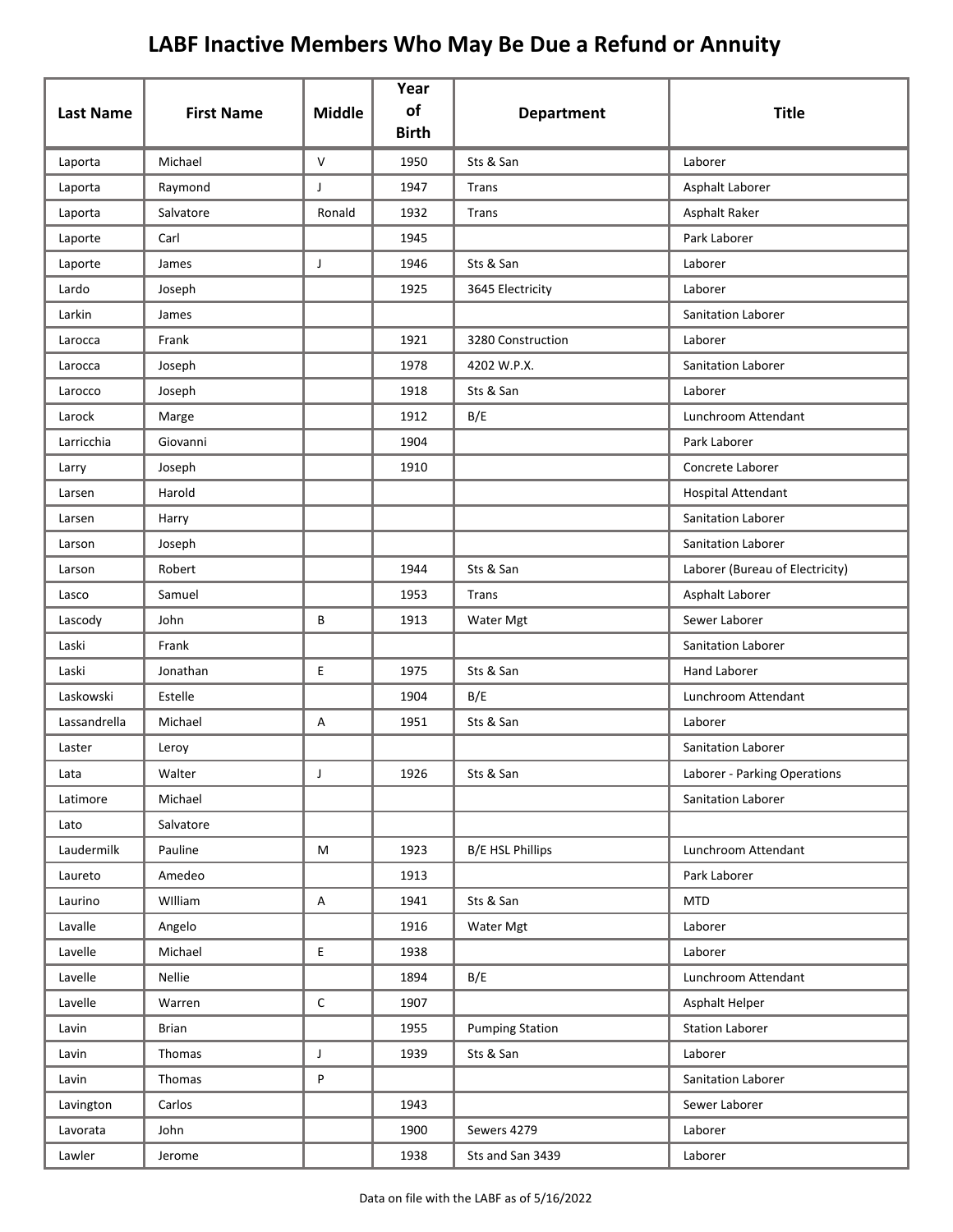| <b>Last Name</b> | <b>First Name</b> | <b>Middle</b>  | Year<br>of   | <b>Department</b>       | <b>Title</b>                |
|------------------|-------------------|----------------|--------------|-------------------------|-----------------------------|
|                  |                   |                | <b>Birth</b> |                         |                             |
| Lawler           | Matt              |                | 1982         |                         | Park Laborer                |
| Lawler           | Philip            | H              | 1942         |                         | Laborer                     |
| Lawlor           | Austin            |                | 1912         | Trans                   | Asphalt Tamper              |
| Lawrence         | Clifford          |                | 1926         | Water Mgt               | <b>Station Laborer</b>      |
| Lawrence         | Connie            |                | 1914         | B/E                     | Lunchroom Attendant         |
| Lawrence         | David             |                | 1944         | Trans                   | Asphalt Laborer             |
| Lawrence         | Edward            | Α              | 1960         | Trans                   | Concrete Laborer            |
| Lawrence         | Kelvin            |                | 1965         | Sts & San               | Laborer                     |
| Lawrence         | Marion            | O              | 1940         | Sts & San               | Laborer                     |
| Lawry            | Blanche           |                |              |                         | Sanitation Laborer          |
| Lawson           | Larry             |                | 1950         | Water Mgt               | Sewer Laborer               |
| Lawson           | Michael           | А              | 1960         | Sts & San               | Laborer                     |
| Laz              | Joseph            | M              | 1890         | Sts & San               | Park Laborer                |
| Lazzara          | Stella            |                |              |                         | Sanitation Laborer          |
| Leahy            | Ellen             |                | 1890         | B/E                     | Lunchroom Attendant         |
| Leahy            | John              | P              | 1950         |                         | <b>Station Laborer</b>      |
| Lebed            | Fred              |                | 1906         |                         | <b>Cement Finisher</b>      |
| Lebovitz         | <b>Brad</b>       | Α              | 1957         | Office Of Budget & Mgmt | Sewer Laborer               |
| Lebovitz         | Jack              |                | 1915         |                         | Sanitation Laborer          |
| Ledesma          | John              |                | 1933         |                         | Sanitation Laborer          |
| Ledoux           | Ferdinand         |                |              |                         | Sanitation Laborer          |
| Lee              | Anthony           | H              | 1962         | Sts & San               | Sanitation Laborer          |
| Lee              | Cecelia           |                | 1917         | B/E                     | Lunchroom Attendant         |
| Lee              | Charles           |                | 1905         | B/E                     | Lunchroom Attendant         |
| Lee              | Fred              |                | 1918         | Sts & San               | Laborer                     |
| Lee              | Harold            | E              | 1935         | Trans                   | <b>Construction Laborer</b> |
| Lee              | James             | R              | 1933         | 3449 - Streets & Sans   | Sanitation Laborer          |
| Lee              | Sharon            | F              | 1943         | B/E                     | Lunchroom Attendant         |
| Lee              | Willie            |                | 1901         |                         | Maid                        |
| Leesman          | Glen              | D              | 1947         |                         | Laborer                     |
| Lefevour         | Richard           |                | 1955         | Water Mgt               | Park Laborer                |
| Lefevour         | Steven            |                | 1950         | Water Mgt               | Laborer                     |
| Lehner           | John              |                | 1953         | Police                  | Garage Attendant            |
| Lehor            | Mike              |                |              |                         | Sanitation Laborer          |
| Leigeber         | Eleanor           |                | 1901         | B/E                     | Lunchroom Attendant         |
| Leigh            | Thomas            | M              |              |                         | Sanitation Laborer          |
| Leiss            | Harold            | J              |              |                         | Sanitation Laborer          |
| Lemke            | Martin            | J              | 1936         | Water Mgt               | Laborer                     |
| Lemmons          | Michael           |                | 1946         | Sts & San               | Laborer                     |
| Lemon            | Floyd             | $\mathsf{E}^-$ | 1939         | Sts & San               | Laborer                     |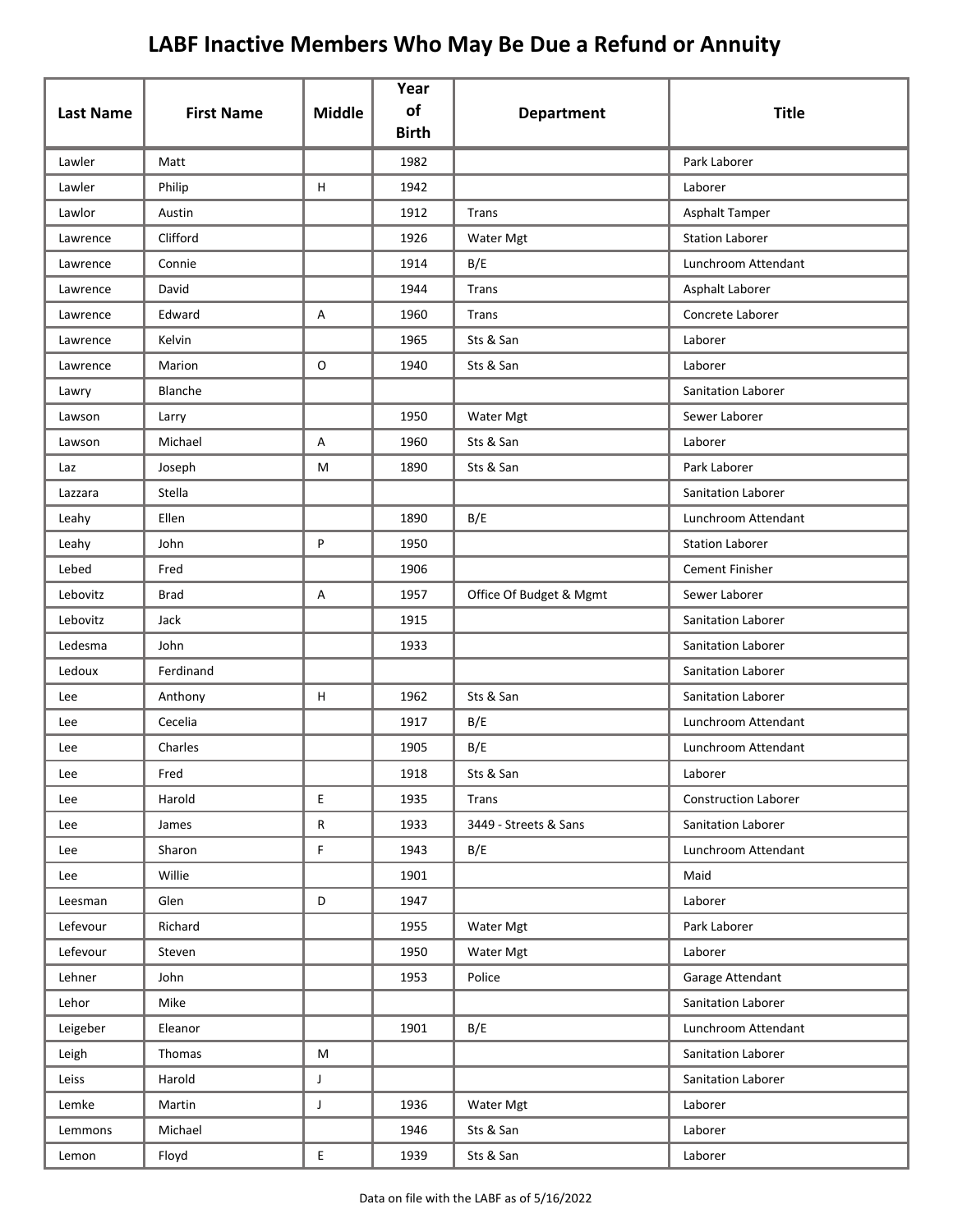| <b>Last Name</b> | <b>First Name</b> | <b>Middle</b> | Year<br>of   | <b>Department</b>       | <b>Title</b>        |
|------------------|-------------------|---------------|--------------|-------------------------|---------------------|
|                  |                   |               | <b>Birth</b> |                         |                     |
| Lemonier         | William           |               |              |                         | Sanitation Laborer  |
| Lenair           | Richard           |               | 1937         | Sts & San               | Laborer             |
| Lennon           | Jessie            |               |              |                         | Sanitation Laborer  |
| Lenore           | Susie             | B             | 1917         | B/E                     | Lunchroom Attendant |
| Leonard          | Gene              |               | 1963         | Water Mgt               | Sewer Laborer       |
| Leonhardt        | Lola              |               | 1903         | <b>B/E 52-B</b>         | Sanitation Laborer  |
| Lerner           | Harvey            | S             | 1959         | Sts & San               | Laborer             |
| Leshewski        | Anne              |               | 1915         | B/E                     | Cafeteria Helper    |
| Leska            | Richard           |               |              |                         | Sanitation Laborer  |
| Leslie           | Rita              |               | 1920         | B/E                     | Lunchroom Attendant |
| Lester           | Reeadus           |               | 1930         | Office Of Budget & Mgmt | Sewer Laborer       |
| Lesure           | Jennice           | M             | 1977         | Sts & San               | Hand Laborer        |
| Leszynski        | Thomas            |               | 1956         | Sts & San               | Laborer             |
| Leto             | Ned               | $\mathsf{S}$  | 1948         | Sts & San               | Laborer             |
| Letrich          | Barbara           |               | 1913         | B/E                     | Lunchroom Attendant |
| Levatino         | David             | J             | 1938         | Trans                   | Asphalt Laborer     |
| Levato           | Frank             |               | 1950         | Trans                   | Asphalt Raker       |
| Levey            | Michael           | R             | 1945         | B/E                     | Lunchroom Attendant |
| Levi             | Terry             |               | 1941         | B/E                     | Lunchroom Attendant |
| Levin            | Eugene            |               | 1953         | Sts & San               | Laborer             |
| Levin            | Sarah             |               | 1908         | B/E                     | Lunchroom Attendant |
| Levine           | Alvin             |               | 1931         | Sts & San               | Laborer             |
| Levine           | Michael           | R             | 1944         |                         | Sanitation Laborer  |
| Levitt           | Michael           |               | 1956         | Sts & San               | Laborer             |
| Levitzke         | Paul              |               |              |                         | Sanitation Laborer  |
| Levonyak         | Louis             | $\sf S$       | 1934         | Sts & San               | Laborer             |
| Levy             | Doreatha          |               | 1924         | B/E                     | Lunchroom Attendant |
| Levy             | Raychelle         | Α             | 1975         |                         |                     |
| Lewandowski      | George            |               |              |                         |                     |
| Lewis            | Christopher       | L             | 1985         | Trans                   | Concrete Laborer    |
| Lewis            | Coy               |               | 1965         | Sts & San               | Sanitation Laborer  |
| Lewis            | Daniel            |               | 1953         | Water Mgt               | Sewer Laborer       |
| Lewis            | Edward            | Α             | 1948         | Sts & San               | Laborer             |
| Lewis            | Fred              |               | 1922         | B/E                     | Porter              |
| Lewis            | Herman            |               |              |                         | Sanitation Laborer  |
| Lewis            | John              | W             | 1946         |                         | Laborer             |
| Lewis            | Mark              |               | 1957         | Sts & San               | Laborer             |
| Lewis            | Mckinley          |               | 1926         | Sts & San               | Laborer             |
| Lewis            | Myrtle            |               | 1908         | B/E                     | Sanitation Laborer  |
| Lewis            | Myrtle            |               | 1913         | B/E                     | Dishwasher          |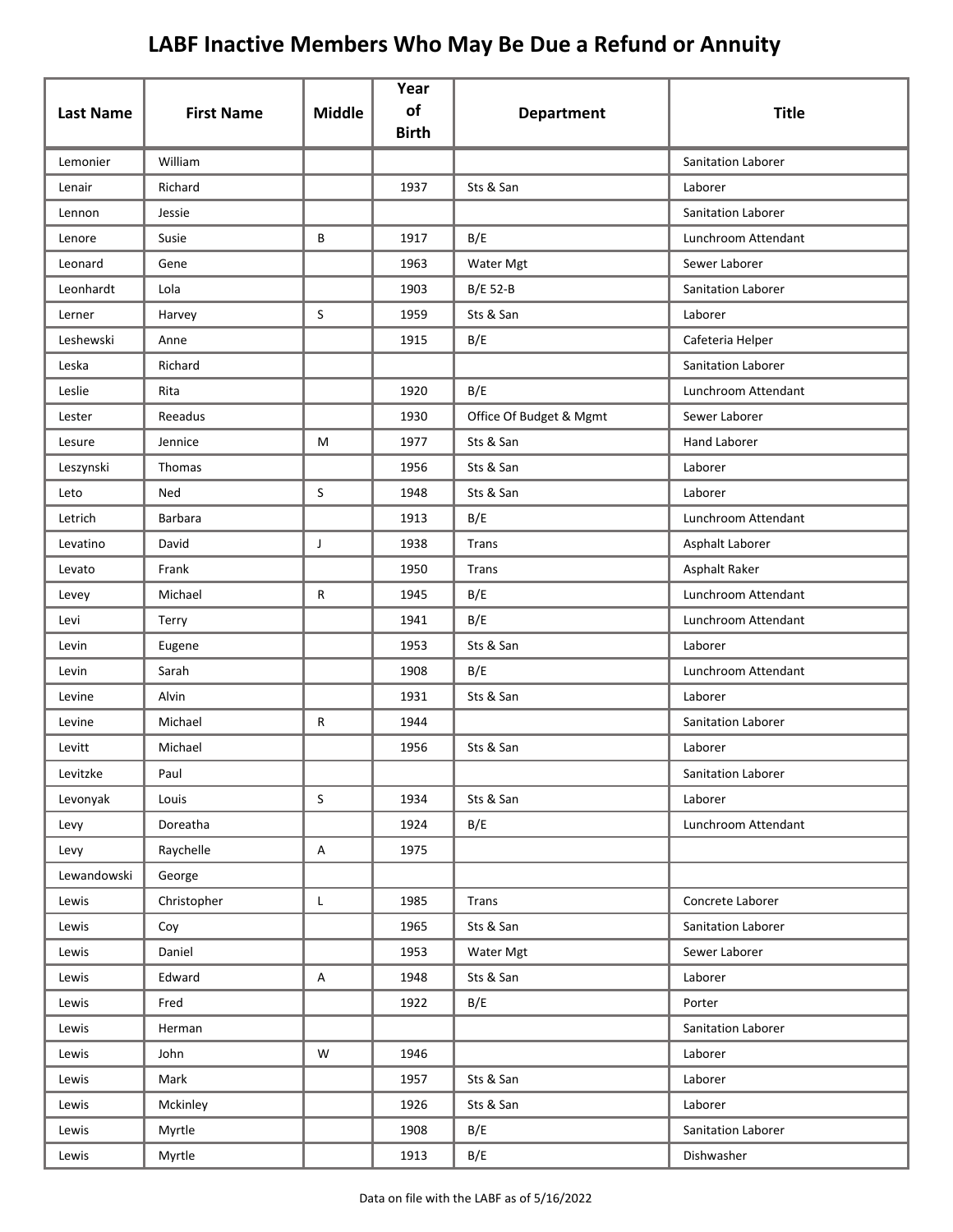| <b>Last Name</b> | <b>First Name</b>    | <b>Middle</b>             | Year<br>of<br><b>Birth</b> | <b>Department</b>                 | <b>Title</b>                |
|------------------|----------------------|---------------------------|----------------------------|-----------------------------------|-----------------------------|
| Lewis            | Osie                 |                           | 1903                       | B/E                               | Laborer                     |
| Lewis            | Praythion            |                           |                            |                                   | Sanitation Laborer          |
| Lewis            | Ruby                 |                           | 1928                       |                                   | Concrete Laborer            |
| Lewis            | Stanley              |                           |                            | B/E                               | Lunchroom Attendant         |
| Lewis            | Virdia               |                           | 1929                       | B/E                               | Lunchroom Attendant         |
| Lewis            | Will                 |                           |                            |                                   | <b>Sanitation Laborer</b>   |
| Lewis            | William              | H                         | 1918                       | Water Mgt                         | Laborer                     |
| Lewis            | Willie               | $\mathsf{T}$              | 1936                       |                                   | Sanitation Laborer          |
| Libertone        | Charles              |                           | 1910                       |                                   | Asphalt Helper              |
| Librizzi         | Carl Anthony Richard | Α                         | 1956                       | Office Of Budget & Mgmt           | Sewer Laborer               |
| Librizzi         | Richard              | Α                         |                            |                                   | Sanitation Laborer          |
| Lichay           | Joseph               | М                         | 1961                       | Trans                             | Concrete Laborer            |
| Lichter          | Steve                |                           |                            |                                   | Sanitation Laborer          |
| Lichtneck        | Chas                 |                           |                            |                                   |                             |
| Lieberstein      | Morris               |                           | 1892                       |                                   | Laborer                     |
| LIEBICH          | Raymond              | W                         | 1920                       | 4202 Water and Sewers             | Laborer                     |
| Liebovitz        | Nathan               |                           |                            |                                   | Sanitation Laborer          |
| Liedtke          | John                 | A                         | 1951                       | Sts & San                         | Laborer                     |
| Lietz            | Rick                 |                           | 1971                       | Trans                             | Concrete Laborer            |
| Liggins          | Willie               |                           | 1914                       |                                   | Hosp. Helper                |
| Lightfoot        | Frederick            |                           | 1952                       | Sts & San                         | Laborer                     |
| Lille            | William              |                           |                            | Trans                             | <b>Construction Laborer</b> |
| Linassi          | Cesare               |                           |                            |                                   |                             |
| Linaweaver       | George               | Edward                    | 1922                       | <b>Water Mgt</b>                  | Laborer                     |
| Lindbloom        | Charles              | А                         | 1955                       | Trans                             | Concrete Laborer            |
| Lindbom          | Carrie               |                           | 1890                       | B/E                               | Lunchroom Attendant         |
| Lindsey          | Ethel                |                           | 1906                       | B/E                               | Lunchroom Attendant         |
| Lindskog         | Curtis               | $\mathsf{R}$              | 1955                       |                                   | <b>B/E</b> Employee         |
| Linson           | Ethel                |                           | 1905                       | B/E                               | Lunchroom Attendant         |
| Liotta           | Salvatore            |                           | 1949                       | Municipal Tuberculosis Sanitarium | <b>Hospital Helper</b>      |
| Lipa             | Frank                | J                         | 1951                       | Sts & San                         | Laborer                     |
| Lipscomb         | Tumica               |                           | 1975                       | Sts & San                         | Hand Laborer                |
| Liptak           | Melania              | $\boldsymbol{\mathsf{A}}$ | 1917                       | B/E                               | Lunchroom Attendant         |
| Lipuma           | Norma                | $\mathsf{V}$              |                            | B/E                               | Lunchroom Attendant         |
| Lis              | Joseta               |                           | 1895                       | B/E                               | Lunchroom Attendant         |
| Lisiewicz        | Leonard              | $\mathsf J$               | 1925                       | Sts & San                         | Laborer                     |
| Liszewski        | Sophie               | A                         | 1920                       |                                   | Sanitation Laborer          |
| Littlefiel       | William              | $\mathsf{R}$              | 1918                       |                                   | Asphalt Helper              |
| Litwin           | Stella               |                           | 1900                       | B/E                               | Lunchroom Attendant         |
| Livorski         | Cecilia              |                           | 1912                       | B/E                               | Lunchroom Attendant         |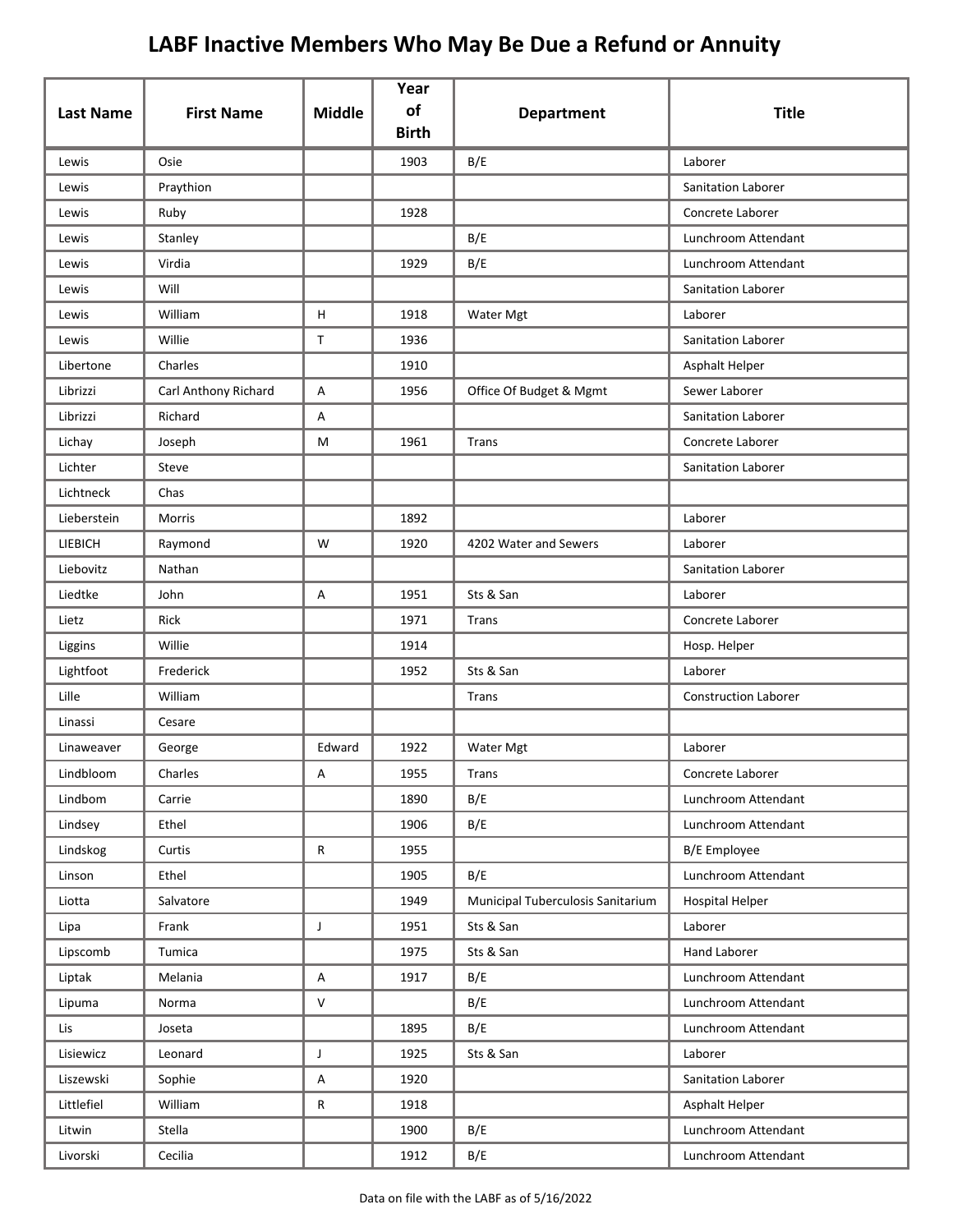| <b>Last Name</b> | <b>First Name</b> | <b>Middle</b> | Year<br>of<br><b>Birth</b> | <b>Department</b>                 | <b>Title</b>                             |
|------------------|-------------------|---------------|----------------------------|-----------------------------------|------------------------------------------|
| Lobster          | Willie            |               | 1924                       | B/E                               | Lunchroom Attendant                      |
| Locke            | Norman            |               |                            |                                   |                                          |
| Lockhart         | Jesse             |               | 1935                       | B/E HSL                           | Lunchroom Attendant                      |
| Lococo           | James             |               | 1914                       |                                   | Coord Of Special Projects                |
| Loeb             | George            | G             | 1961                       | Sts & San                         | <b>Hand Laborer</b>                      |
| Lofton           | Arthur            |               |                            |                                   | Sanitation Laborer                       |
| Lofton           | James             |               | 1932                       | B/E                               | Lunchroom Attendant                      |
| Loftus           | Timothy           | J             |                            |                                   | Sanitation Laborer                       |
| Logan            | Anna              |               | 1909                       | B/E                               | Lunchroom Attendant                      |
| Logan            | Irma              |               | 1914                       | B/E                               | Lunchroom Attendant                      |
| Logan            | Mariellyn         |               | 1941                       | B/E                               | Porter                                   |
| Logisz           | Joseph            |               | 1952                       | Police                            | Laborer                                  |
| Lombardi         | John              |               |                            |                                   | Sanitation Laborer                       |
| Lonczewski       | Violet            |               | 1911                       | B/E                               | Lunchroom Attendant                      |
| London           | Max               |               |                            |                                   | Sanitation Laborer                       |
| Lonergan         | Thomas            |               |                            |                                   | Sanitation Laborer                       |
| Lones            | Allen             |               | 1951                       | Municipal Tuberculosis Sanitarium | <b>Hospital Helper</b>                   |
| Long             | Clarence          | $\mathsf{V}$  | 1943                       | Sts & San                         | Laborer                                  |
| Long             | Dorothy           |               | 1937                       | B/E                               | Lunchroom Attendant                      |
| Long             | <b>Tillie</b>     |               | 1892                       | B/E                               | Lunchroom Attendant                      |
| Longo            | Antoinett         |               | 1924                       | B/E                               | Lunchroom Attendant                      |
| Longo            | Dominic           | J             | 1962                       |                                   | Laborer                                  |
| Longstreet       | Cora              | W             | 1922                       | B/E                               | Lunchroom Attendant                      |
| Longstreet       | Gene              | Α             | 1959                       |                                   | Laborer                                  |
| Lopez            | <b>Baudillio</b>  |               | 1932                       | Trans                             | Asphalt Laborer                          |
| Lopez            | Juan              | A             | 1949                       |                                   | <b>Community Services Representative</b> |
| Lopez            | Rudolph           | $\sf S$       | 1952                       | Sts & San                         | Laborer                                  |
| Lopiparo         | Samuel            | M             | 1942                       |                                   | Asphalt Helper                           |
| Lorber           | Alfred            | $\mathsf J$   | 1936                       | Sts & San                         | Sanitation Laborer                       |
| Lorek            | Anna              |               | 1897                       | B/E                               | Lunchroom Attendant                      |
| Loring           | Andrew            |               |                            |                                   | Sanitation Laborer                       |
| Losch            | William           |               | 1891                       | 3350 Streets                      | Laborer                                  |
| Loscuito         | Carl              |               | 1957                       | Fleet & Facility Mgt              | <b>Station Laborer</b>                   |
| Losculto         | Frank             | J             | 1974                       | Trans                             | Concrete Laborer                         |
| Loudermilk       | Milton            |               |                            |                                   | Sanitation Laborer                       |
| Louzensky        | Irene             |               | 1915                       | B/E                               | Lunchroom Attendant                      |
| Love             | George            |               |                            |                                   | Sanitation Laborer                       |
| Love             | Harry             | L             | 1923                       | 3023 MTS                          | Maintanence Man                          |
| Love             | Mattie            |               |                            |                                   | Sanitation Laborer                       |
| Love             | Michael           | B             | 1949                       |                                   | Laborer                                  |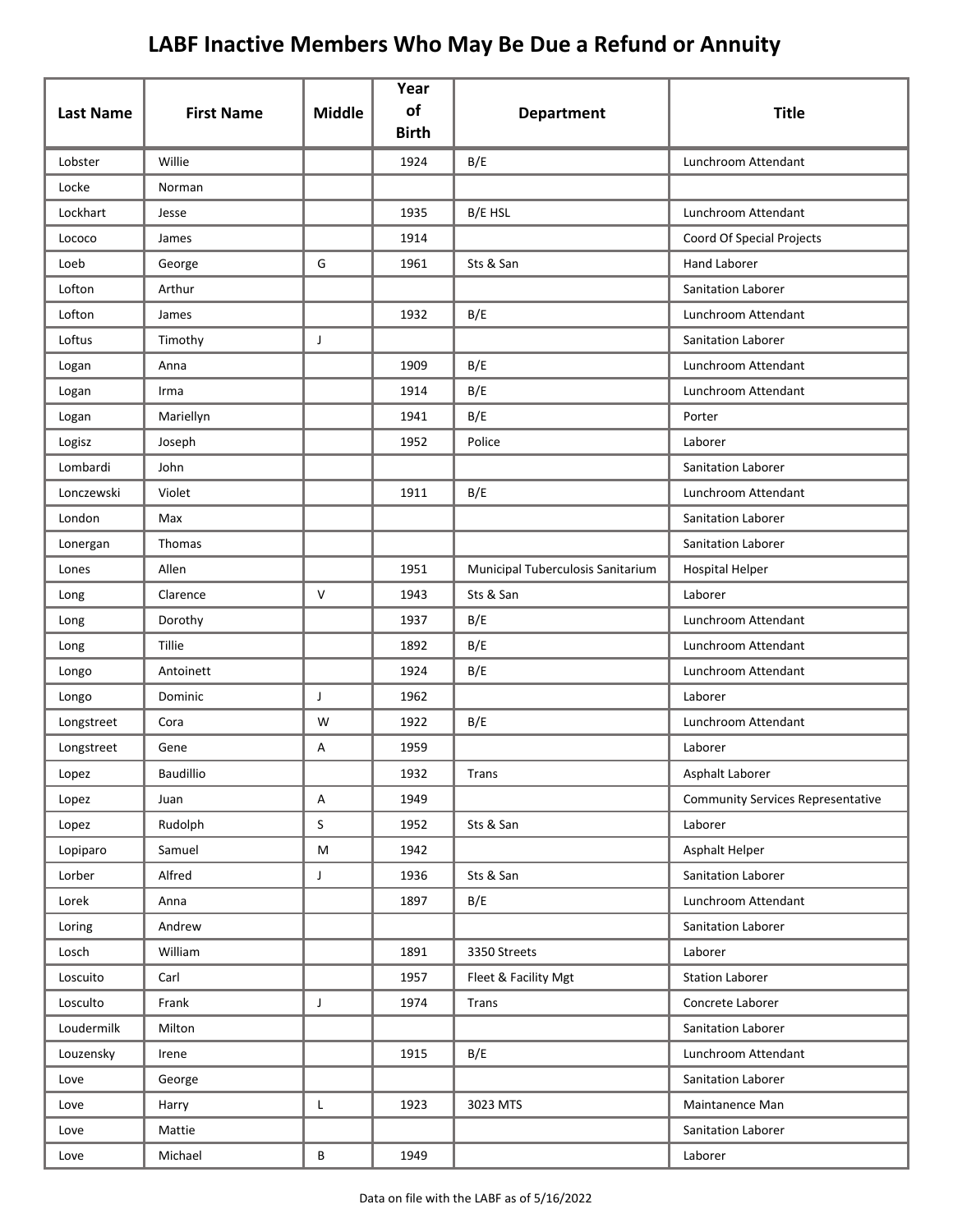| <b>Last Name</b> | <b>First Name</b> | <b>Middle</b> | Year<br>of<br><b>Birth</b> | <b>Department</b>         | <b>Title</b>                    |
|------------------|-------------------|---------------|----------------------------|---------------------------|---------------------------------|
| Loverde          | James Michael     | M             | 1946                       | <b>Trans</b>              | <b>Construction Laborer</b>     |
| Loving           | Elizabeth         |               | 1936                       | B/E                       |                                 |
| Lovitt           | Gary              |               | 1944                       | Sts & San                 | Laborer                         |
| Lozada           | Leonel            |               | 1946                       | Aviation                  | Laborer                         |
| Lozowski         | Harry             |               | 1951                       | Sts & San                 | Laborer                         |
| Luberacki        | Helen             |               | 1914                       | B/E                       | Lunchroom Attendant             |
| Lucas            | Frank             |               | 1890                       | 4202 Water Pipe Extension | Laborer                         |
| Lucas            | Leonard           |               | 1933                       | Sts & San                 | Laborer (Bureau of Electricity) |
| Lucas            | Leonardo          |               | 1959                       | Trans                     | Concrete Laborer                |
| Lucas            | Thomas            | E.            | 1947                       | Forestry 3801             | Laborer                         |
| Lucca            | Joe               |               | 1902                       | Santitation 3336          | Civil Service Laborer           |
| Lucente          | Sam               |               | 1961                       | Water Mgt                 | Sewer Laborer                   |
| Lucinski         | James             | J             | 1937                       | Sts & San                 | Laborer                         |
| Lucio            | Joseph            |               |                            |                           | Sanitation Laborer              |
| Lucio            | Paul              | C             | 1949                       | Sts & San                 | <b>Toll Attendant</b>           |
| Lucy             | Thomas            |               | 1924                       |                           |                                 |
| Luczak           | Leo               |               | 1907                       |                           | Asphalt Helper                  |
| Lugo             | Bennie            |               | 1938                       | Forestry                  | Garage Attendant                |
| Lugo             | Jose              | Г             | 1951                       | Sts & San                 | Laborer - Parking Operations    |
| Lugo             | Jose              | R             | 1955                       | Sts & San                 | Laborer                         |
| Luins            | Lorine            |               | 1928                       | 3025 MTS                  | Attendant                       |
| Luka             | Chester           |               |                            |                           | Sanitation Laborer              |
| Lupo             | Fannie            |               |                            |                           | <b>Sanitation Laborer</b>       |
| Lupo             | Michael           | М             | 1913                       | Water Mgt                 | Laborer                         |
| Luppino          | John              | F             | 1947                       | Water Mgt                 | Sanitation Labor                |
| Lustro           | Edward            | W             | 1923                       | Trans                     | Concrete Laborer                |
| Lutecki          | Sophie            |               | 1917                       | B/E                       | Lunchroom Attendant             |
| Lutz             | Gordon            |               |                            |                           | Sanitation Laborer              |
| Lux              | Evleen            |               | 1915                       |                           | Sanitation Laborer              |
| Lyles            | Ruth              | M             | 1960                       |                           | Laborer                         |
| Lyman            | Michael           | P             | 1949                       | Sts & San                 | Laborer                         |
| Lymperis         | Anthony           |               | 1946                       |                           | Asphalt Helper                  |
| Lynch            | Esther            |               | 1895                       | B/E                       | Lunchroom Attendant             |
| Lynch            | Ethel             |               | 1889                       | B/E                       | Lunchroom Attendant             |
| Lynch            | James             |               | 1959                       | Aviation                  | Laborer                         |
| Lynch            | John              | R             | 1881                       |                           | Airport Laborer                 |
| Lynch            | John              | R             | 1943                       |                           | Asphalt Helper                  |
| Lynch            | Raymond           |               | 1948                       |                           | Laborer                         |
| Lynch            | Thomas            |               | 1919                       | B/E                       | Lunchroom Attendant             |
| Lynch            | Vincent           | $\mathsf{J}$  | 1939                       | 4203 Water Dist.          | Laborer                         |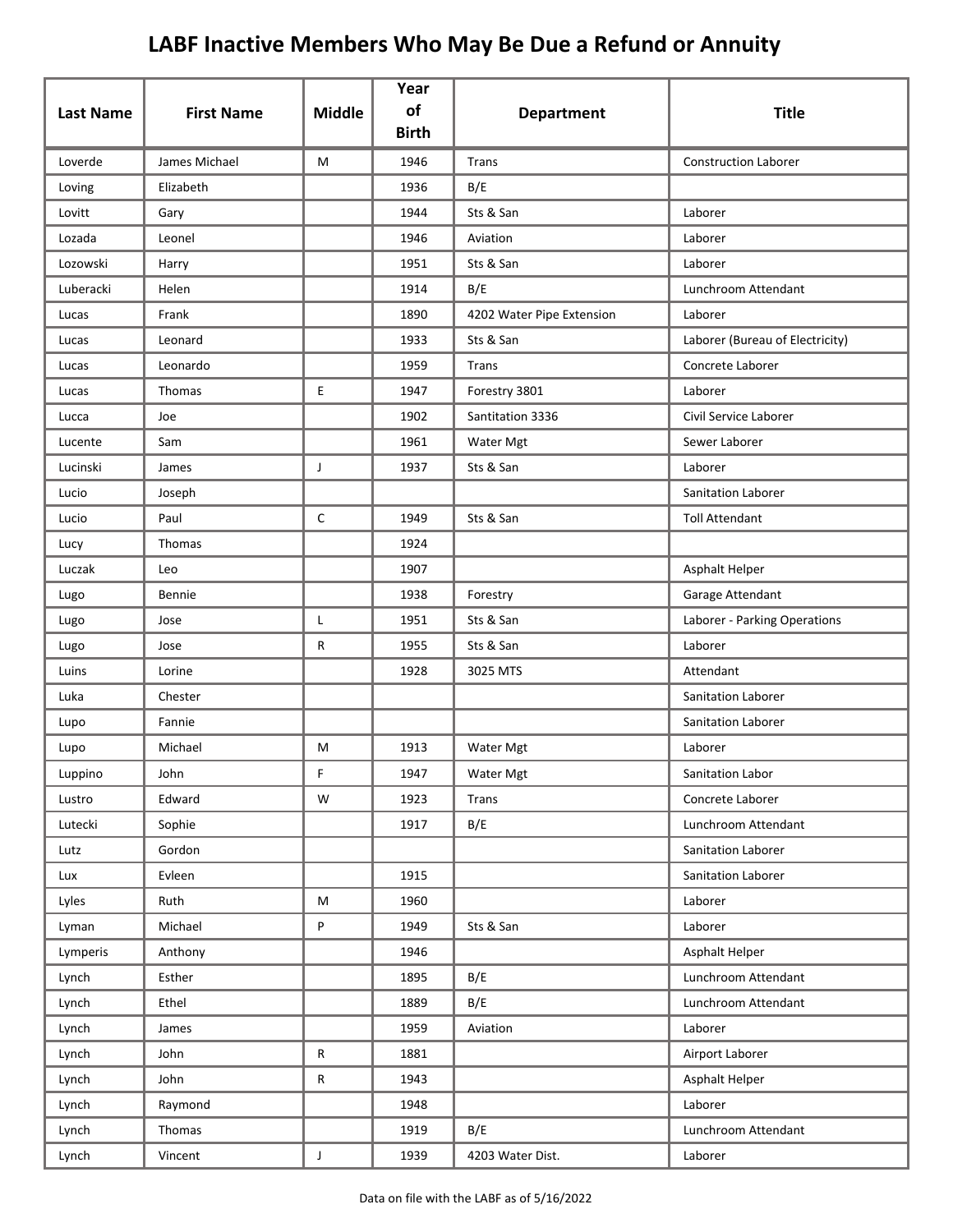| <b>Last Name</b> | <b>First Name</b> | <b>Middle</b> | Year<br>of<br><b>Birth</b> | <b>Department</b> | <b>Title</b>           |
|------------------|-------------------|---------------|----------------------------|-------------------|------------------------|
| Lyne             | Daniel            | J             | 1944                       | 3801 Public Works | Park Laborer           |
| Lyons            | Bobby             | R             | 1942                       | Sts & San         | Laborer                |
| Lyons            | Jerry             |               |                            |                   | Sanitation Laborer     |
| Lyons            | John              |               | 1887                       |                   | Sanitation Laborer     |
| Lyons            | Katherine         |               | 1928                       | B/E               | Lunchroom Attendant    |
| Lyons            | Michael           | $\mathsf T$   | 1956                       | Sts & San         | Laborer                |
| Lyszczarz        | John              |               | 1924                       | Trans             | <b>Station Laborer</b> |
| Macarthur        | Robert            |               | 1906                       |                   | Carpenter              |
| Machan           | Theo              | G             | 1939                       |                   | Sanitation Laborer     |
| Macias           | Santiago          |               | 1945                       | Sts & San         | Laborer                |
| Mack             | John              |               | 1897                       |                   | Laborer                |
| Mack             | Joseph            |               | 1895                       |                   | Laborer                |
| Mack             | Lucille           |               | 1918                       | B/E               | Lunchroom Attendant    |
| Mackey           | Ellen             |               |                            |                   | Sanitation Laborer     |
| Mackey           | Michael           |               | 1950                       | Trans             | Asphalt Laborer        |
| Mackie           | William           |               | 1959                       |                   | Laborer                |
| Mackowicz        | John              |               |                            |                   | Sanitation Laborer     |
| Maclin           | Myra              |               | 1921                       |                   | Scrubwoman             |
| Macneill         | Orville           |               |                            |                   | Sanitation Laborer     |
| Macon            | Marilyn           |               | 1952                       | Sts & San         | Laborer                |
| Maddaloni        | Michael           |               | 1959                       | Sts & San         | Laborer                |
| Madden           | Edward            | $\mathsf{T}$  | 1961                       | Sts & San         | Laborer                |
| Madey            | William           |               | 1958                       | Water Mgt         | Laborer                |
| Madia            | David             |               | 1982                       | Trans             | Concrete Laborer       |
| Madison          | John              | S             | 1949                       |                   | Laborer                |
| Madonia          | Thomas            |               |                            |                   | Maintenance Man        |
| Magaro           | Louis             |               | 1918                       |                   | Asphalt Helper         |
| Magdziarz        | Joseph            |               |                            |                   | Sanitation Laborer     |
| Magee            | Hilton            |               |                            |                   | Sanitation Laborer     |
| Magett           | Donald            |               | 1942                       | B/E               | Lunchroom Attendant    |
| Maggi            | Alexander         |               | 1932                       |                   | Laborer - Clerk        |
| Maggio           | Steve             |               | 1929                       | Sts & San         | Laborer                |
| Maggiore         | Salvatore         |               |                            |                   | Sanitation Laborer     |
| Magit            | Nathan            |               |                            |                   | Sanitation Laborer     |
| Magliano         | Daniel            |               |                            |                   | Sanitation Laborer     |
| Mahaffey         | Anna              | M             | 1890                       | B/E               | Lunchroom Attendant    |
| Maher            | W Sterlin         |               | 1906                       |                   | Laborer                |
| Maholy           | <b>Bernice</b>    |               | 1907                       | B/E               | Sanitation Laborer     |
| Maholy           | Laura             |               | 1930                       | B/E               | Lunchroom Attendant    |
| Mahon            |                   |               |                            |                   | Laborer                |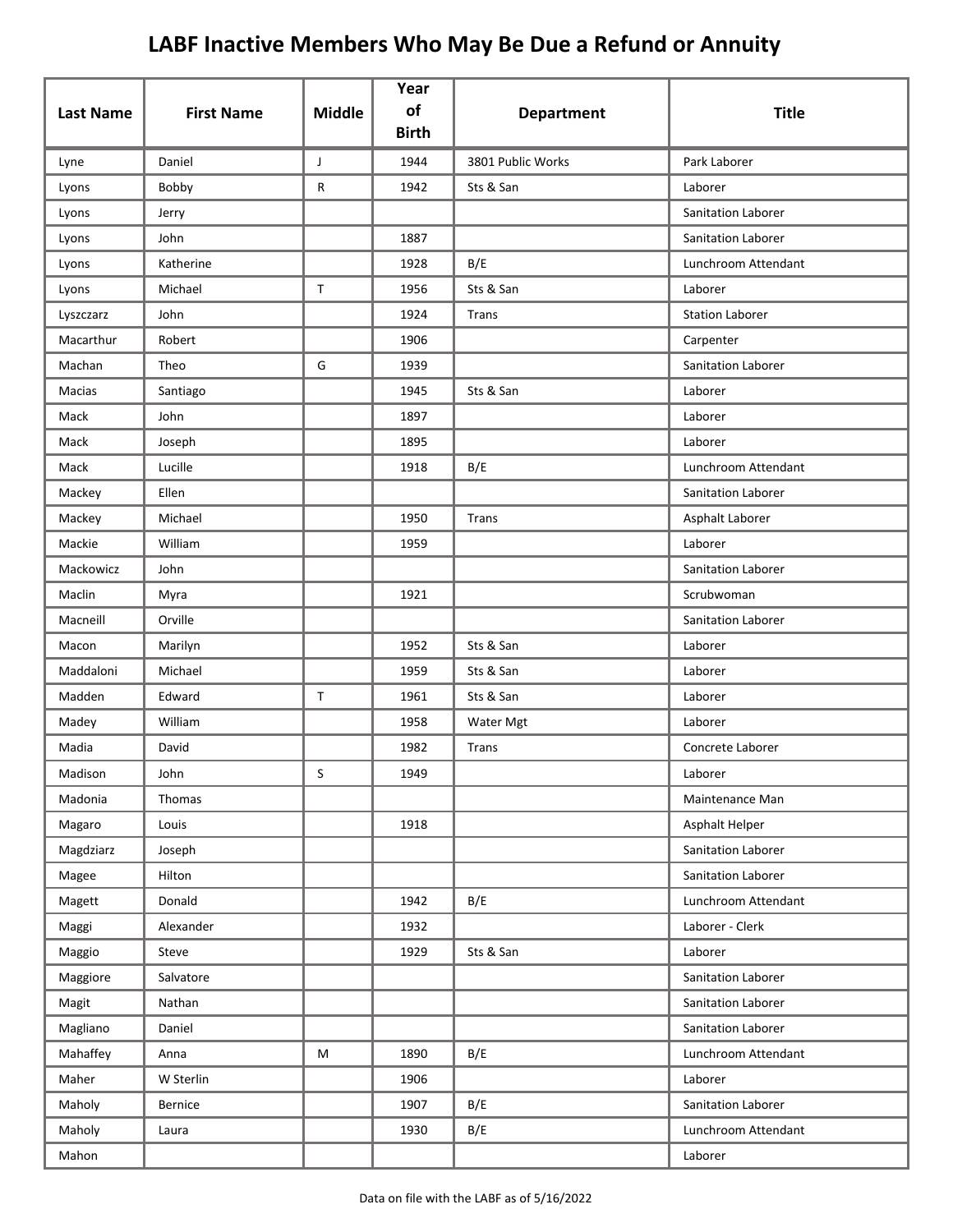| <b>Last Name</b> | <b>First Name</b> | <b>Middle</b> | Year<br>of   | <b>Department</b>                    | <b>Title</b>                    |
|------------------|-------------------|---------------|--------------|--------------------------------------|---------------------------------|
|                  |                   |               | <b>Birth</b> |                                      |                                 |
| Mahoney          | Anna              |               | 1894         | B/E                                  | Lunchroom Attendant             |
| Mahoney          | Catherine         |               | 1902         | B/E                                  | Lunchroom Attendant             |
| Mahoney          | Dennis            |               | 1885         |                                      | Watchman                        |
| Mahoney          | James             |               |              |                                      | <b>Sanitation Laborer</b>       |
| <b>MAHONEY</b>   | John              | $\mathsf{C}$  | 1900         |                                      |                                 |
| Mahoney          | Thomas            | F.            | 1945         |                                      | Asphalt Helper                  |
| Mahy             | Helen             |               | 1885         | B/E                                  | Lunchroom Attendant             |
| Maibuecher       | Robert            |               | 1962         | Trans                                | Concrete Laborer                |
| Maiello          | Joe               |               | 1888         |                                      | Asphalt Helper                  |
| Maietta          | Anthony           | J             | 1951         | Trans                                | Asphalt Laborer                 |
| Maize            | Patrick           |               | 1946         | 3338 & 3329                          | <b>Ward Clerk</b>               |
| Makowski         | John              | $\mathsf C$   | 1948         | Sts & San                            | Laborer (Bureau of Electricity) |
| Makowski         | Marie             |               | 1920         | B/E                                  | Lunchroom Attendant             |
| Malacina         | Joseph            |               | 1912         |                                      | <b>Street Repair</b>            |
| Malatesta        | Kenneth           |               | 1976         | Trans                                | Concrete Laborer                |
| Malave           | Sergio            |               | 1936         |                                      | <b>Driver</b>                   |
| Maletz           | John              | M             | 1948         | Sts & San                            | Laborer                         |
| Malkowski        | Michael           |               | 1982         | Police                               | Police Officer                  |
| Mallard          | Elaska            |               | 1919         | Water Mgt                            | Sewer Laborer                   |
| Mallek           | Daniel            | М             | 1935         |                                      | <b>Tree Trimmer</b>             |
| Malloy           | John              |               | 1979         |                                      | Laborer                         |
| Maloney          | Daniel            | E             | 1976         | Trans                                | Concrete Laborer                |
| Maloney          | Michael           |               | 1907         |                                      | Laborer                         |
| Maloy            | Hayward           |               |              |                                      | Sanitation Laborer              |
| Maloy            | Thomas            | E             | 1933         | <b>Public Works</b>                  | Laborer                         |
| Manasseh         | Maltbia           |               | 1939         | Sts & San                            | Laborer                         |
| Mancini          | Dominic           | $\mathsf J$   | 1950         | Water Mgt                            | Laborer                         |
| Mancini          | Ronald            | $\mathsf T$   | 1958         | Sts & San                            | Laborer                         |
| Mangam           | Annie             |               | 1916         |                                      | Maid                            |
| Mangan           | Mae               |               | 1912         | B/E                                  | Lunchroom Attendant             |
| Mangan           | Thomas            | J             | 1935         | Sts & San                            | Laborer                         |
| Mangin           | Catherine         |               | 1909         | B/E                                  | Lunchroom Attendant             |
| Manis            | Frederick         |               |              |                                      | Sanitation Laborer              |
| Mann             | Earl              |               | 1909         | 3030 Municipal Tuberculosis Sanitari | Maintenence Man                 |
| Mannerino        | Sam               | $\mathsf{S}$  | 1929         | Sts & San                            | Laborer (Bureau of Electricity) |
| Manning          | Paul              | W             | 1949         | 3449 Streets                         | Asphalt Helper                  |
| Manning          | Tom               |               | 1960         | Water Mgt                            | Sewer Laborer                   |
| Mannix           | William           | S             | 1907         |                                      |                                 |
| Mannott          | Michael           | F             | 1949         | Sts & San                            | Laborer                         |
| Manolas          | John Louis        | L             | 1950         |                                      | <b>Station Laborer</b>          |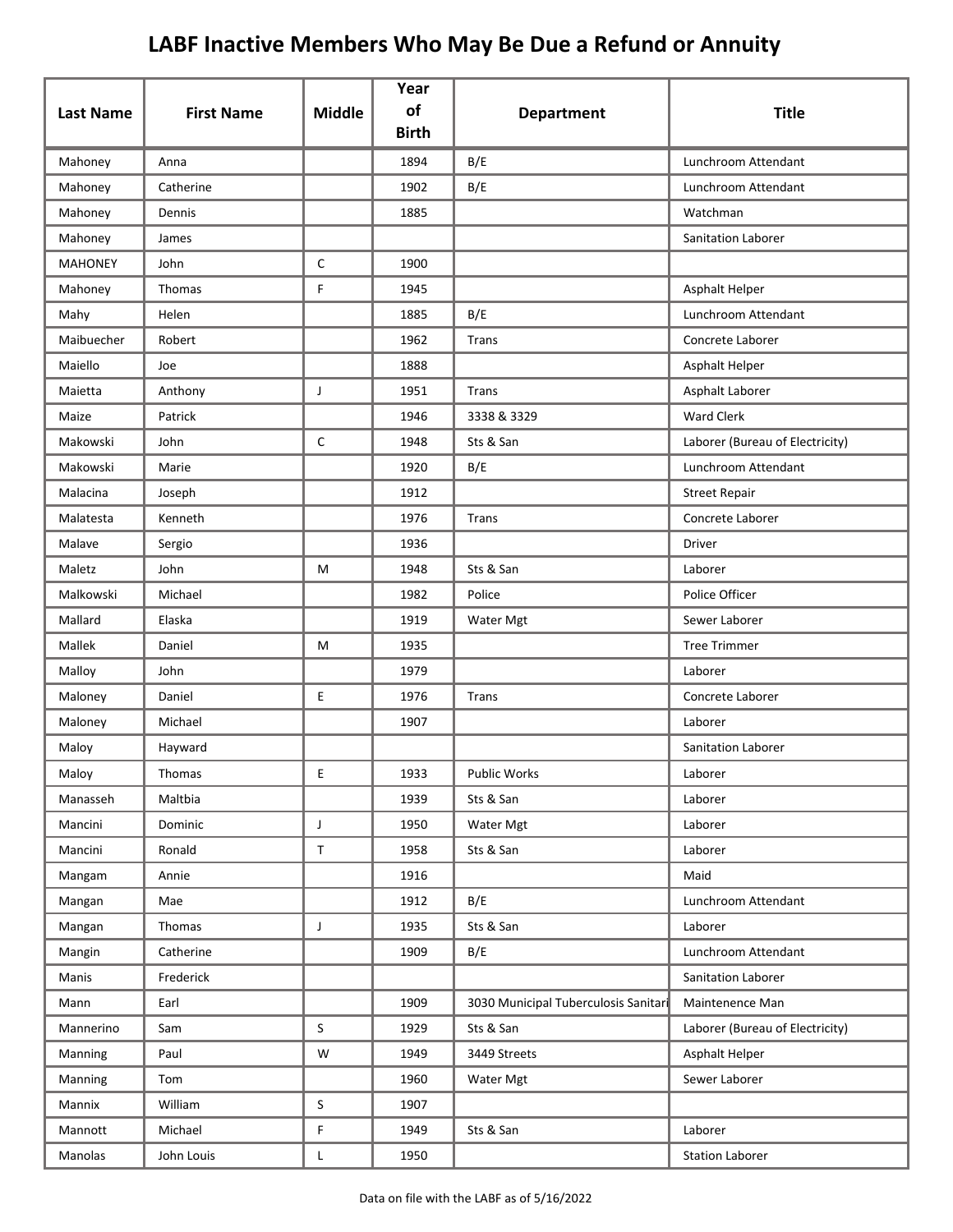| <b>Last Name</b> | <b>First Name</b> | <b>Middle</b> | Year<br>of<br><b>Birth</b> | <b>Department</b>                  | <b>Title</b>                      |
|------------------|-------------------|---------------|----------------------------|------------------------------------|-----------------------------------|
| Mansell          | Thomas            |               | 1912                       | Aviation                           | Laborer                           |
| Mansfield        | Everlean          |               | 1935                       | Board of Ed. - Lunchroom Attendant | Lunchroom Attendant               |
| Manske           | William           |               | 1929                       | 3801 B/E                           | Playground Attendant              |
| Manto            | John              |               |                            |                                    | Sanitation Laborer                |
| Manzella         | Kenneth           | J             | 1962                       | Sts & San                          | Laborer                           |
| Mapp             | Lamar             |               | 1923                       | Sts & San                          | <b>MTD</b>                        |
| Marano           | Steven            | Α             | 1961                       |                                    | Laborer                           |
| Marasa           | Sam               |               | 1897                       |                                    | Laborer                           |
| Marble           | Marvin            |               | 1961                       | Sts & San                          | Laborer                           |
| Marble           | Samuel            | H             | 1955                       | Sts & San                          | Laborer - Parking Operations      |
| Marcelous        | Certney           |               | 1908                       | B/E                                | Lunchroom Attendant               |
| Marchese         | Dominic           |               |                            |                                    |                                   |
| Marcinkiew       | Lottie            |               | 1915                       | Board of Ed. - Lunchroom Attendant | <b>Sanitation Laborer</b>         |
| Marcus           | Donald            |               | 1935                       | Parks and Recreation 3805          | Sanitation Laborer                |
| Marek            | Frank             |               | 1881                       |                                    | Laborer                           |
| Marek            | Irene             |               |                            | B/E HSL                            | Sanitation Laborer                |
| Marfoe           | Lawrence          | J             | 1951                       | Sts & San                          | <b>Tree Trimmer</b>               |
| Margarella       | Charles           | J             | 1924                       | 3801 Forestry                      | Laborer                           |
| Marhant          | Robert            |               |                            |                                    | Sanitation Laborer                |
| <b>MARICH</b>    | Christ            |               | 1874                       |                                    | Park Laborer                      |
| Marino           | Domenic           |               | 1976                       |                                    | Laborer                           |
| Marino           | Joseph            | Г             | 1952                       | Sts & San                          | Construction Laborer (Subforeman) |
| Marionneau       | Arthur            |               | 1923                       | B/E                                | Playground Attendant              |
| Maritote         | Francis           | X             | 1951                       | Office Of Budget & Mgmt            | Sewer Laborer                     |
| Mark             | William           | P             | 1958                       | Trans                              | Asphalt Laborer                   |
| Markewych        | Lawrence          | $\mathsf C$   | 1945                       | Sts & San                          | Laborer                           |
| Markey           | Peter             | J             | 1943                       |                                    |                                   |
| Markovitz        | Myron             |               | 1942                       | Forestry 3801                      | Laborer                           |
| Marozas          | Jacquelyn         |               | 1939                       | 3027 MTS                           | Hospital Helper                   |
| Marozeck         | Adele             |               | 1891                       | B/E                                | Lunchroom Attendant               |
| Marqulis         | Michael           |               | 1884                       | 3439 Streets                       | Laborer                           |
| Marsek           | William           | $\mathsf C$   |                            |                                    | <b>MTD</b>                        |
| Marshal          | Mary              |               | 1885                       | B/E                                | Lunchroom Attendant               |
| Marshall         | Florentine        |               | 1930                       | B/E                                | Lunchroom Attendant               |
| Marshall         | Fred              |               | 1911                       |                                    | Hospital Maintenance              |
| Marshall         | George            |               | 1928                       |                                    | Laborer                           |
| Marshall         | John              |               | 1948                       |                                    | Sanitation Laborer                |
| Marston          | Victoria          | O             | 1919                       | B/E                                | Lunchroom Attendant               |
| Martensen        | Mary              | В             | 1922                       | B/E                                | Lunchroom Attendant               |
| Martin           | Carl              | $\mathsf C$   | 1906                       | Trans                              | Asphalt Laborer                   |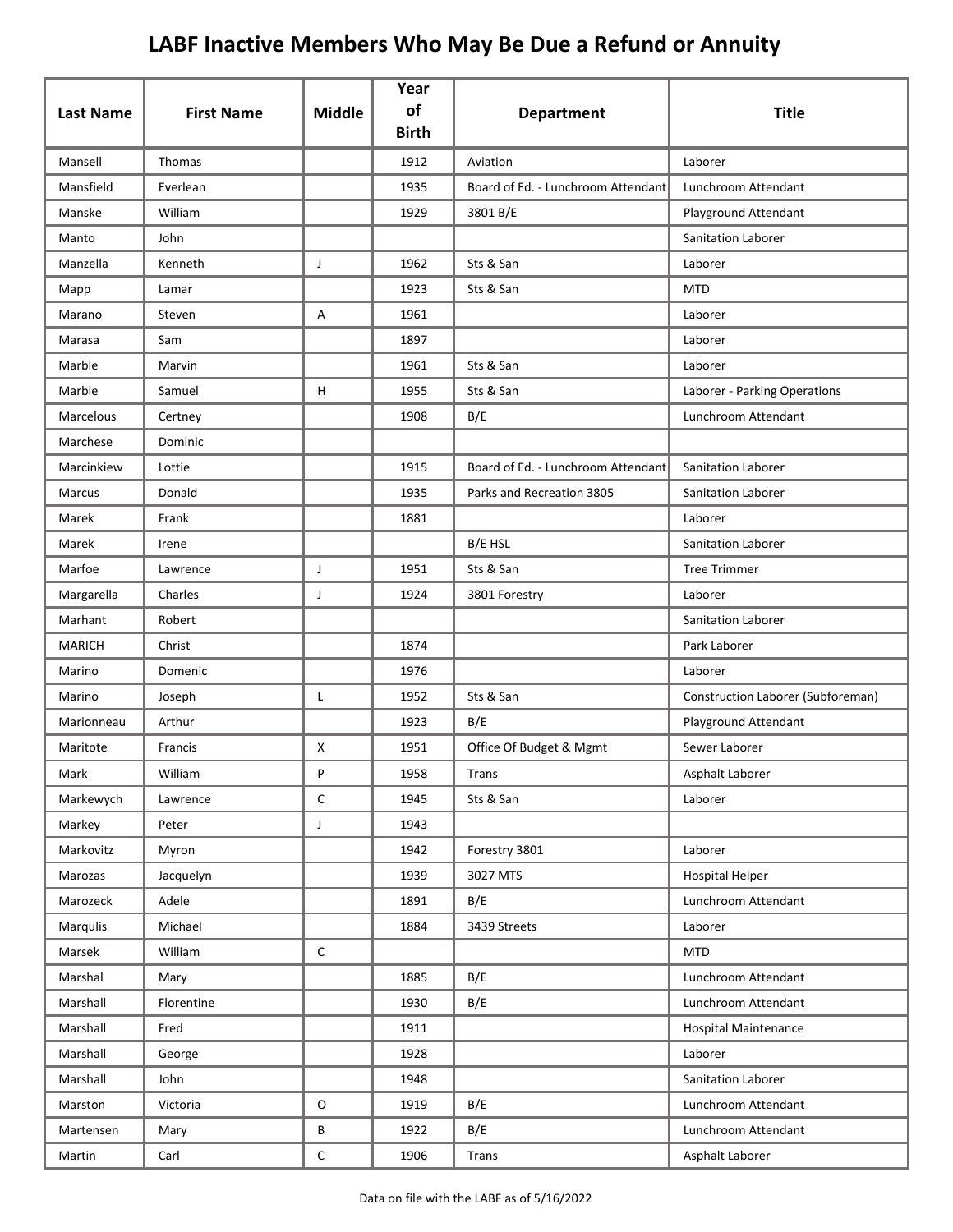| <b>Last Name</b> | <b>First Name</b> | <b>Middle</b> | Year<br>of<br><b>Birth</b> | <b>Department</b>    | <b>Title</b>                    |
|------------------|-------------------|---------------|----------------------------|----------------------|---------------------------------|
| Martin           | Edna              | $\mathsf C$   | 1921                       |                      | Hospital Attendant              |
| Martin           | Eugene            |               | 1935                       | B/E                  | Sanitation Laborer              |
| Martin           | Gloria            |               | 1935                       | B/E                  | Sanitation Laborer              |
| Martin           | Hazel             | M             |                            | B/E                  | Lunchroom Attendant             |
| Martin           | Irene             |               | 1982                       |                      | Lunchroom Attendant             |
| Martin           | James             |               | 1954                       |                      | Laborer                         |
| Martin           | Joe               |               | 1970                       | Trans                | Concrete Laborer                |
| Martin           | Juanita           |               | 1976                       | Sts & San            | <b>Hand Laborer</b>             |
| Martin           | Katherine         | Α             | 1919                       | B/E                  | Lunchroom Attendant             |
| Martin           | Mattie            | В             | 1943                       | Sts & San            | Laborer                         |
| Martin           | Patrick           |               |                            |                      | Sanitation Laborer              |
| Martin           | Terry             |               | 1960                       |                      | Laborer                         |
| Martin           | William           |               | 1943                       | B/E                  | Lunchroom Attendant             |
| Martin           | Willie            | L             | 1943                       |                      | Garage Attendant                |
| Martindell       | Charles           | H             | 1935                       | Water Mgt            | Sewer Laborer                   |
| Martinez         | Jesse             |               | 1960                       | Sts & San            | Sanitation Laborer              |
| Martinez         | Jose              |               |                            |                      | Sanitation Laborer              |
| Martinez         | Julio             |               | 1960                       | Sts & San            |                                 |
| Martinko         | Michael           | J             | 1950                       | Sts & San            | Laborer                         |
| Martino          | Annie             | М             | 1932                       | B/E                  | Lunchroom Attendant             |
| Martino          | Donald            | E             | 1935                       | Water Mgt            | Laborer                         |
| Martino          | Michael           |               | 1952                       | Sts & San            | Laborer                         |
| <b>Martins</b>   | Paul              |               | 1982                       |                      | Park Laborer                    |
| Marubio          | Palmyra           |               |                            | B/E HSL              | Sanitation Laborer              |
| Marvin           | Henry             |               |                            |                      | Sanitation Laborer              |
| Marynowski       | John              | W             | 1950                       | Trans                | Asphalt Laborer                 |
| Marzano          | Carmen            |               |                            |                      | Sanitation Laborer              |
| Marzec           | Edward            | J             | 1933                       |                      | Sanitation Laborer              |
| Marzullo         | Jerome            | R             | 1951                       | Sts & San            | Park Laborer                    |
| Masciopinto      | Martha            |               | 1926                       | B/E                  | Lunchroom Attendant             |
| Mason            | Christopher       | G             | 1947                       | Sts & San            | <b>Tree Trimmer</b>             |
| Massey           | Jack              |               | 1910                       | Forestry 3801        | Sanitation Laborer              |
| Massie           | Robert            |               | 1941                       | B/E                  | Sanitation Laborer              |
| Masterson        | William           |               | 1892                       | Sts & San            | Garage Attendant                |
| Mastro           | Mark              | Α             | 1956                       | Sts & San            | Laborer (Bureau of Electricity) |
| Mastrolonardo    | Luigi             |               | 1921                       | Sts & San            | Laborer                         |
| Mategrano        | Victor            | $\mathsf C$   | 1946                       | Sts & San            | Laborer                         |
| Mathes           | Cecelia           |               | 1902                       | B/E                  | Lunchroom Attendant             |
| Mathews          | Sadie             |               | 1895                       |                      | Scrubwoman                      |
| Mathies          | Eugene            |               |                            | Fleet & Facility Mgt | <b>Station Laborer</b>          |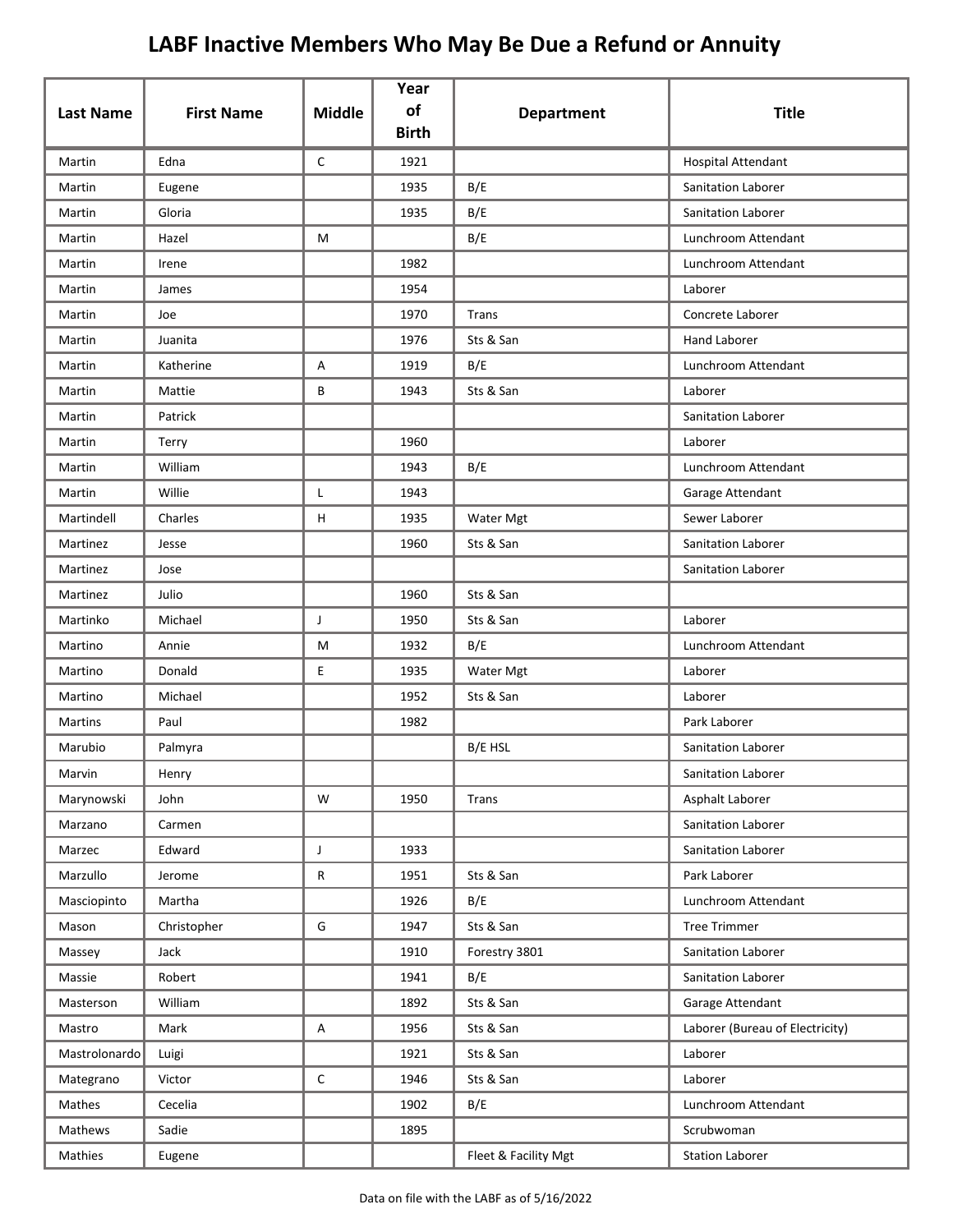| <b>Last Name</b> | <b>First Name</b>   | <b>Middle</b> | Year<br>of   |                           | <b>Title</b>                 |
|------------------|---------------------|---------------|--------------|---------------------------|------------------------------|
|                  |                     |               | <b>Birth</b> | <b>Department</b>         |                              |
| Mathis           | Richard             | S             | 1940         | Water Mgt                 | Laborer                      |
| Mathis           | Zenobia             |               |              | B/E HSL Hyde Park         | <b>B/E</b> Employee          |
| Matlosz          | Adam                | S             | 1914         |                           | Laborer                      |
| Matson           | Agnes               |               | 1896         | B/E                       | Lunchroom Attendant          |
| Mattaliano       | Frank               | $\mathsf{T}$  | 1969         | Fleet                     | Garage Attendant             |
| Mattera          | Michael             | Α             | 1955         | Sts & San                 | Laborer - Parking Operations |
| Matthews         | Charles             |               |              | <b>BOE</b>                | Porter                       |
| Matthews         | Geneva              | M             | 1980         | Sts & San                 | <b>Hand Laborer</b>          |
| Matthews         | Jermaine            |               | 1974         | Sts & San                 | Sanitation Laborer           |
| Matthews         | Otis                |               | 1959         | Trans                     | Asphalt Laborer              |
| <b>Matthews</b>  | Robert              | J             | 1954         | Sts & San                 | Laborer                      |
| Matuszak         | Dennis              | J             | 1959         | Sts & San                 | Laborer                      |
| Matykiewicz      | Helen               |               | 1916         | B/E                       | Lunchroom Attendant          |
| Matyskiela       | Gregory             | J             | 1944         | Sts & San                 | Laborer                      |
| Mauro            | Guisseppe           |               | 1975         | W.P.X 4231                |                              |
| Max              | Joe                 |               | 1881         |                           | Laborer                      |
| Maxwell          | Pinkey              |               | 1942         | B/E                       | Lunchroom Attendant          |
| Maxwell          | William             | $\mathsf J$   | 1908         |                           | Laborer                      |
| Mayer            | Glen                |               | 1946         |                           | Laborer                      |
| Mayer            | Helen               |               | 1910         | B/E                       | Lunchroom Attendant          |
| Mayer            | <b>Jack Richard</b> | R             | 1933         | Trans                     | Asphalt Laborer              |
| Mayer            | Joseph              |               |              | 4202 Water Pipe Extension | Laborer                      |
| Mayer            | Mary                |               | 1916         | B/E                       | Lunchroom Attendant          |
| Mayer            | Mary                | L             | 1919         |                           | Maid                         |
| Mayerhofer       | Josephine           |               | 1910         | B/E                       | Lunchroom Attendant          |
| Maynard          | Kenneth             | R             | 1920         | Sts & San                 | Laborer                      |
| Mays             | Gurice              | D             | 1947         |                           |                              |
| Mays             | Roosevelt           |               | 1928         | B/E                       | Lunchroom Attendant          |
| Mays             | Willie              |               | 1913         | Sts & San                 | Laborer                      |
| Mazalewski       | Henry               | A             | 1925         |                           | <b>Tree Trimmer</b>          |
| Mazar            | Irene               |               | 1921         | B/E                       | Lunchroom Attendant          |
| Mazola           | Theodore            | С             | 1950         | City Council              | Alderman                     |
| Mazurek          | Casimir             | $\mathsf A$   | 1915         | 3805 Parks                | <b>Tree Trimmer</b>          |
| Mazurek          | Leo                 | E             | 1922         | Sts & San                 | Laborer                      |
| Mazurek          | Thomas              |               | 1938         | Sts & San                 | <b>Equipment Dispatcher</b>  |
| Mazzone          | Ben                 |               |              |                           | Sanitation Laborer           |
| Mazzone          | Frank               | E             | 1949         | Sts & San                 | Laborer                      |
| Mazzone          | Fred                |               | 1908         |                           | Sanitation Laborer           |
| Mazzuca          | Steven              | A             | 1953         | Water Mgt                 | Laborer                      |
| Mcabee           | Robert              |               | 1974         | Sts & San                 | Hand Laborer                 |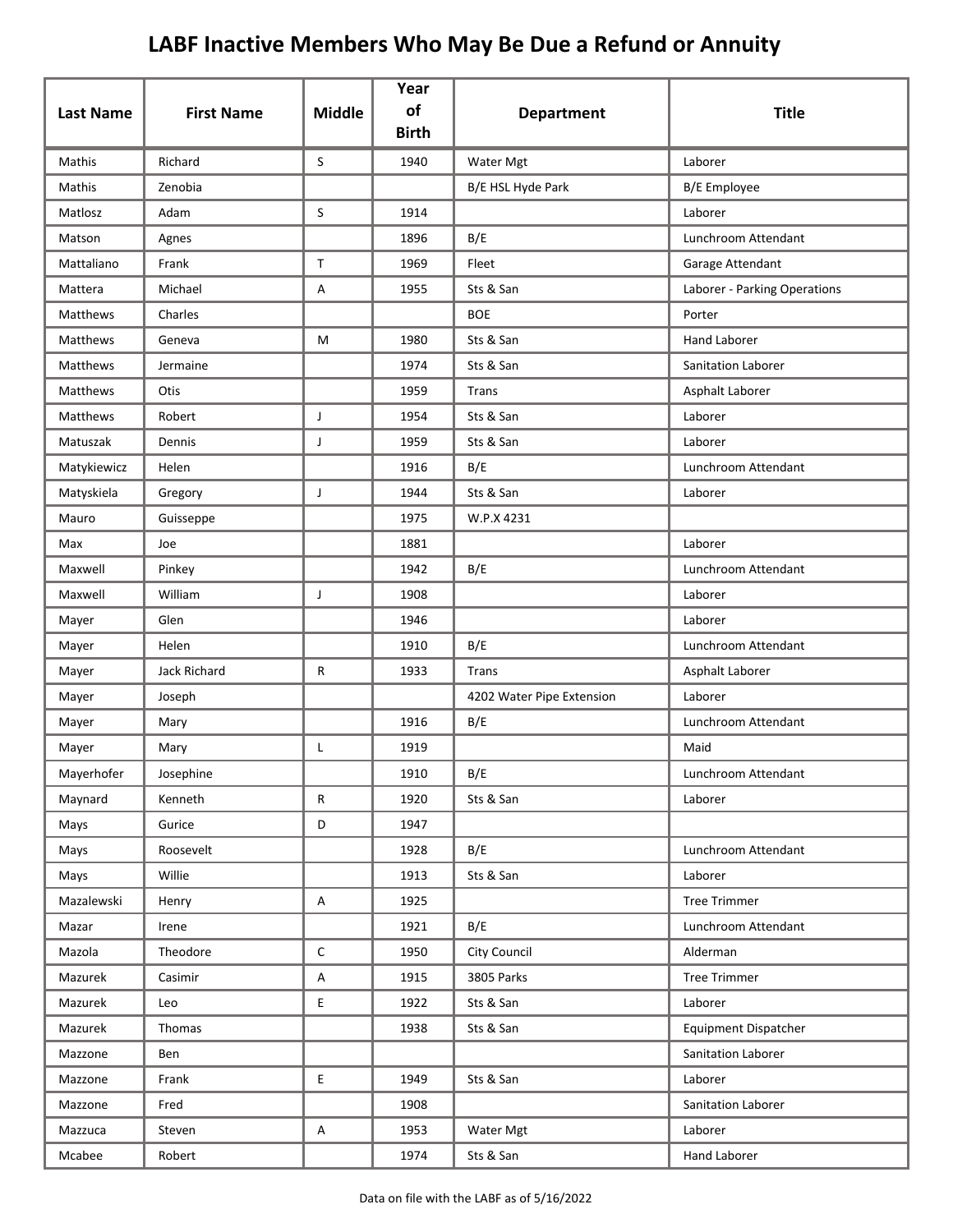|                  |                   |                           | Year<br>of   |                         |                              |
|------------------|-------------------|---------------------------|--------------|-------------------------|------------------------------|
| <b>Last Name</b> | <b>First Name</b> | <b>Middle</b>             | <b>Birth</b> | <b>Department</b>       | <b>Title</b>                 |
| Mcadams          | Virginia          |                           | 1931         | B/E                     | Lunchroom Attendant          |
| Mcandrews        | Rose              |                           | 1910         | B/E                     | Lunchroom Attendant          |
| Mcanulty         | Mary              |                           | 1903         | B/E                     | Lunchroom Attendant          |
| Mcavoy           | Timothy           | J                         | 1959         | Trans                   | Concrete Laborer             |
| Mcbride          | Coreane           |                           | 1943         | B/E                     | Lunchroom Attendant          |
| Mcbride          | June              |                           | 1929         | B/E                     | Sanitation Laborer           |
| Mcbride          | <b>Nicolas</b>    |                           | 1977         | Trans                   | Concrete Laborer             |
| Mccabe           | Alice             |                           |              |                         | Sanitation Laborer           |
| Mccall           | Helen             |                           |              | B/E                     | Lunchroom Attendant          |
| Mccalliste       | Thurman           |                           | 1930         | Office Of Budget & Mgmt | Sewer Laborer                |
| Mccamey          | Norma             |                           | 1926         | B/E                     | Lunchroom Attendant          |
| Mccann           | Alfred            | Г                         | 1938         | Sts & San               | Laborer                      |
| Mccann           | Mattie            |                           | 1932         | B/E                     | Sanitation Laborer           |
| Mccann           | Robert            |                           | 1949         |                         | Sewer Laborer                |
| <b>Mccants</b>   | Maurice           |                           | 1964         | Sts & San               | Laborer                      |
| Mccarthy         | Edward            |                           | 1908         | 3315 Sts                | Sanitation Laborer           |
| Mccarthy         | Frank             |                           | 1898         |                         | Sanitation Laborer           |
| Mccarthy         | Harry             |                           | 1927         |                         | Sanitation Laborer           |
| Mccarthy         | Martin            | J                         | 1943         | 3806 Laborer            | Laborer                      |
| McCarthy         | Michael           |                           | 1965         | Sts & San               | <b>Tree Trimmer</b>          |
| Mccarthy         | Michael           | J                         | 1946         | Sts & San               | Laborer                      |
| Mccarthy         | Robert            |                           |              |                         | Sanitation Laborer           |
| Mccarthy         | Thomas            | F                         |              |                         | Sanitation Laborer           |
| Mccary           | Belle             |                           | 1921         | B/E                     | Lunchroom Attendant          |
| Mccaw            | Donald            | Ε                         | 1950         | Water Mgt               | <b>Station Laborer</b>       |
| Mcclelland       | Terrence          | J                         | 1959         | Aviation                | Laborer                      |
| Mcclinton        | Henry             |                           |              |                         | Sanitation Laborer           |
| Mcclory          | Thomas            |                           | 1946         | Water Mgt               | Sewer Laborer                |
| Mcclure          | Emmitt            |                           | 1943         |                         | <b>Hospital Helper</b>       |
| Mcconnell        | Bertha            | L                         | 1906         | B/E                     | Lunchroom Attendant          |
| Mcconville       | Florence          | $\boldsymbol{\mathsf{H}}$ | 1916         | B/E                     | Lunchroom Attendant          |
| Mccoy            | Raymond           |                           | 1961         | Sts & San               | Laborer                      |
| Mccoy            | Roscoe            |                           | 1947         | Forestry                | <b>Tree Trimmer</b>          |
| Mccoy            | Shamika           | Y                         | 1986         | Water Mgt               | Laborer Apprentice           |
| Mccray           | Dardenell         |                           | 1921         |                         | College Receptionist II      |
| Mccray           | Nathaniel         |                           | 1940         | Sts & San               | Laborer - Parking Operations |
| Mccreay          | Thomas            | L                         | 1946         | Fleet & Facility Mgt    | <b>Station Laborer</b>       |
| Mccue            | Terence           | J                         | 1946         |                         | Park Laborer                 |
| McCullough       | Robert            | J                         | 1940         |                         | Laborer                      |
| Mccune           | Florence          |                           | 1924         | B/E                     | Sanitation Laborer           |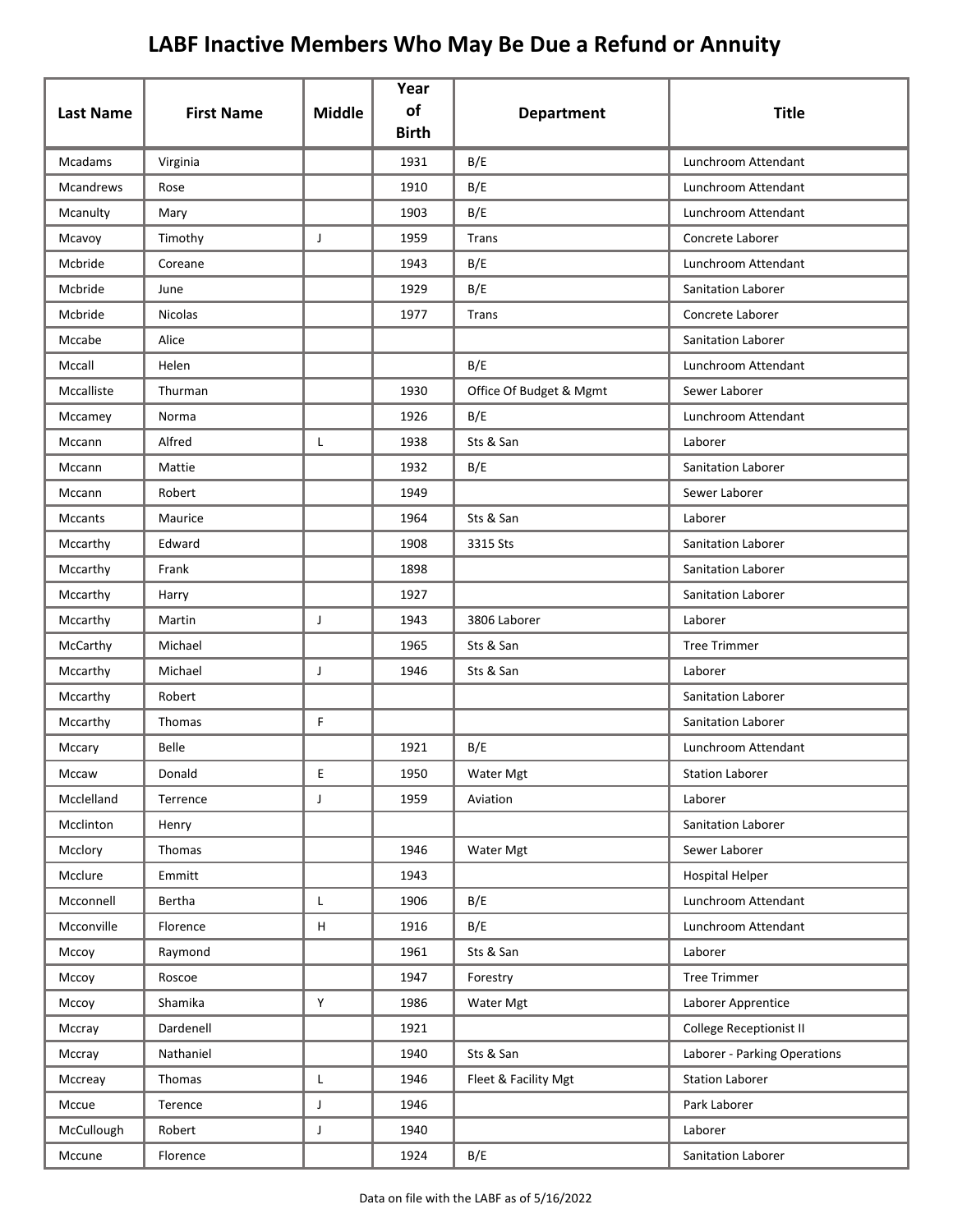| <b>Last Name</b> | <b>First Name</b> | <b>Middle</b> | Year<br>of<br><b>Birth</b> | <b>Department</b>        | <b>Title</b>                    |
|------------------|-------------------|---------------|----------------------------|--------------------------|---------------------------------|
| <b>McDaniels</b> | Jerry             |               | 1978                       | Water Mgt                | <b>Construction Laborer</b>     |
| McDarrah         | Edward            | J             | 1946                       |                          | Sewer Laborer                   |
| McDermott        | Dan               | E             | 1918                       |                          | Sanitation Laborer              |
| Mcdermott        | Mary Ann          |               | 1931                       | B/E                      | Lunchroom Attendant             |
| Mcdermott        | Michael           |               |                            |                          |                                 |
| Mcdermott        | Rosemary          |               | 1923                       | B/E                      | Lunchroom Attendant             |
| Mcdermott        | Thomas            |               | 1882                       |                          | Laborer                         |
| Mcdonagh         | John              | E             | 1942                       |                          | <b>Station Laborer</b>          |
| McDonagh         | Stephen           |               | 1963                       | Trans                    | Concrete Laborer                |
| Mcdonald         | Adele             |               | 1935                       | B/E                      | Lunchroom Attendant             |
| Mcdonald         | <b>Betty</b>      |               | 1918                       | B/E                      | Lunchroom Attendant             |
| Mcdonald         | Elm               |               |                            |                          | <b>Sanitation Laborer</b>       |
| Mcdonald         | Helen             |               | 1895                       | B/E                      | Lunchroom Attendant             |
| McDonald         | John              |               |                            |                          | Sanitation Laborer              |
| Mcdonald         | Marie             |               | 1907                       |                          | Sanitation Laborer              |
| Mcdonald         | Oliver            | W             | 1935                       |                          | B/E Employee                    |
| Mcdonald         | Phillip           |               | 1899                       | Water Mgt                | Sewer Laborer                   |
| Mcdonough        | John              | W             |                            |                          | Sanitation Laborer              |
| Mcdonough        | Joseph            | В             | 1947                       |                          | Laborer                         |
| Mcdonough        | Robert            | Г             | 1939                       | Sts & San                | Laborer (Bureau of Electricity) |
| Mcdowell         | Jeff              |               | 1964                       | Sts & San                | Sanitation Laborer              |
| McDowell         | Maurice           |               | 1929                       | 5310 M.T.S               | Maintanence Man                 |
| McElherne        | Lawrence          |               |                            |                          | Sanitation Laborer              |
| McElligott       | Richard           | J             | 1935                       | Sts & San                | Laborer                         |
| Mcelroy          | Edward            | T.            | 1956                       | Sts & San                | <b>MTD</b>                      |
| Mcfarland        | David             |               | 1898                       |                          | Maintenance Man                 |
| Mcfarland        | John              |               | 1916                       | B/E                      | Porter                          |
| Mcfee            | Edward            | $\mathsf{J}$  | 1956                       | Trans                    | Asphalt Laborer                 |
| Mcgarry          | James             | J             | 1935                       | Sts & San                | Laborer - Parking Operations    |
| McGee            | Alfred            |               | 1944                       | B/E                      | Sanitation Laborer              |
| Mcgee            | George            | $\mathsf T$   | 1949                       | Sts & San                | Laborer                         |
| McGee            | James             |               |                            | <b>B/E HSL SPAULDING</b> | Sanitation Laborer              |
| Mcgee            | Lucille           |               | 1925                       | B/E                      | Lunchroom Attendant             |
| Mcgee            | Percy             |               | 1922                       |                          | Managing Editor Council Journal |
| Mcghee           | Odean             |               | 1933                       | B/E                      | Lunchroom Attendant             |
| Mcgill           | David             | J             | 1904                       |                          | Sanitation Laborer              |
| McGill           | Eugene            |               | 1920                       |                          | Sanitation Laborer              |
| McGing           | Catherine         |               | 1929                       | B/E                      |                                 |
| McGinley         | Michael           | $\mathsf{J}$  | 1952                       | Sts & San                | Laborer                         |
| McGinnis         | Patrick           |               | 1977                       | City Council             | Legislative Aide                |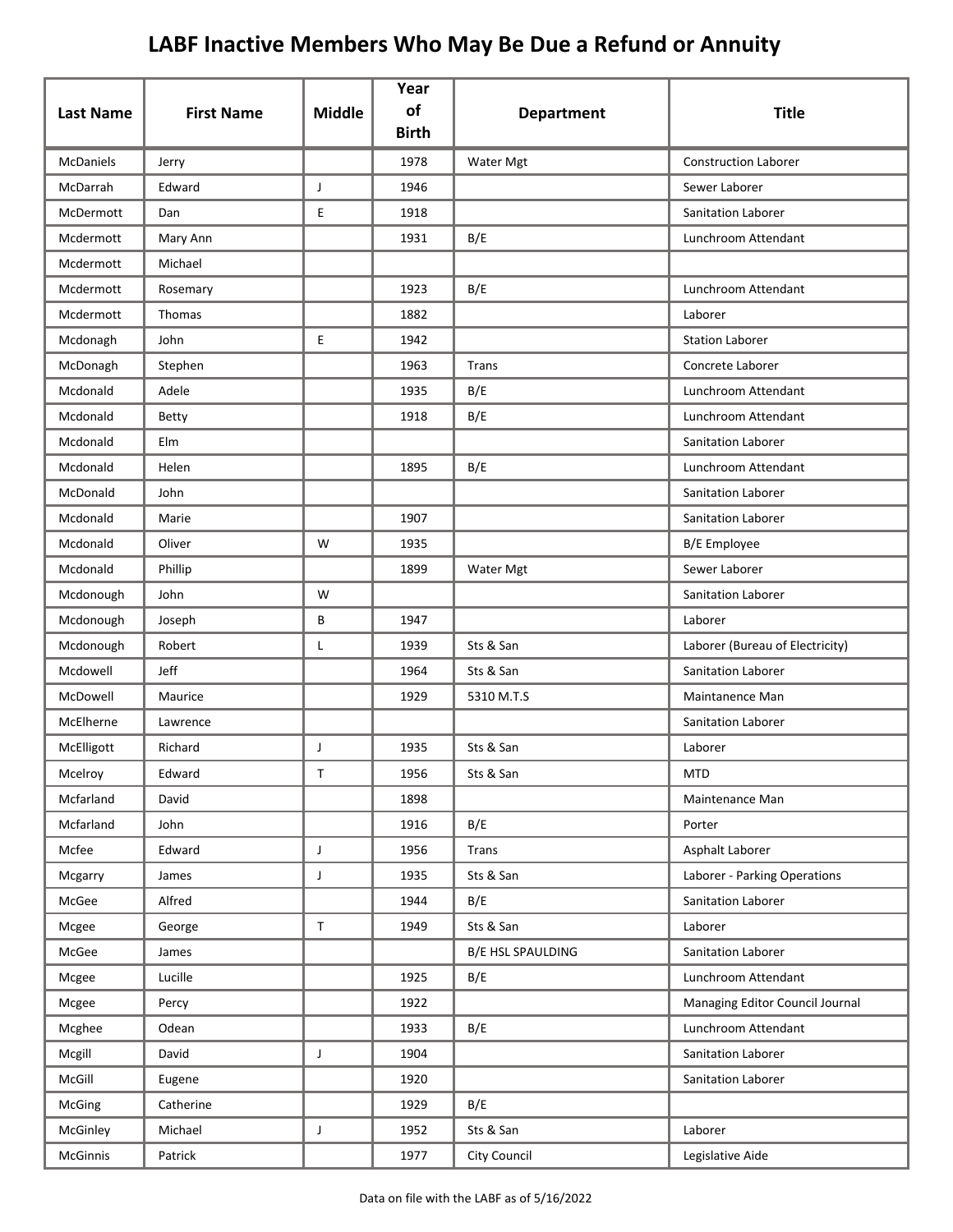|                  |                   |               | Year<br>of   |                   |                                 |
|------------------|-------------------|---------------|--------------|-------------------|---------------------------------|
| <b>Last Name</b> | <b>First Name</b> | <b>Middle</b> | <b>Birth</b> | <b>Department</b> | <b>Title</b>                    |
| McGivern         | Daniel            |               |              |                   | Sanitation Laborer              |
| Mcgivney         | Michael           | R             | 1951         | Sts & San         | Laborer                         |
| McGoey           | James             | В             | 1949         | Water Mgt         | Sewer Laborer                   |
| McGovern         | Frank             | $\mathsf{C}$  | 1924         | Sts & San         | Laborer                         |
| Mcgovern         | Mary              | Α             | 1893         | B/E               | Lunchroom Attendant             |
| McGowan          | Jordan            | C             | 1993         | Water Mgt         | Laborer Apprentice              |
| McGowan          | Thomas            |               | 1940         |                   | <b>Construction Laborer</b>     |
| Mcgowan          | Tyrone            | $\mathsf T$   | 1950         | Sts & San         | Laborer                         |
| Mcgrail          | Gerald            |               | 1928         |                   | Laborer                         |
| Mcgrath          | Mary              | E             | 1892         | B/E               | Lunchroom Attendant             |
| Mcgrath          | Thomas            |               |              |                   |                                 |
| Mcgreal          | Austin            |               | 1884         | WPX 4203          | Laborer                         |
| Mcguire          | Francis           |               |              |                   | Sanitation Laborer              |
| Mcguire          | Grace             |               | 1900         | B/E               | Lunchroom Attendant             |
| Mcguire          | Michael           |               | 1959         |                   | Laborer                         |
| Mcguire          | Michael           | P             | 1961         | Sts & San         | Laborer                         |
| Mcguire          | Nora              | R             | 1890         | B/E               | Lunchroom Attendant             |
| Mcguire          | Terrence          | J             | 1962         | Sts & San         | Laborer                         |
| Mcgull           | Benjamin          | В             | 1919         | B/E               | Porter                          |
| McHerron         | William           |               | 1931         | Sts & San         | Asphalt Helper                  |
| Mchugh           | Laura             |               |              |                   | Sanitation Laborer              |
| Mchugh           | Martin            |               |              | B/E               |                                 |
| Mcintosh         | Ricky             | Α             | 1962         | Fleet             | Garage Attendant                |
| Mcintyre         | Reginald          | D             | 1963         | Sts & San         | Laborer                         |
| Mckee            | Josephine         | Τ             | 1897         | B/E               | Lunchroom Attendant             |
| Mckeeney         | James             |               |              |                   | Sanitation Laborer              |
| Mckenna          | James             | L             | 1962         |                   | Laborer                         |
| McKenna          | John              | W             | 1927         | Sts & San         | Laborer                         |
| Mckinley         | Lenora            |               | 1909         | B/E               | Lunchroom Attendant             |
| McKinley         | Toney             |               | 1928         | Sts & San         | Laborer                         |
| McKinner         | Emmanuel          |               | 1938         | B/E               | Sanitation Laborer              |
| Mckinney         | Yvette            | L             | 1968         | Sts & San         | Sanitation Laborer              |
| Mckinnie         | Lynye             |               | 1977         | Trans             | Concrete Laborer                |
| McKinnis         | William           |               | 1941         | B/E               | Sanitation Laborer              |
| Mckinzie         | Margaret          |               | 1913         | B/E               | Lunchroom Attendant             |
| Mcknight         | Alice             | O             | 1904         | B/E               | Lunchroom Attendant             |
| McLachlin        | Robert            | E             | 1949         | Sts & San         | Laborer (Bureau of Electricity) |
| Mclain           | Louis             |               | 1953         | Sts & San         | Laborer                         |
| Mclaughlin       | Anne              |               | 1910         | B/E               | Lunchroom Attendant             |
| Mclemore         | Chris             |               | 1968         | Trans             | Concrete Laborer                |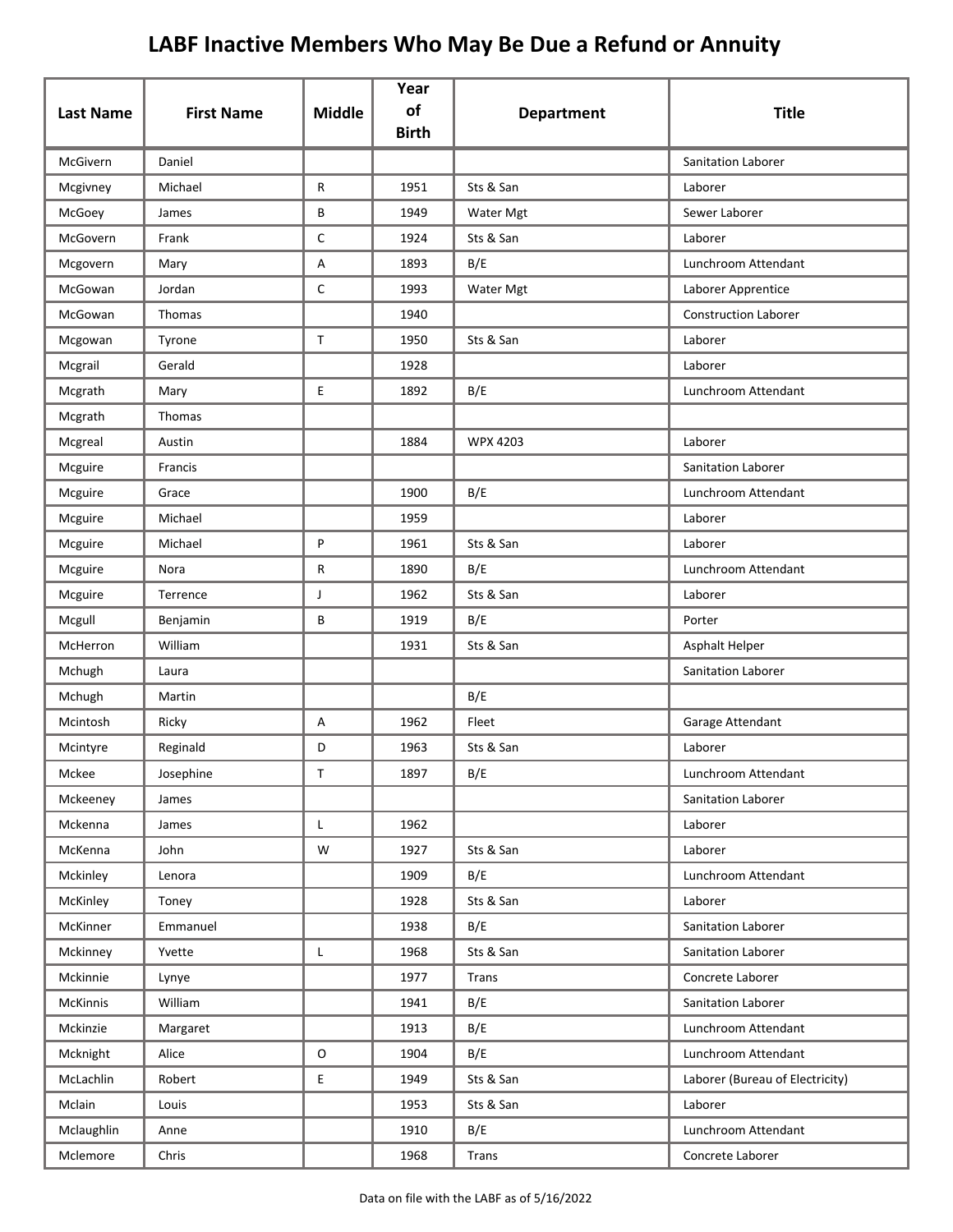| <b>Last Name</b> | <b>First Name</b> | <b>Middle</b> | Year<br>of   | <b>Department</b> | <b>Title</b>                |
|------------------|-------------------|---------------|--------------|-------------------|-----------------------------|
|                  |                   |               | <b>Birth</b> |                   |                             |
| Mclurkin         | Edward            | E             | 1952         | Sts & San         | Laborer                     |
| McMahon          | John              |               | 1941         |                   | Sanitation Laborer          |
| McMahon          | Thomas            |               | 1910         |                   | <b>Construction Laborer</b> |
| Mcmahon          | Thomas            |               | 1945         |                   | Park Laborer                |
| Mcmillan         | Jerry             |               | 1961         | Water Mgt         | Sewer Laborer               |
| Mcmorris         | Jerry             |               |              |                   | Sanitation Laborer          |
| McMullen         | Lee               | R             | 1920         | B/E               | Lunchroom Attendant         |
| Mcmullen         | Sylvia            |               | 1898         | B/E               | Lunchroom Attendant         |
| Mcmullin         | Sean              | М             | 1970         | Water Mgt         | Laborer                     |
| Mcnabola         | Mark              |               | 1959         | Water Mgt         | Laborer                     |
| Mcnally          | Gerald            |               | 1960         | Sts & San         | Laborer                     |
| Mcnamara         | John              |               | 1909         |                   | Sanitation Laborer          |
| McNeal           | <b>Bessie</b>     |               | 1927         | B/E               | Sanitation Laborer          |
| McNeal           | Sylvester         | L             | 1941         | Sts & San         | Laborer                     |
| Mcneil           | Turan             |               | 1961         | Sts & San         | Laborer                     |
| <b>McNichles</b> | Dennis            |               | 1941         | Water Mgt         | Laborer                     |
| Mcnicholas       | John              |               | 1960         | Aviation          | Laborer                     |
| Mcnicholas       | Margaret          |               | 1919         | B/E               | Lunchroom Attendant         |
| McNulty          | John              | P             | 1943         |                   |                             |
| McNulty          | Michael           |               | 1934         |                   | Sewer Laborer               |
| Mcnulty          | Terrence          | J             | 1952         | Sts & San         | Laborer                     |
| Mcnutt           | Leon              |               | 1913         | Sts & San         | Laborer                     |
| Mcpolin          | Kevin             | P             | 1950         | Water Mgt         | Laborer                     |
| Mcquaid          | James             |               | 1916         |                   | Sanitation Laborer          |
| Mcreynolds       | Albert            |               | 1905         | 3487 Sewer        | Laborer                     |
| Mcroe            | Leo               |               | 1885         |                   | Laborer                     |
| Mcsweeney        | Robert            | $\mathsf J$   | 1957         | Sts & San         | <b>MTD</b>                  |
| McWilliams       | James             | L             | 1947         |                   | Laborer                     |
| Meaux            | Clifford          |               | 1925         | Sts & San         | Laborer                     |
| Medcalf          | Gladis            |               | 1936         | Sts & San         | Streets Laborer             |
| Medellin         | Jorge             | A             | 1976         | Sts & San         | Hand Laborer                |
| Meder            | David             | K             | 1951         | Sts & San         | Laborer                     |
| Medina           | Manuel            |               | 1951         | Trans             | Asphalt Laborer             |
| Medina           | Richard           | J             | 1977         | Sts & San         | Sanitation Laborer          |
| Mee              | Robert            | Α             |              |                   | Sanitation Laborer          |
| Meegan           | David             | ${\sf R}$     | 1947         | Trans             | Asphalt Laborer             |
| Meegan           | Richard           | $\mathsf A$   | 1947         |                   | Laborer                     |
| Meehan           | Raymond           | J             | 1923         |                   | <b>Tree Trimmer</b>         |
| Meehan           | Robert            | E             | 1958         |                   | Laborer                     |
| Mega             | George            |               |              |                   | Sanitation Laborer          |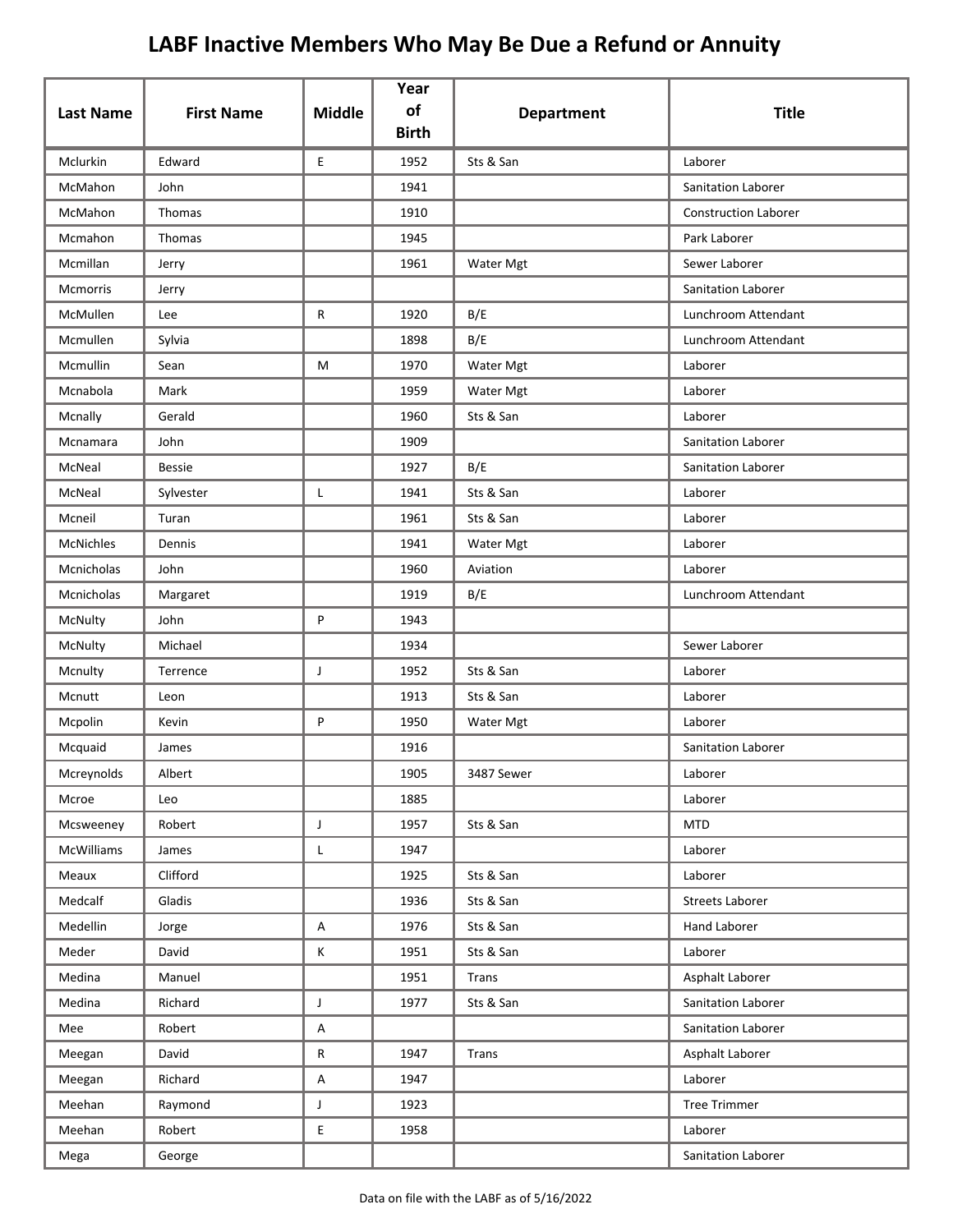| <b>Last Name</b> | <b>First Name</b> | <b>Middle</b> | Year<br>of   | <b>Department</b>                    | <b>Title</b>                       |
|------------------|-------------------|---------------|--------------|--------------------------------------|------------------------------------|
|                  |                   |               | <b>Birth</b> |                                      |                                    |
| Mega             | Josephine         |               | 1913         | B/E                                  | Lunchroom Attendant                |
| Meinhard         | Ann               | $\mathsf C$   | 1894         | B/E                                  | Lunchroom Attendant                |
| Melandez         | William           | S             | 1946         | Sts & San                            | Laborer                            |
| Melvin           | John              | P             | 1889         |                                      | Laborer                            |
| Mendel           | Robert            | Г             | 1946         | Trans                                | Asphalt Laborer                    |
| Mendes           | David             |               | 1988         | Aviation                             | <b>Airport Operations Supvsr I</b> |
| Mendiola         | Joseph            | G             | 1957         | Water Mgt                            | Sewer Laborer                      |
| Mendoza          | Gilbert           |               | 1961         | Sts & San                            | Laborer                            |
| Menkas           | Anthony           |               |              |                                      | Sanitation Laborer                 |
| Menning          | <b>Barbara</b>    |               |              | <b>BOE</b>                           | Lunchroom Attendant                |
| Menolascino      | Vito              | Anthony       | 1901         | Water Pipe Ext. 3484                 | Laborer                            |
| Menth            | Fred              | Α             | 1919         | Sts & San                            | <b>Toll Attendant</b>              |
| Menzie           | Naomie            |               | 1921         | B/E                                  | Sanitation Laborer                 |
| Menzie           | Ronald            | G             | 1951         | Sts & San                            | Laborer - Parking Operations       |
| Merlo            | Michael           |               |              |                                      | <b>Sanitation Laborer</b>          |
| Merola           | Guy               |               |              |                                      | Sanitation Laborer                 |
| Merriett         | Lemengo           |               | 1950         |                                      |                                    |
| Merriweath       | Annette           |               | 1925         | B/E                                  | Lunchroom Attendant                |
| Mertz            | James             | D             | 1979         | Sts & San                            | Sanitation Laborer                 |
| Mesi             | Phillip           |               | 1951         | Trans                                | Asphalt Laborer                    |
| Messineo         | Mary              |               | 1905         | 3020 Municipal Tuberculosis Sanitari | Kitchen maid                       |
| Messino          | Chris             |               | 1940         | Trans                                | Asphalt Smoother                   |
| Metcalf          | Kelly             | Г             | 1950         | Trans                                | Asphalt Laborer                    |
| Meyer            | Frances           |               | 1890         | B/E                                  | Lunchroom Attendant                |
| Meyer            | Harold            | V             | 1959         |                                      | Laborer                            |
| Meyer            | Joseph            |               | 1962         | Sts & San                            | Laborer                            |
| Meyer            | Robert            | L             | 1952         | Sts & San                            | Laborer                            |
| Meyers           | Carl              |               | 1894         |                                      | Sanitation Laborer                 |
| Meyers           | David             |               | 1954         |                                      | Laborer                            |
| Meyers           | Joseph            | E             |              |                                      | Concrete Laborer                   |
| Meyers           | Mary              |               | 1903         | B/E                                  | Lunchroom Attendant                |
| Mezo             | Natiana           | A             | 1934         | B/E                                  | Lunchroom Attendant                |
| Micele           | Joseph            |               |              |                                      | Sanitation Laborer                 |
| Micelli          | Frank             |               |              |                                      | Sanitation Laborer                 |
| Micelli          | Louis             |               | 1942         | Water Mgt                            | Laborer                            |
| Mich             | John              | $\mathsf F$   | 1945         | Sts & San                            | Laborer                            |
| Michaels         | Mark              | J             | 1958         | Water Mgt                            | Sewer Laborer                      |
| Michals          | Floyd             |               | 1911         |                                      | Sanitation Laborer                 |
| Mick             | Sophia            | A             | 1908         | B/E                                  | Lunchroom Attendant                |
| Mickey           | Rosie             | L             | 1935         | B/E                                  | Lunchroom Attendant                |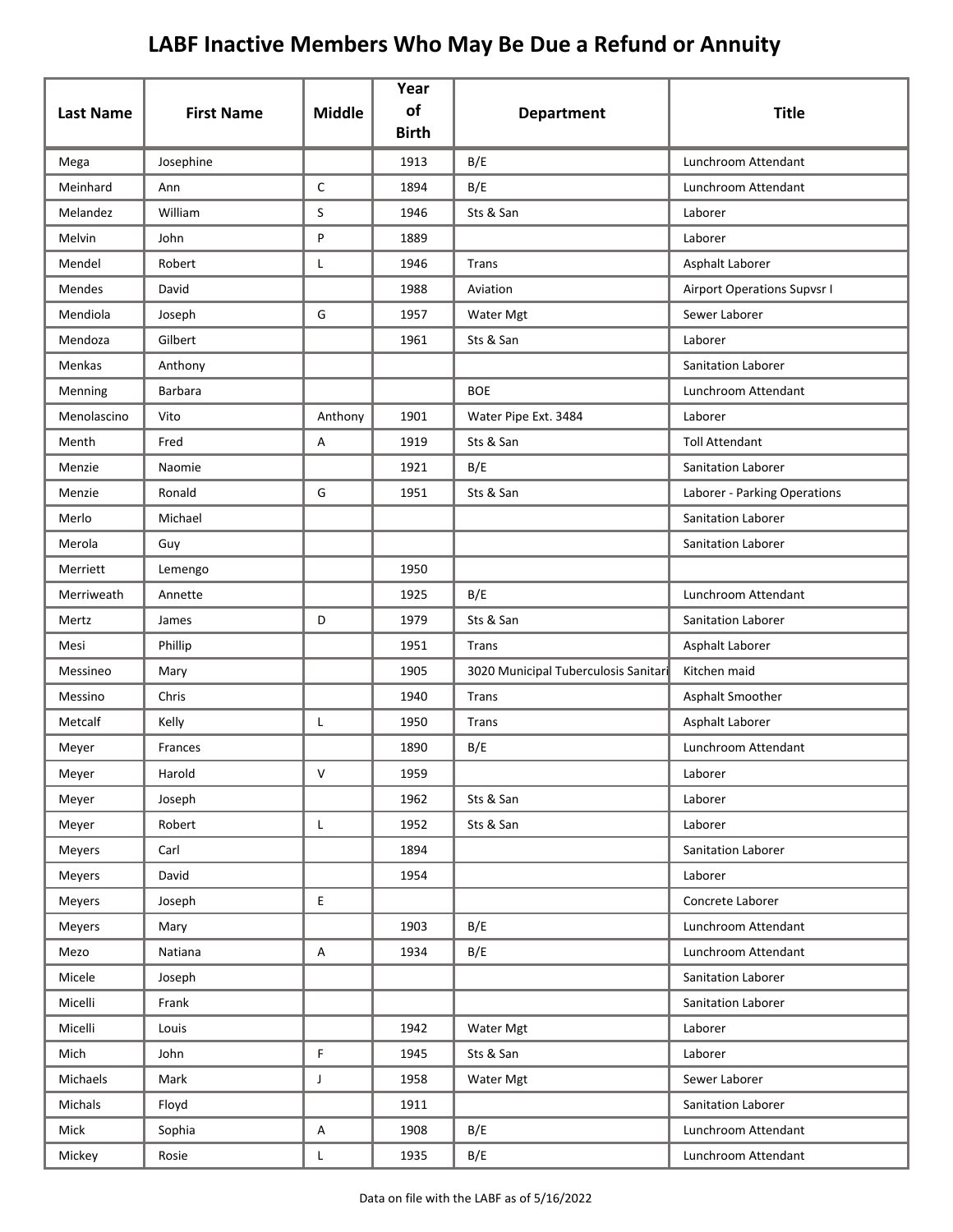|                  |                   |               | Year<br>of   |                                   |                                        |
|------------------|-------------------|---------------|--------------|-----------------------------------|----------------------------------------|
| <b>Last Name</b> | <b>First Name</b> | <b>Middle</b> | <b>Birth</b> | <b>Department</b>                 | <b>Title</b>                           |
| Middleton        | Charles           |               |              |                                   | Sanitation Laborer                     |
| Miekijiewicz     | Stephanie         |               | 1912         | B/E                               | Lunchroom Attendant                    |
| Migiel           | Ralph             |               | 1939         | Sts & San                         | Laborer                                |
| Mika             | Francis           | J             | 1932         | Water Mgt                         | Laborer                                |
| Mikell           | Cardell           |               | 1922         | Sts & San                         | Laborer                                |
| Miles            | Robert            |               | 1919         | 3318/3319                         | Laborer                                |
| Militello        | John              | P             | 1942         | Water Mgt                         | Laborer                                |
| Miller           | Addie             |               | 1904         |                                   | Scrubwoman                             |
| Miller           | <b>Barbara</b>    |               | 1940         |                                   | Concrete Laborer                       |
| Miller           | Clifford          | M             | 1952         | Sts & San                         | <b>MTD</b>                             |
| Miller           | Donald            |               |              |                                   |                                        |
| Miller           | Douglas           | Α             | 1959         | Sts & San                         | Laborer                                |
| Miller           | Edward            |               |              |                                   |                                        |
| Miller           | Gary              |               | 1951         | Water Mgt                         | Laborer                                |
| Miller           | George            |               | 1918         |                                   | Sanitation Laborer                     |
| Miller           | Georgia           |               | 1922         |                                   | <b>B/E</b> Employee                    |
| Miller           | Gloria            | J             | 1946         |                                   | Scrubwoman                             |
| Miller           | Jacob             |               | 1974         | Trans                             | Concrete Laborer                       |
| Miller           | Julie             |               | 1898         | B/E                               | Lunchroom Attendant                    |
| Miller           | Marc              | R             | 1961         | Sts & San                         | Laborer                                |
| Miller           | Richard           | H             | 1934         |                                   | <b>Tree Trimmer</b>                    |
| Miller           | Sophie            |               | 1918         | B/E                               | Lunchroom Attendant                    |
| Miller           | Terry             |               | 1951         | Municipal Tuberculosis Sanitarium | <b>Hospital Helper</b>                 |
| Miller           | Victor            | Ε             | 1922         |                                   | Sewer Laborer                          |
| Miller           | William           |               |              |                                   | Sanitation Laborer                     |
| Miller           | William           |               | 1897         |                                   | Laborer                                |
| <b>Mills</b>     | James             | B             | 1910         |                                   | Sanitation Laborer                     |
| Millspaugh       | Leon              |               | 1927         | Forestry                          | Laborer                                |
| Milner           | Mary              |               | 1900         | B/E                               | Lunchroom Attendant                    |
| Milon            | Jimmie            | L             | 1967         | Sts & San                         | Sanitation Laborer                     |
| Mims             | Deborah           |               | 1957         | Sts & San                         | Laborer                                |
| Minaltoski       | Edwin             |               |              |                                   | Sanitation Laborer                     |
| Minea            | Russel            |               |              |                                   |                                        |
| Miner            | Julius            |               |              |                                   |                                        |
| Minkajares       | Ismael            |               | 1954         | Sts & San                         | Sanitation Laborer                     |
| Minor            | Walter            | $\mathsf C$   | 1952         | Sts & San                         | Sanitation Laborer                     |
| Mintle           | Tom               |               |              |                                   | Sanitation Laborer                     |
| Mioni            | Guiseppe          |               | 1886         |                                   | Laborer                                |
| Miranda          | Gregory           |               | 1957         | Sts & San                         | Laborer                                |
| Miranda          | Peter             | A             | 1940         |                                   | General Manager Of Operations - O'Hare |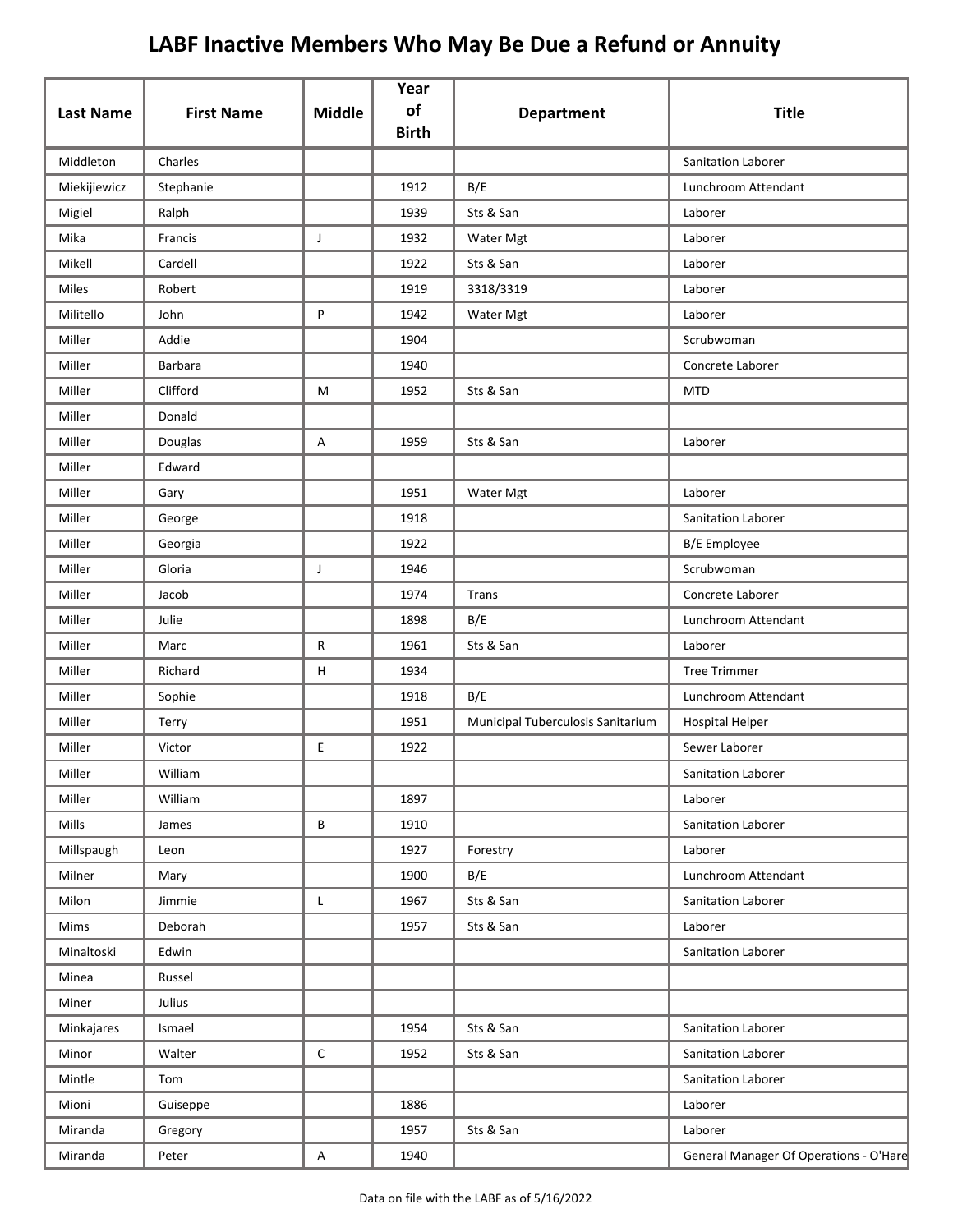|                  |                   |               | Year<br>of   |                                   |                             |
|------------------|-------------------|---------------|--------------|-----------------------------------|-----------------------------|
| <b>Last Name</b> | <b>First Name</b> | <b>Middle</b> | <b>Birth</b> | <b>Department</b>                 | <b>Title</b>                |
| Misher           | Donald            |               | 1954         |                                   | <b>Tree Trimmer</b>         |
| Miskin           | Micho             |               | 1921         | Sts & San                         | Laborer                     |
| Misko            | Laurie            |               |              |                                   | Sanitation Laborer          |
| <b>Misunas</b>   | Paul              |               | 1917         | Sts & San                         | <b>MTD</b>                  |
| Mitchel          | John              |               | 1913         | Parks 3900                        | Laborer                     |
| Mitchell         | Charles           |               | 1932         | B/E                               | Lunchroom Attendant         |
| Mitchell         | David             | М             | 1923         | Sts & San                         | Laborer                     |
| Mitchell         | Donald            |               | 1937         | B/E                               | Lunchroom Attendant         |
| Mitchell         | Gregory           |               | 1950         | Sts & San                         | Laborer                     |
| Mitchell         | James             | н             | 1982         | Public Works                      | <b>Tree Trimmer</b>         |
| Mitchell         | John              | F             | 1959         | Trans                             | Concrete Laborer            |
| Mitchell         | Leon              | E             | 1922         | 3902 Aviation                     | <b>Construction Laborer</b> |
| Mitchell         | Raymond           | C             | 1939         | Water Mgt                         | Laborer                     |
| Mitchell         | Rudolph           |               | 1949         | Office Of Budget & Mgmt           | Sewer Laborer               |
| Mitrou           | Michael           | C             | 1981         | Water Mgt                         | Laborer Apprentice          |
| Mixon            | Nedra             |               | 1941         | B/E                               | Lunchroom Attendant         |
| Mize             | George            |               | 1895         |                                   | Laborer                     |
| Mizejewski       | Harriet           |               | 1903         | B/E                               | Lunchroom Attendant         |
| Mlady            | Frank             |               | 1895         |                                   | Laborer                     |
| Moczarney        | David             | Г             | 1953         | Sts & San                         | Laborer                     |
| Moe              | Soveig            |               | 1892         | B/E                               | Lunchroom Attendant         |
| Moellentine      | Flora             |               | 1890         | B/E                               | Lunchroom Attendant         |
| Mogan            | Mary              |               |              | B/E                               | Lunchroom Attendant         |
| Moizo            | Clayton           | Α             | 1945         | Sts & San                         | <b>MTD</b>                  |
| Mojica           | Roberto           |               | 1937         | Municipal Tuberculosis Sanitarium | <b>Hospital Helper</b>      |
| Moky             | Nellie            |               | 1902         | B/E                               | Lunchroom Attendant         |
| Molaro           | John              | Г             | 1946         | Office Of Budget & Mgmt           | Sewer Laborer               |
| Molfese          | Frank             |               |              |                                   |                             |
| Molinari         | Marie             | R             | 1916         | B/E                               | Lunchroom Attendant         |
| Molinaro         | Leroy             |               |              |                                   | Sanitation Laborer          |
| Moloney          | Ann               |               |              | B/E HSL                           | Sanitation Laborer          |
| Moloney          | Katherine         |               | 1912         | B/E                               | <b>B/E</b> Employee         |
| Monaco           | <b>Bruce</b>      |               | 1944         | Sts & San                         | Laborer                     |
| Monaco           | Charles           |               | 1919         | Trans                             | Asphalt Laborer             |
| Monaco           | Richard           | J             | 1945         | Trans                             | Asphalt Laborer             |
| Moniak           | James             | E             | 1922         | 3803 Park                         | Park Laborer                |
| Monroe           | Cecil             |               | 1906         | B/E 52B Hancock HS                | Lunchroom Attendant         |
| Monson           | Martin            |               | 1950         | Water Mgt                         | Sewer Laborer               |
| Montalvo         | Jesse             |               | 1963         | Trans                             | Concrete Laborer            |
| Montanez         | Etren             |               |              |                                   |                             |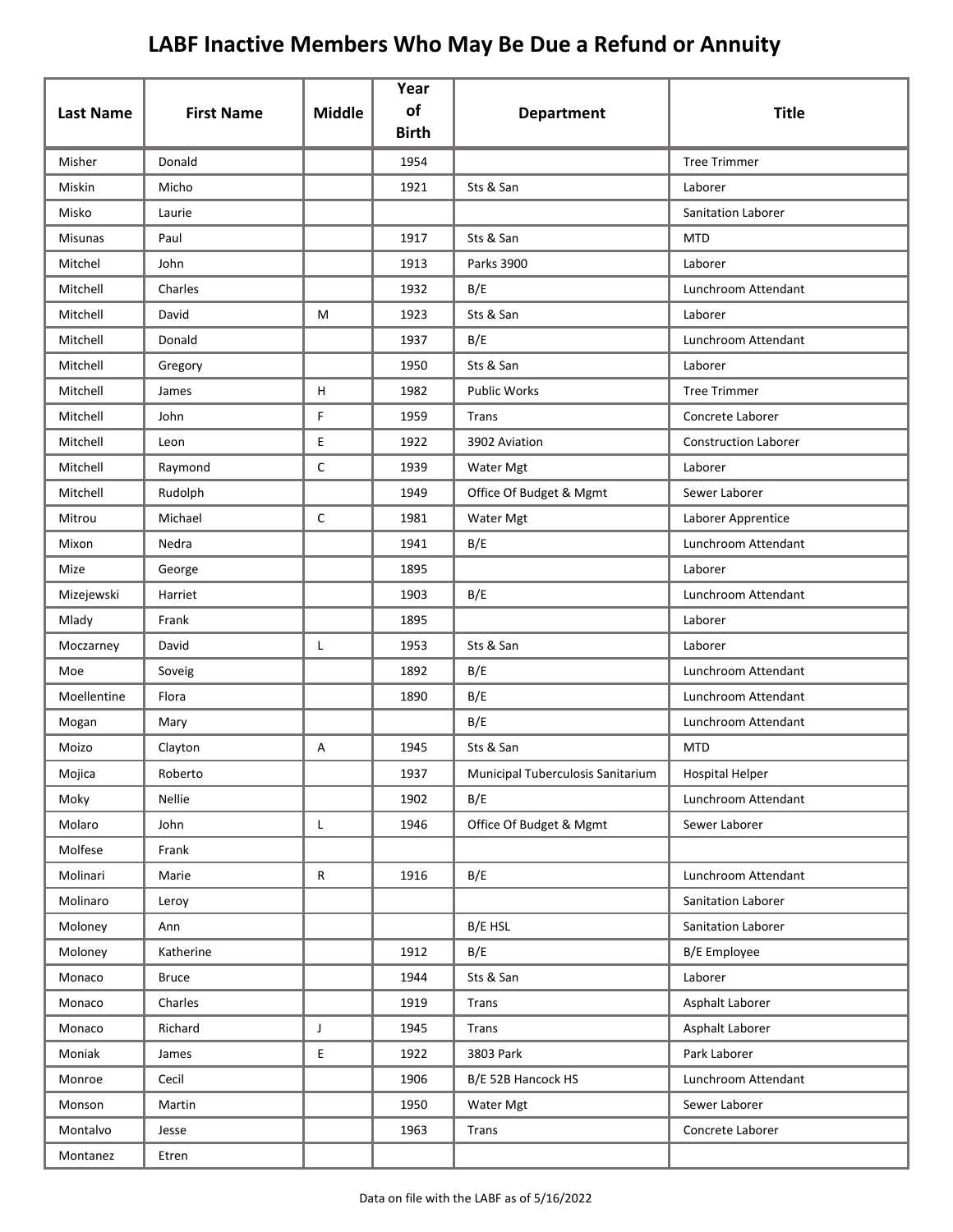| <b>Last Name</b> | <b>First Name</b> | <b>Middle</b> | Year<br>of<br><b>Birth</b> | <b>Department</b>       | <b>Title</b>                 |
|------------------|-------------------|---------------|----------------------------|-------------------------|------------------------------|
| Montes           | William           | G             | 1920                       | Sts & San               | Laborer                      |
| Montesano        | Anthony           |               |                            |                         | <b>Sanitation Laborer</b>    |
| Montgomery       | Catherine         |               | 1914                       | B/E                     | Lunchroom Attendant          |
| Montgomery       | George            | W             | 1962                       | Sts & San               | Laborer                      |
| Montgomery       | Gregory           |               | 1961                       | Sts & San               | Laborer                      |
| Montgomery       | Jessie            |               | 1918                       | B/E                     | Lunchroom Attendant          |
| Montgomery       | John              | Κ             | 1954                       | Sts & San               | Laborer                      |
| Montgomery       | William           |               |                            | B/E HSL                 | Sanitation Laborer           |
| Mooney           | Odell             |               | 1926                       |                         | <b>Hospital Helper</b>       |
| Moore            | Angeleah          | L             | 1976                       | Sts & San               | Hand Laborer                 |
| Moore            | Anne Theresa      | T             | 1922                       | <b>BOE</b>              | Lunchroom Attendant          |
| Moore            | <b>Brenda</b>     | H             | 1969                       | Sts & San               | <b>Hand Laborer</b>          |
| Moore            | Bryan             | T             | 1985                       | Sts & San               | General Laborer              |
| Moore            | Cherise           | E             | 1960                       | Sts & San               | Hand Laborer                 |
| Moore            | Dorothy           | W             | 1934                       | <b>BOE</b>              | Lunchroom Attendant          |
| Moore            | Elbert            |               | 1924                       | Sts & San               | Laborer                      |
| Moore            | Freddie           |               | 1930                       | <b>BOE</b>              | Lunchroom Attendant          |
| Moore            | George            |               | 1929                       | Sts & San               | Laborer                      |
| Moore            | Irving            | F.            | 1926                       | Sts & San               | Laborer                      |
| Moore            | Jamel             |               | 1978                       | Sts & San               | Hand Laborer                 |
| Moore            | James             |               | 1919                       | 3645 Electricity        | Laborer                      |
| Moore            | James             | W             | 1926                       |                         |                              |
| Moore            | Malcolm           |               | 1963                       | Sts & San               | <b>Sanitation Laborer</b>    |
| Moore            | Maxine            |               | 1925                       | B/E                     | Lunchroom Attendant          |
| Moore            | Michael           |               | 1950                       |                         | House Drain Inspector        |
| Moore            | Mitchell          |               | 1929                       |                         | <b>Hospital Helper</b>       |
| Moore            | Sam               |               | 1905                       | B/E                     | Lunchroom Attendant          |
| Moore            | William           |               |                            |                         | Sanitation Laborer           |
| Moore            | Willie            |               | 1958                       |                         | Laborer                      |
| Moorehead        | Thelma            |               | 1925                       | B/E                     | Lunchroom Attendant          |
| Moorman          | Nicholas          | G             | 1949                       | Sts & San               | Laborer - Parking Operations |
| Mootrie          | Vera              |               | 1931                       | B/E                     | Sanitation Laborer           |
| Morales          | Ariel             | J             | 1958                       | Trans                   | Concrete Laborer             |
| Morales          | Porfidio          |               | 1945                       |                         | Laborer                      |
| Morales          | Tony              | J             | 1966                       | Sts & San               | Sanitation Laborer           |
| Moran            | James             |               | 1941                       | Trans                   | Concrete Laborer             |
| Moran            | Keary             |               | 1951                       | Trans                   | Asphalt Laborer              |
| Moran            | Kevin             |               | 1950                       | Office Of Budget & Mgmt | Sewer Laborer                |
| Moran            | Mary              | Α             | 1898                       | B/E                     | Lunchroom Attendant          |
| Moran            | Matthew           | J             | 1939                       | 3803 Forestry           | <b>Tree Trimmer</b>          |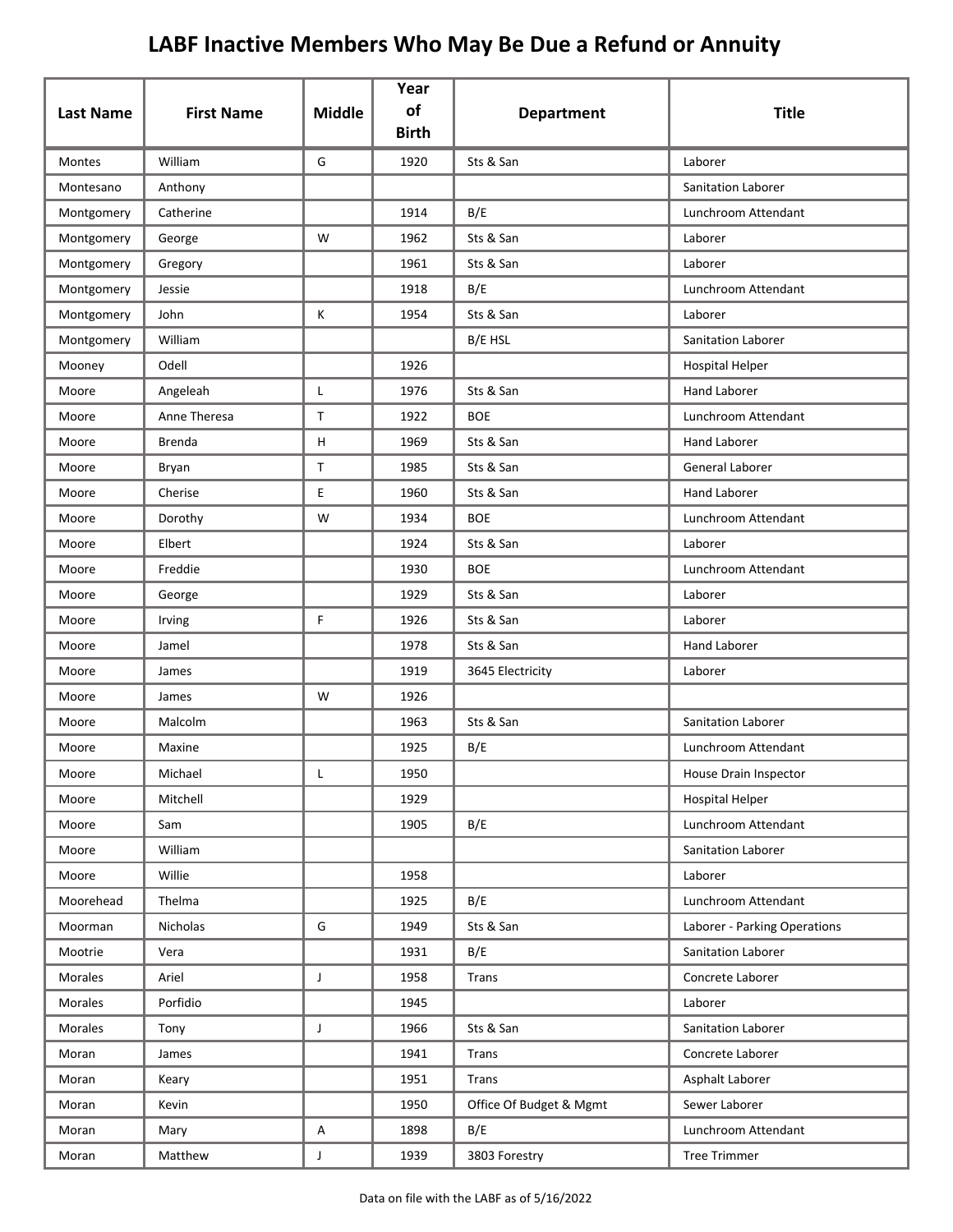| <b>Last Name</b> | <b>First Name</b> | <b>Middle</b> | Year<br>of<br><b>Birth</b> | <b>Department</b> | <b>Title</b>              |
|------------------|-------------------|---------------|----------------------------|-------------------|---------------------------|
| Moran            | Ozzie             | J             | 1944                       | Forestry          | Sanitation Laborer        |
| Moran            | Timothy           |               | 1943                       | 4282/4273         | <b>Sanitation Laborer</b> |
| Morano           | Deonna            | $\mathsf{C}$  | 1985                       | LABF              | <b>Fund Staff</b>         |
| Morecki          | Paul              | S             | 1908                       |                   | <b>Hospital Helper</b>    |
| Moreno           | Charles           |               | 1946                       | <b>Trans</b>      | Asphalt Laborer           |
| Moretti          | Gerald            | J             | 1947                       |                   | <b>Tree Trimmer</b>       |
| Moretti          | Joseph            |               | 1886                       |                   | Laborer                   |
| Morey            | Emily             |               | 1900                       | B/E               | Lunchroom Attendant       |
| Morgan           | Corey             | P             | 1969                       | Sts & San         | <b>Hand Laborer</b>       |
| Morgan           | Frances           |               | 1917                       | B/E               | Lunchroom Attendant       |
| Morgan           | Joanne            | B             | 1923                       | B/E               | Lunchroom Attendant       |
| Morgan           | Joseph            |               |                            |                   | Sanitation Laborer        |
| Morgan           | Marion            |               |                            | B/E 12            | <b>Sanitation Laborer</b> |
| Morgan           | William           | M             | 1926                       |                   | Sanitation Laborer        |
| Moriarity        | John              |               | 1870                       | 4201 WPX          | Laborer                   |
| Moriarty         | Brendan           |               | 1945                       | Water Mgt         | Laborer                   |
| Morinec          | Mary              | D             | 1913                       | B/E               | Lunchroom Attendant       |
| Mormon           | Michael           |               | 1955                       | Sts & San         | Laborer                   |
| Moroney          | Nora              |               | 1886                       |                   | Kitchen Maid              |
| Morris           | Catherine         |               | 1905                       | B/E               | Lunchroom Attendant       |
| Morris           | Cecil             | D             | 1943                       | B/E               | Porter                    |
| Morris           | James             |               | 1989                       | Sts & San         | General Laborer           |
| Morris           | Jesse             |               | 1914                       | Sts & San         | Laborer                   |
| Morris           | Quincy            |               | 1951                       | Fleet             | Maintanence Man           |
| Morris           | Ruth              | M             | 1895                       | B/E               | Lunchroom Attendant       |
| Morris           | Walter            |               | 1878                       |                   | Laborer                   |
| Morrison         | Sarah             |               | 1894                       | B/E               | Lunchroom Attendant       |
| Morrisroe        | Mary              |               | 1915                       | B/E               | Lunchroom Attendant       |
| Morrissey        | Edward            |               |                            |                   | Sanitation Laborer        |
| Morrissey        | Margaret          |               | 1900                       | B/E               | Lunchroom Attendant       |
| Morrow           | Estelle           |               | 1923                       |                   | Sanitation Laborer        |
| Morton           | Barry             | $\mathbf{L}$  | 1947                       | Sts & San         | Laborer                   |
| Moser            | James             | G             | 1953                       | Water Mgt         | Laborer                   |
| Moses            | Maggie            | M             | 1916                       | B/E               | Lunchroom Attendant       |
| Moses Jr         | Joseph            |               |                            |                   | Sanitation Laborer        |
| Mosetick         | Michael           | $\mathsf{J}$  | 1961                       | Trans             | Asphalt Laborer           |
| Moskel           | Mildred           | M             | 1915                       | B/E               | Lunchroom Attendant       |
| Mosley           | Herman            |               | 1947                       | Sts & San         | Laborer                   |
| Mosley           | Hershely          | L             | 1935                       | Sts & San         | Laborer                   |
| Mosley           | Jessie            |               | 1915                       | B/E               | Lunchroom Attendant       |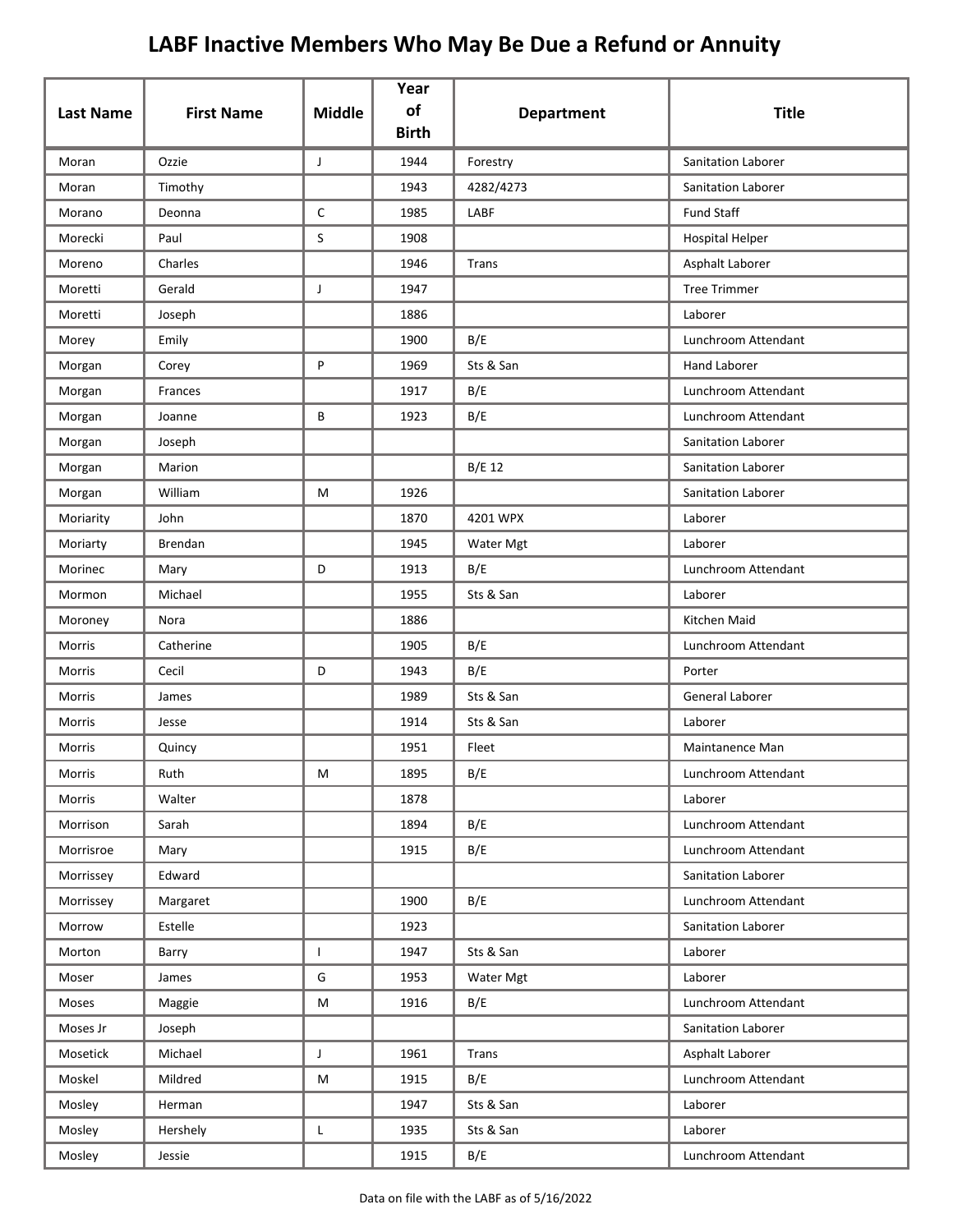| <b>Last Name</b> | <b>First Name</b> | <b>Middle</b> | Year<br>of   | <b>Department</b> | <b>Title</b>                 |
|------------------|-------------------|---------------|--------------|-------------------|------------------------------|
|                  |                   |               | <b>Birth</b> |                   |                              |
| Moss             | <b>Dolores</b>    |               | 1911         | B/E               | Lunchroom Attendant          |
| Moss             | Joseph            |               | 1894         |                   | Laborer                      |
| Mossmer          | Bert              |               | 1883         |                   | Asphalt Helper               |
| Mostyn           | Richard           |               | 1955         | Sts & San         | Laborer                      |
| Motherway        | Michael           |               |              |                   | Laborer                      |
| Motin            | Anna              |               | 1903         | B/E               | Lunchroom Attendant          |
| Moy              | Kerry             | М             | 1964         | Sts & San         | Laborer                      |
| Mriyo            | Norvell           |               | 1948         | 3306 Streets      | Laborer                      |
| Mroz             | Ronald            |               | 1950         | Sts & San         | Laborer                      |
| Mudrak           | Gerhard           |               | 1933         | Park              | <b>Tree Trimmer</b>          |
| Muellner         | Mary              | В             | 1926         | B/E               | Lunchroom Attendant          |
| Muhr             | Lorraine          |               | 1912         | B/E               | Lunchroom Attendant          |
| Muir             | Grave             |               | 1902         | B/E               | Lunchroom Attendant          |
| Mulcahy          | Martin            |               | 1914         |                   | Laborer                      |
| Mulkerin         | Thomas            |               | 1914         |                   | Sanitation Laborer           |
| Mullaney         | Michael           | $\mathsf{J}$  | 1949         | Sts & San         | Laborer                      |
| Mullen           | James             | Α             | 1945         | Sts & San         | <b>Toll Attendant</b>        |
| Mullen           | Marilyn           | S             | 1927         | B/E               | Lunchroom Attendant          |
| Mullen           | Theodore          |               |              |                   | Sanitation Laborer           |
| Mulligan         | Alice             | М             | 1879         | B/E               | Lunchroom Attendant          |
| Mulligan         | Kathleen          |               | 1906         | B/E               | Lunchroom Attendant          |
| Mulligan         | Margaret          |               |              | B/E HSL           | Sanitation Laborer           |
| Mullin           | Michael           |               | 1876         |                   | Laborer                      |
| <b>Mullins</b>   | <b>Brian</b>      | Michael       | 1969         | <b>Trans</b>      | Concrete Laborer             |
| <b>Mullins</b>   | James             | R             | 1952         | Sts & San         | Laborer                      |
| Mulqueeney       | Martin            |               | 1885         |                   | Sanitation Laborer           |
| Mulrenin         | Howard            | J             | 1920         | Trans             | Asphalt Laborer              |
| Mulroe           | Stephen           | M             | 1957         | Sts & San         | Laborer - Parking Operations |
| Mulvany          | Julia             | T             | 1911         | B/E               | Lunchroom Attendant          |
| Mundo            | Carmen            | $\mathsf C$   | 1915         | <b>Trans</b>      | Asphalt Tamper               |
| Mundo            | Joseph            |               | 1922         | 3811 Parks        | Maintanence Man              |
| Munguia          | Molly             |               | 1932         |                   | Asphalt Laborer              |
| Muno             | John              |               | 1912         |                   | Laborer                      |
| Munoz            | Robert            |               | 1972         | Sts & San         | Sanitation Laborer           |
| Mureil           | Jaime             | А             | 1959         | <b>Trans</b>      | Concrete Laborer             |
| Murphy           | Allen             |               | 1964         | Sts & San         | Laborer                      |
| Murphy           | Anne              | н             | 1921         | B/E               | Lunchroom Attendant          |
| Murphy           | John              | J             |              |                   |                              |
| Murphy           | Mark              | E             | 1928         | Water Mgt         | Sewer Laborer                |
| Murphy           | Michael           | D             | 1940         | 3307 Sanitation   | Sanitation Laborer           |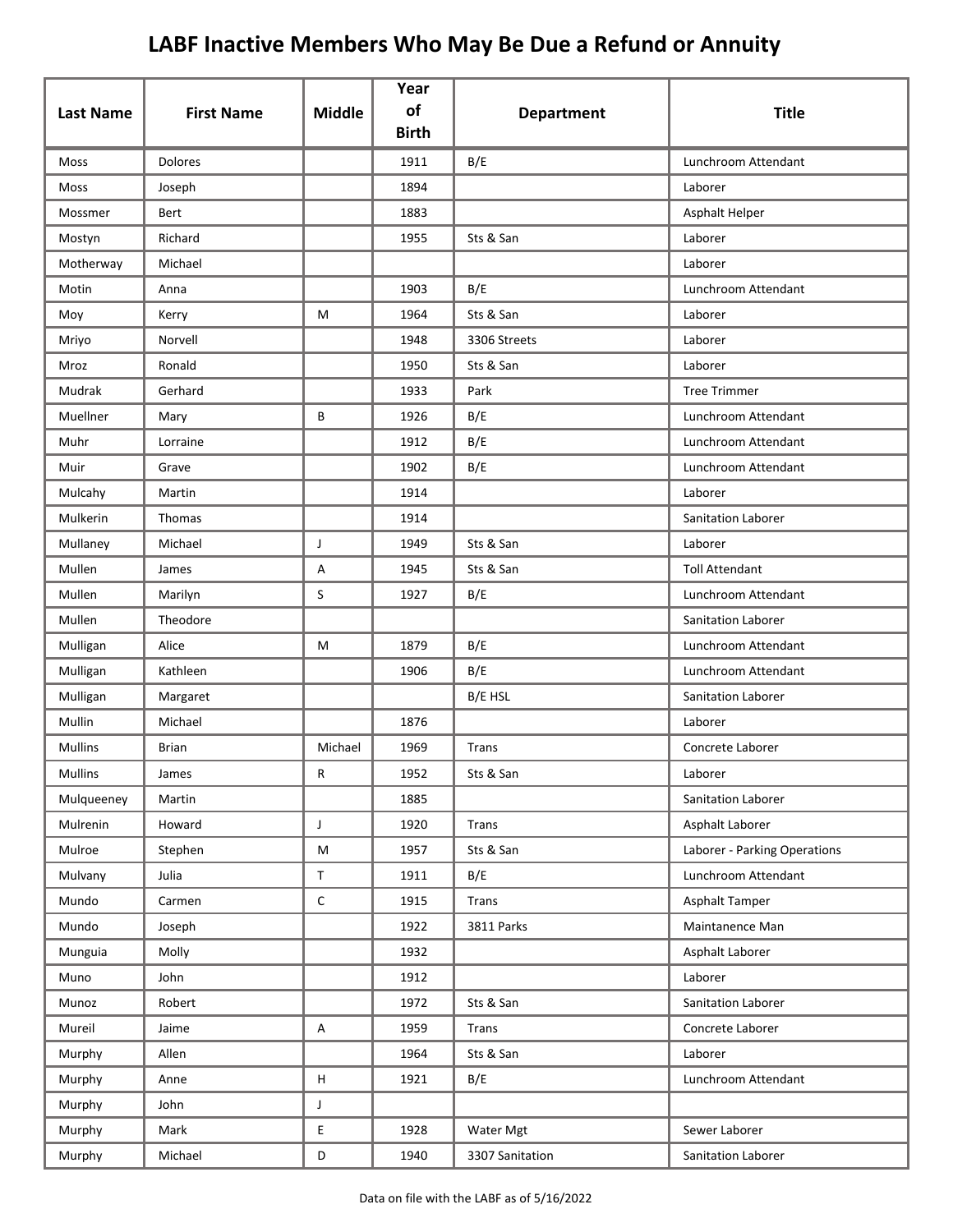| <b>Last Name</b> | <b>First Name</b> | <b>Middle</b> | Year<br>of   | <b>Department</b>   | <b>Title</b>                 |
|------------------|-------------------|---------------|--------------|---------------------|------------------------------|
|                  |                   |               | <b>Birth</b> |                     |                              |
| Murphy           | Michael           | J             |              |                     | Sanitation Laborer           |
| Murphy           | Otis              |               | 1940         |                     | Asphalt Laborer              |
| Murphy           | Patrick           |               |              |                     | Sanitation Laborer           |
| Murphy           | Patrick           | G             | 1943         | Water Mgt           | Laborer                      |
| Murray           | Ann               | $\vee$        |              | B/E HSL Bowen       | Lunchroom Attendant          |
| Murray           | Blancy            |               | 1924         |                     | Laborer                      |
| Murray           | Douglas           | J             | 1949         | Sts & San           | Laborer                      |
| Murray           | James             | Α             | 1948         | Sts & San           | Laborer                      |
| Murray           | Micheal           | J             | 1956         | Sts & San           | Laborer                      |
| Murray           | Thomas            | F.            | 1937         | Parks 3803          | <b>Tree Trimmer</b>          |
| Murrie           | Earlene           |               |              | B/E                 | Lunchroom Attendant          |
| Murriell         | Martin            |               | 1968         | Sts & San           | Sanitation Laborer           |
| Murrul           | Frank             |               | 1953         | Sts & San           | Laborer                      |
| Murry            | Lloyd             | $\mathsf C$   | 1973         | Finance             | Booter - Parking             |
| Murvartian       | Martha            |               |              | <b>B/E Farragut</b> | Lunchroom Attendant          |
| <b>Myers</b>     | James             |               | 1941         | B/E                 | Sanitation Laborer           |
| Myers            | Michael           | D             |              |                     | Park Laborer                 |
| <b>Myles</b>     | Hattie            |               | 1932         | B/E                 | Lunchroom Attendant          |
| Myrick           | William           | L             | 1925         | Sts & San           | Laborer - Parking Operations |
| Myron            | Patrick           |               | 1897         | 4203 WPX            | Laborer                      |
| Myron            | William           | J             | 1946         | B/E                 | <b>B/E</b> Employee          |
| Nahmod           | Sheldon           |               |              |                     | Sanitation Laborer           |
| <b>Nakis</b>     | Alfred            | P             | 1952         | Sts & San           | Laborer                      |
| Napier           | Charles           | T             |              |                     |                              |
| Napiorski        | Sigmund           |               |              |                     | Asphalt Helper               |
| Napoleon         | Sam               |               |              |                     | Sanitation Laborer           |
| Napoli           | George            | ${\sf N}$     | 1968         | Sts & San           | <b>Tree Trimmer</b>          |
| Napoli           | Michael           | Α             | 1963         | Trans               | Asphalt Laborer              |
| Napolitano       | Joseph            | $\mathsf A$   | 1952         | Trans               | Asphalt Laborer              |
| Naponiello       | Joseph            |               |              |                     | Sanitation Laborer           |
| Narbo            | Ingrid            |               | 1908         | B/E                 | Lunchroom Attendant          |
| Nardi            | Frank             |               | 1949         |                     | Laborer                      |
| Nardi            | Joseph            |               |              |                     | Sanitation Laborer           |
| Narduci          | Peter             |               | 1982         |                     | Laborer                      |
| Nash             | Harry             |               | 1902         | 3320/3311           | Laborer                      |
| Nash             | Thomas            | В             |              |                     |                              |
| Nash             | Walter            |               | 1917         | B/E                 | Lunchroom Attendant          |
| Naskrent         | Louis             | ${\sf R}$     | 1910         |                     | Laborer                      |
| Nastrucci        | Peter             |               | 1886         |                     | Park Laborer                 |
| Natale           | Nick              |               |              |                     | Sanitation Laborer           |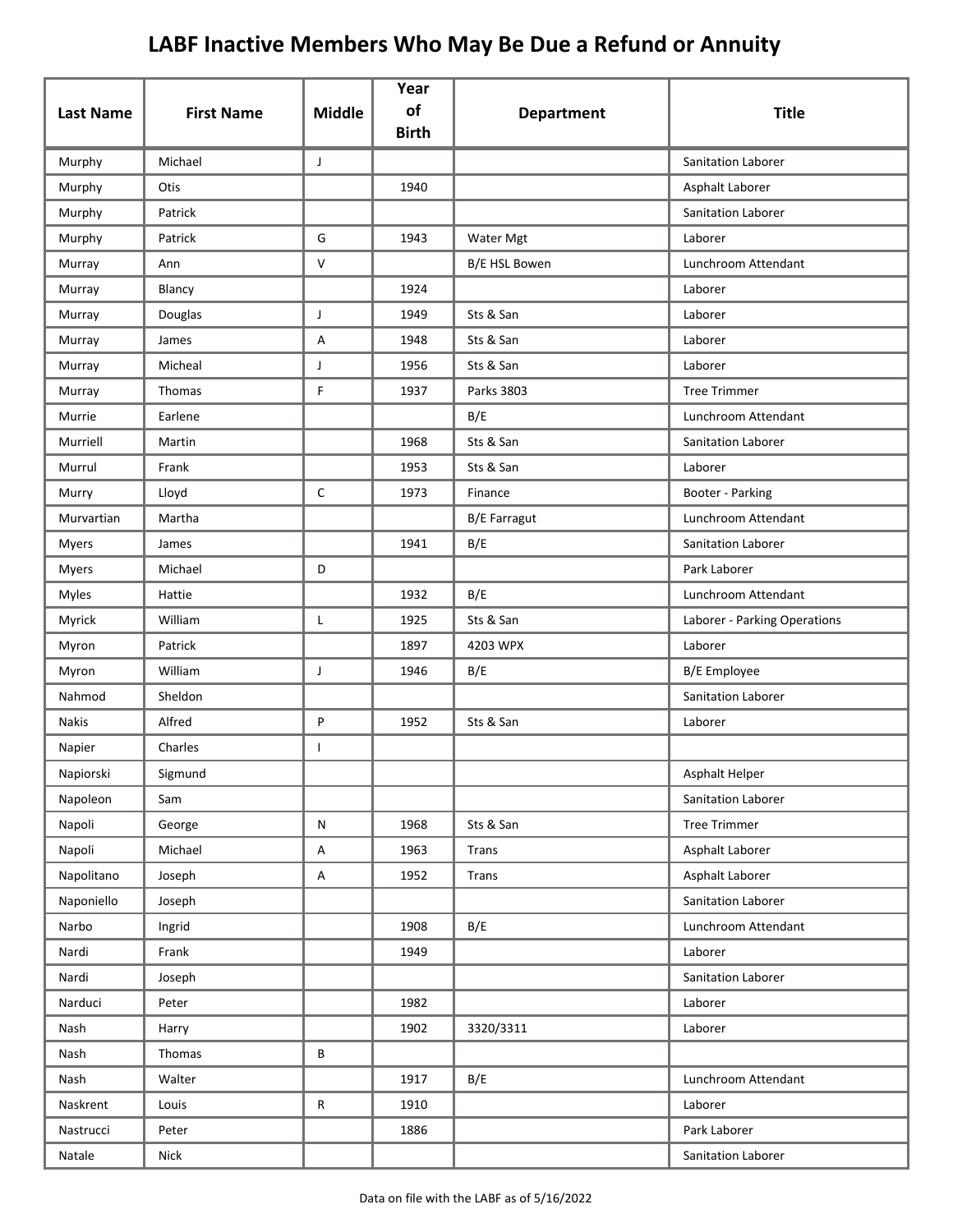| <b>Last Name</b> | <b>First Name</b> | <b>Middle</b> | Year<br>of   | <b>Department</b> | <b>Title</b>        |
|------------------|-------------------|---------------|--------------|-------------------|---------------------|
|                  |                   |               | <b>Birth</b> |                   |                     |
| Naughton         | John              |               | 1921         | 3448, 3645, 3636  | Washer/Greaser      |
| Navarro          | Michael           | J             | 1949         | Water Mgt         | Laborer             |
| Naylor           | Eva               |               | 1908         | B/E               | Lunchroom Attendant |
| Neal             | Langdon           | D             | 1957         | Aviation          | Laborer             |
| Neary            | John              | J             | 1911         | 3483 Sewers       | Laborer             |
| Neath            | Helen             | W             | 1908         | B/E               | Lunchroom Attendant |
| Nedza            | James             | E             | 1955         | Aviation          | Laborer             |
| Nedza            | Robert            |               | 1947         | Water Mgt         | Sewer Laborer       |
| Needham          | Kevin             | P             | 1957         | Water Mgt         | Sewer Laborer       |
| Neely            | Richard           | S             | 1924         | Sts & San         | Laborer             |
| Neely            | William           |               | 1941         |                   | Park Laborer        |
| Negrete-Angele   | Tony              |               | 1992         | Fleet             | Watchman            |
| Neiman           | Edward            |               |              |                   | Sanitation Laborer  |
| Neiner           | Peter             |               | 1985         | 4202 W.P.X.       | Sanitation Laborer  |
| Neita            | Alan              | М             | 1961         | Sts & San         | Laborer             |
| <b>Nelms</b>     | John              | E             | 1959         |                   | Laborer             |
| Nelms            | Peter             |               | 1962         |                   | Laborer             |
| Nelms            | William           |               | 1960         |                   | Laborer             |
| Nelson           | Andrew            |               |              | B/E HSL           | Porter              |
| Nelson           | Callie            |               | 1910         |                   | Maid                |
| Nelson           | Daryl             |               | 1948         | Sts & San         | Laborer             |
| Nelson           | Dorothy           |               | 1916         | B/E               | Lunchroom Attendant |
| Nelson           | Edward            |               |              |                   | Sanitation Laborer  |
| Nelson           | Larry             |               | 1961         | Trans             | Concrete Laborer    |
| Nelson           | Russell           |               | 1935         | Sts & San         | <b>Tree Trimmer</b> |
| Nemitz           | William           | F.            | 1950         | Sts & San         | Laborer             |
| Nepyjwoda        | Glenn             | E.            | 1947         | Sts & San         |                     |
| Nero             | Ferdinand         |               |              |                   | Sanitation Laborer  |
| Nettles          | Willie            | L             | 1950         | Sts & San         | Laborer             |
| Neubauer         | Thomas            |               | 1938         |                   | Laborer             |
| Neuman           | Arthur            | G             | 1918         |                   | <b>Tree Trimmer</b> |
| Neville          | Gerald            | D             | 1941         | Trans             | Concrete Laborer    |
| Neville          | William           | F             | 1932         | 3902 Aviation     | Laborer             |
| Newburn          | Dora              |               | 1937         | B/E               | Board of Ed.        |
| Newchurch        | Cora              | М             | 1917         | B/E               | Lunchroom Attendant |
| Newell           | Solomon           |               |              |                   | Sanitation Laborer  |
| Newsome          | John              | D             | 1969         | Sts & San         | Sanitation Laborer  |
| Newson           | Lessie            |               |              |                   |                     |
| Newton           | Cornelius         |               | 1927         | Trans             | Concrete Laborer    |
| Newton           | Derrick           | E.            | 1959         | Trans             | Concrete Laborer    |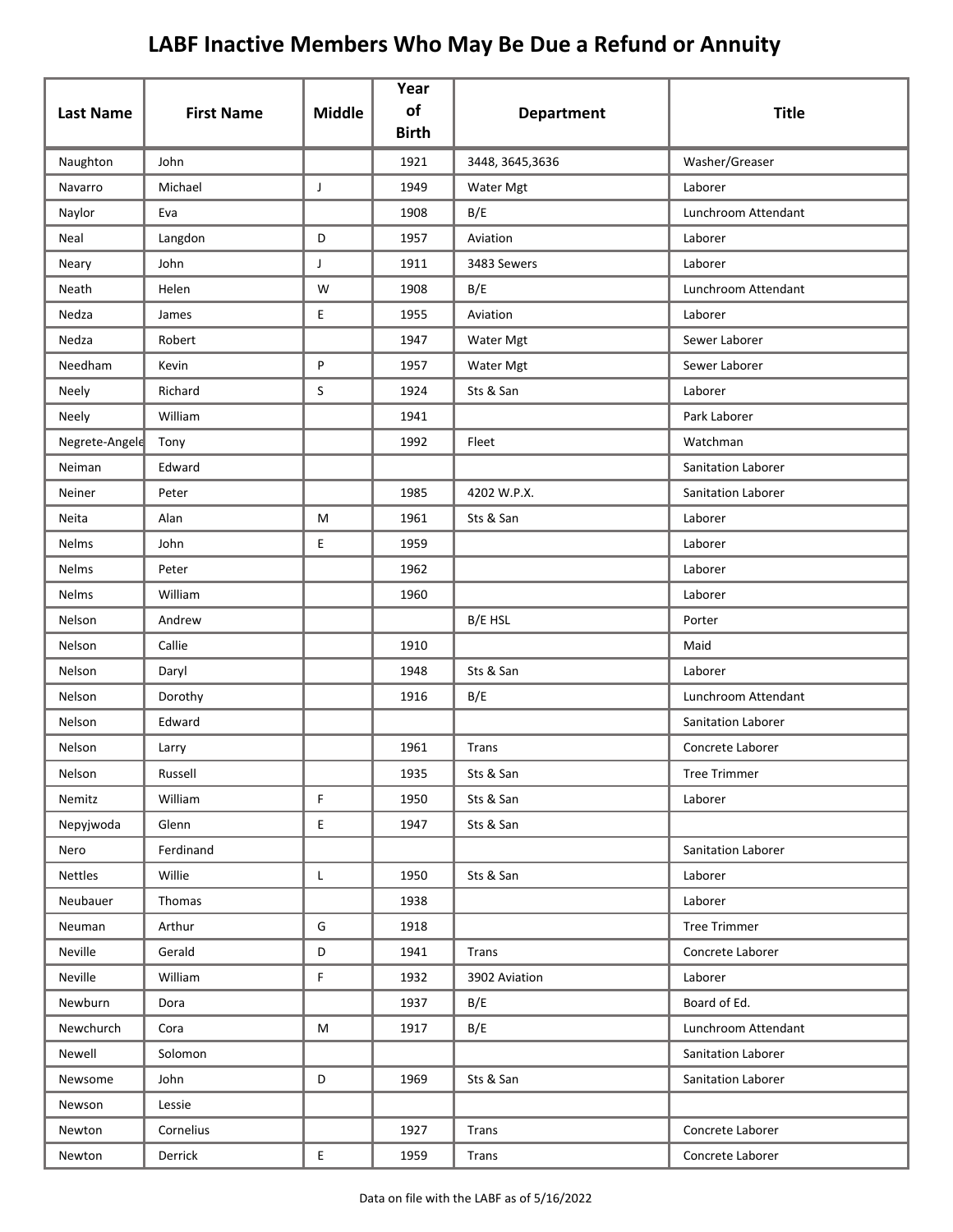| <b>Last Name</b> | <b>First Name</b> | <b>Middle</b> | Year<br>of<br><b>Birth</b> | <b>Department</b>                | <b>Title</b>                    |
|------------------|-------------------|---------------|----------------------------|----------------------------------|---------------------------------|
| <b>Nicholas</b>  | Albert            | L             | 1928                       | B/E                              | Lunchroom Attendant             |
| Nicholas         | Emile             |               | 1939                       |                                  | First Deputy Commissioner       |
| Nichols          | Lucille           |               | 1920                       | B/E                              | Lunchroom Attendant             |
| <b>Nickles</b>   | Charles           | H             | 1920                       | Water Mgt                        | Laborer                         |
| <b>Nicklos</b>   | Kenny             | J             |                            |                                  | Sanitation Laborer              |
| Nicolei          | Gery              |               | 1942                       | Water Mgt                        | <b>Station Laborer</b>          |
| Nielsen          | Catherine         |               | 1942                       |                                  | Laborer                         |
| Niemiec          | Edward            |               | 1933                       | Sts & San                        | Laborer (Bureau of Electricity) |
| <b>Nieves</b>    | Benigno           |               | 1925                       | 3332 & 2805                      | <b>Tree Trimmer</b>             |
| Nigliazzo        | Anthony           |               | 1916                       |                                  | Laborer                         |
| Nigri            | Daniel            |               | 1954                       | Trans                            | Asphalt Laborer                 |
| Nilo             | Gary              |               | 1947                       |                                  |                                 |
| Nimitz           | Anna              |               | 1891                       | B/E                              | Lunchroom Attendant             |
| Nino             | John              |               | 1929                       |                                  | Laborer                         |
| Nippert          | William           |               | 1943                       |                                  | Laborer                         |
| Nisivaco         | Alexander         |               | 1934                       |                                  | Coord Of Tugboat Operations     |
| Nixon            | Hattie            |               | 1918                       | B/E                              | Lunchroom Attendant             |
| Noak             | Stella            | L             | 1920                       | B/E HSL Bowen                    | Lunchroom Attendant             |
| Noel             | Matthew           |               | 1987                       | Water Mgt                        | Laborer Apprentice              |
| Noga             | Andrew            |               |                            |                                  | Sanitation Laborer              |
| Nolan            | David             |               | 1947                       | Forestry 3801                    | Laborer                         |
| Nolan            | James             |               | 1941                       | Sts & San                        | <b>Tree Trimmer</b>             |
| Nolan            | Josephine         | В             |                            | B/E HSL Chicago Teachers College | <b>Sanitation Laborer</b>       |
| Nolan            | Maurice           | Α             | 1960                       | Sts & San                        | Laborer                         |
| Nolan            | Rita              | E             | 1897                       | 3022 M.T. S                      | Hospital Helper                 |
| Nolan            | Thomas            |               | 1957                       | Sts & San                        | Laborer                         |
| Nonn             | James             |               | 1946                       | Sts & San                        | Laborer                         |
| Noonan           | Clara             |               | 1888                       | B/E                              | Lunchroom Attendant             |
| Noonan           | Eugene            |               |                            |                                  | Sanitation Laborer              |
| Noonan           | William           | F             | 1924                       |                                  | Park Laborer                    |
| Noreen           | Albert            |               | 1898                       |                                  | <b>Construction Laborer</b>     |
| Norman           | Kenneth           | $\mathsf{C}$  | 1964                       | Water Mgt                        | Sewer Laborer                   |
| Norton           | Dorothy           |               | 1932                       | B/E                              | Lunchroom Attendant             |
| Noto             | Anthony           | P             | 1946                       | Water Mgt                        | Laborer                         |
| Novack           | Joseph            | G             | 1946                       |                                  | 9464                            |
| Novak            | Charles           |               |                            |                                  | Sanitation Laborer              |
| Nowels           | Paul              |               | 1940                       | Sts & San                        | Laborer                         |
| Nowicki          | Edmund            |               | 1924                       | Trans                            | Asphalt Laborer                 |
| Nowicki          | John              | $\mathsf{C}$  | 1945                       |                                  | Asphalt Helper                  |
| Nowotarski Jr    | Stanley           | J             | 1942                       | Sts & San                        | Laborer                         |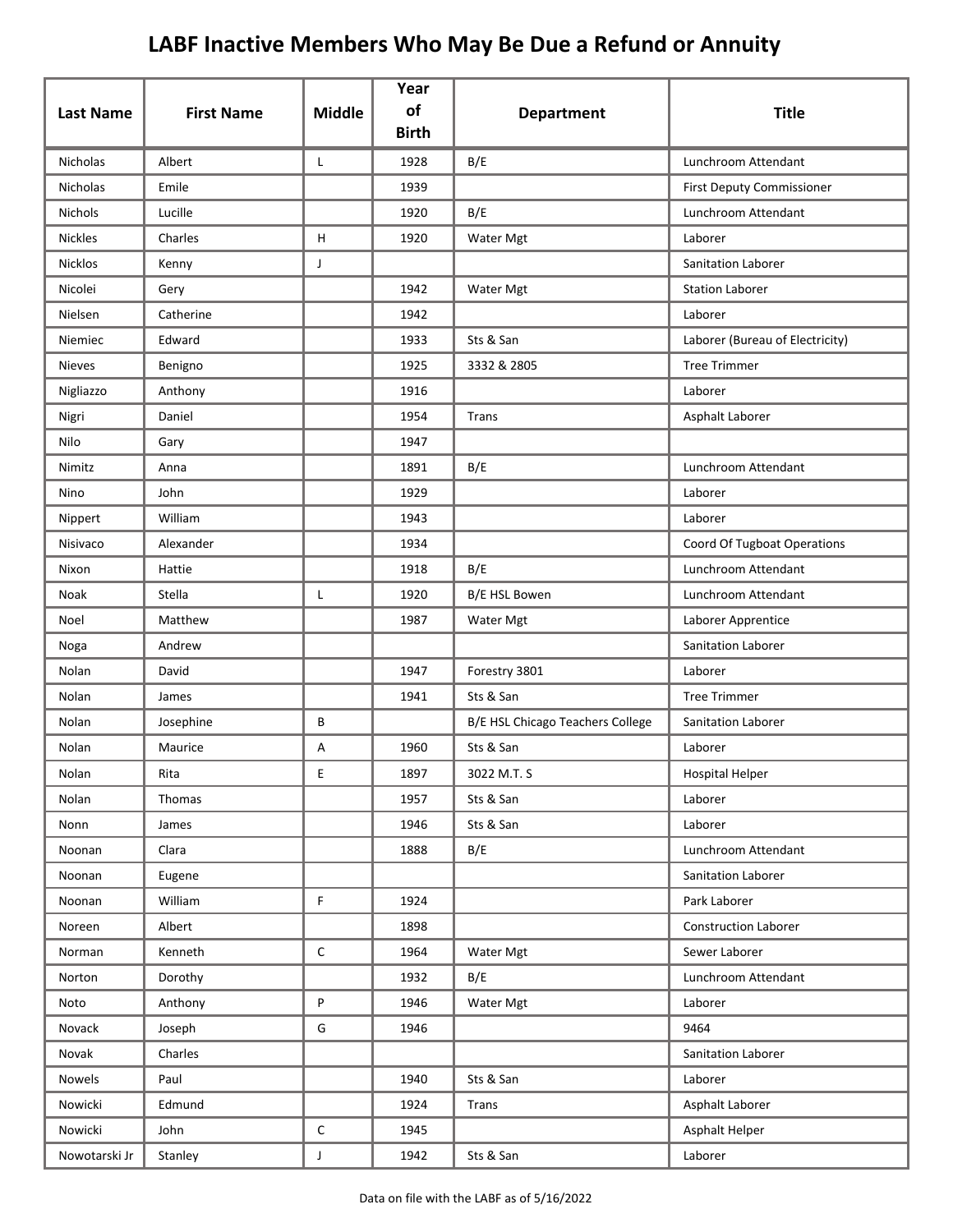| <b>Last Name</b> | <b>First Name</b> | <b>Middle</b> | Year<br>of<br><b>Birth</b> | <b>Department</b>      | <b>Title</b>                 |
|------------------|-------------------|---------------|----------------------------|------------------------|------------------------------|
| Nozar            | Martin            | E.            | 1930                       | Aviation               | <b>Construction Laborer</b>  |
| Nugent           | Patrick           | н             | 1908                       |                        | Sanitation Laborer           |
| Nulti            | Vincent           |               | 1912                       |                        | Laborer                      |
| Nunez            | Ruben             |               | 1969                       | Aviation               | Airport Maintenance Foreman  |
| Nunnally         | Jacob             |               |                            |                        | <b>Sanitation Laborer</b>    |
| Nunziato         | John              | Α             | 1975                       | Sts & San              | <b>Hand Laborer</b>          |
| Nurse            | Maxine            |               | 1910                       | B/E                    | Lunchroom Attendant          |
| Oakes            | Rose              |               | 1898                       | B/E                    | Lunchroom Attendant          |
| Obeirne          | Mary              |               | 1895                       |                        | Attendant                    |
| Obrachta         | Frank             |               | 1965                       | Trans                  | Concrete Laborer             |
| Obrien           | Alice             | М             | 1908                       | B/E                    | Lunchroom Attendant          |
| Obrien           | Catherine         |               |                            | <b>BOE</b>             |                              |
| OBrien           | Dennis            |               | 1946                       |                        | Laborer                      |
| Obrien           | Elmer             |               | 1934                       |                        | Laborer                      |
| OBrien           | Gerald            | P             | 1947                       |                        | <b>Sanitation Laborer</b>    |
| OBrien           | John              | E             | 1918                       | Sts & San              | Laborer - Parking Operations |
| Obrien           | John              | J             | 1916                       |                        | Laborer                      |
| OBrien           | Katherine         | M             | 1890                       | B/E HSL                | Lunchroom Attendant          |
| OBrien           | Robert            |               |                            |                        | <b>Sanitation Laborer</b>    |
| Obrien           | Terrence          |               |                            |                        | <b>Sanitation Laborer</b>    |
| Obrien           | Thomas            | E             |                            |                        | Sanitation Laborer           |
| Obrien           | Tim               |               | 1963                       | Trans                  | Concrete Laborer             |
| OBrien           | Willard           |               | 1917                       | Trans                  | Asphalt Laborer              |
| Obrien           | William           | T             | 1959                       | Water Mgt              | Sewer Laborer                |
| Obuchowsk        | Chester           |               | 1917                       | Sts & San              | Laborer                      |
| Ocallaghan       | Ben               |               | 1980                       |                        | Sanitation Laborer           |
| Ocallaghan       | Mary              |               | 1890                       | B/E                    | Lunchroom Attendant          |
| Ocasio           | Carlos            |               | 1934                       | Water Mgt              | Sewer Laborer                |
| OCearuill        | Alein             | S             | 1976                       | Trans                  | Concrete Laborer             |
| Ochwat           | Lottie            |               | 1913                       | B/E HSL Bowen          | Sanitation Laborer           |
| Oconnell         | Charles           | $\mathsf T$   | 1914                       |                        | Laborer                      |
| Oconnell         | James             | C             | 1975                       | Water Mgt              | Laborer                      |
| Oconnell         | Katherine         |               | 1905                       | B/E                    | Lunchroom Attendant          |
| OConnell         | Margaret          | M             | 1911                       | <b>B/E Marshall HS</b> | Lunchroom Attendant          |
| OConnell         | Michael           |               | 1884                       |                        | Park Laborer                 |
| Oconnell         | Stephen           |               | 1984                       |                        | Aviation                     |
| Oconnell         | Timothy           | J             | 1948                       | Water Mgt              | Laborer                      |
| Oconnor          | Agnes             |               | 1905                       | B/E                    | Lunchroom Attendant          |
| Oconnor          | Frank             | J             | 1887                       |                        | Park Laborer                 |
| Oconnor          | James             | E             | 1934                       | 3645 Electricity       | Laborer                      |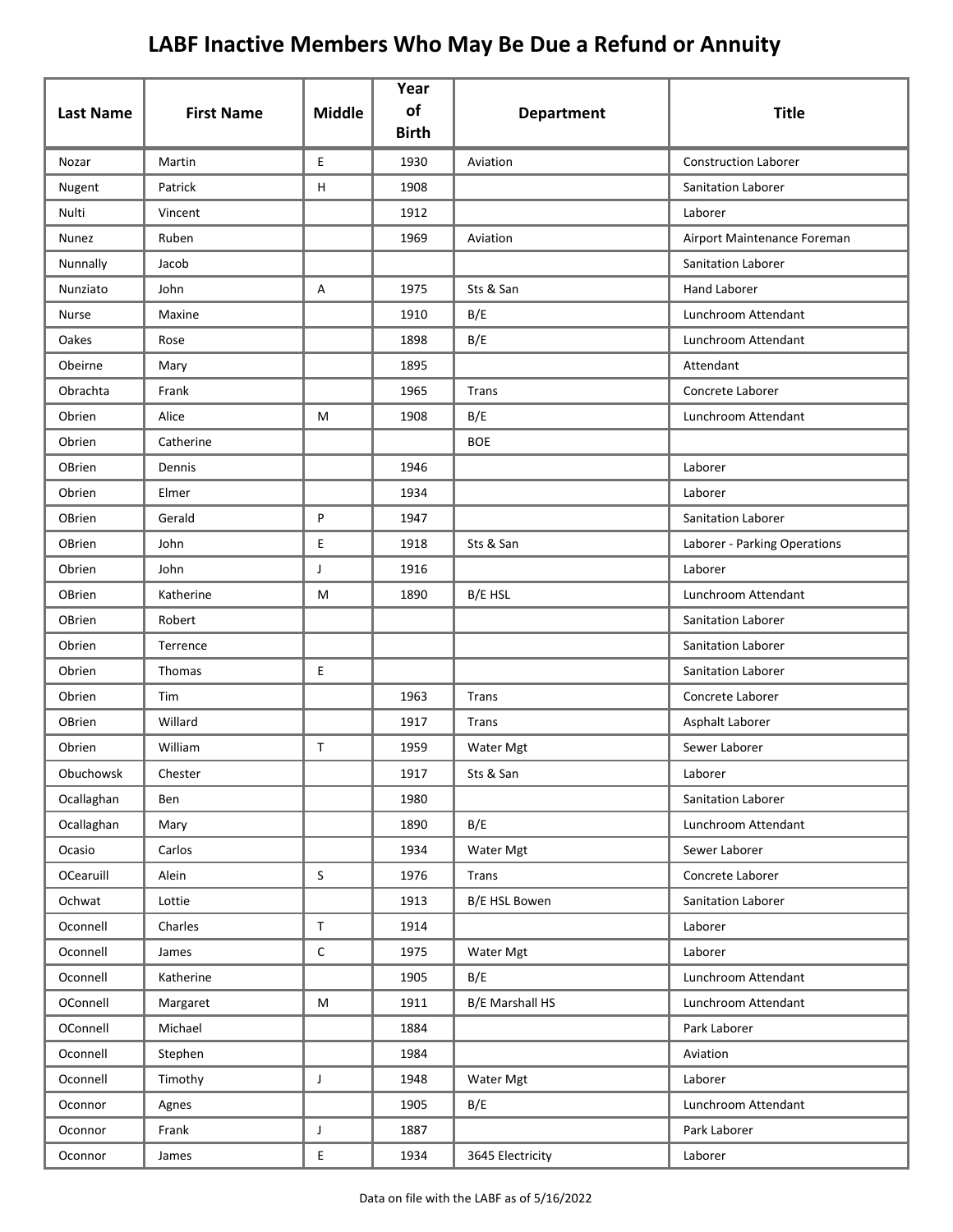| <b>Last Name</b> | <b>First Name</b> | <b>Middle</b> | Year<br>of   | <b>Department</b> | <b>Title</b>               |
|------------------|-------------------|---------------|--------------|-------------------|----------------------------|
|                  |                   |               | <b>Birth</b> |                   |                            |
| Oconnor          | John              |               | 1896         |                   | Laborer                    |
| OConnor          | John              | P             | 1893         |                   | Sewer Laborer              |
| Oconnor          | Kathleen          |               | 1902         | B/E               | Lunchroom Attendant        |
| OConnor          | Kevin             | J             | 1945         | 3806 Forestry     | Laborer                    |
| Oconnor          | Mary              |               | 1903         | B/E               | Lunchroom Attendant        |
| ODaniel          | Louis             |               | 1933         | B/E HSL Dunbar    | Lunchroom Attendant        |
| Oday             | Ernest            |               |              |                   | Sanitation Laborer         |
| Odom             | Bennie            |               |              | Sts & San         |                            |
| Odonnell         | Edward            | M             | 1959         | Sts & San         | Laborer                    |
| Odonnell         | Irene             |               | 1891         | B/E               | Lunchroom Attendant        |
| Odonnell         | James             |               |              |                   | Sanitation Laborer         |
| Odonnell         | John              | A             | 1956         | Water Mgt         | Laborer                    |
| Odonnell         | John              | $\mathsf{C}$  | 1923         |                   | Laborer                    |
| Odonnell         | Michael           | S             | 1949         | Water Mgt         | Laborer                    |
| Odonnell         | Patrick           | J             | 1907         | B/E               | Sanitation Laborer         |
| Odowd            | Patrick           |               | 1928         | Water Mgt         | Sewer Bricklayer           |
| Offutt           | Dorothy           | $\vee$        | 1929         | B/E               | Lunchroom Attendant        |
| Oglesby Jr       | Sherman           |               | 1945         | Sts & San         | Laborer                    |
| Ogrady           | Catherine         | N             | 1918         | B/E               | Lunchroom Attendant        |
| OGrady           | Lois              | F             |              |                   | Orderly                    |
| Ogrady           | Vincent           | J             | 1950         | Sts & San         | Laborer                    |
| Ohara            | Hugh              | Α             | 1950         | Sts & San         | Park Laborer               |
| Ohara            | John              |               | 1912         | Police            | Garage Attendant           |
| OHare            | Thomas            | W             |              |                   |                            |
| Ojeda            | Alejandro         | M             | 1926         | Sts & San         | Laborer                    |
| Okeefe           | Charles           | R             | 1947         | Trans             | Asphalt Laborer            |
| Okeefe           | Terrence          | M             | 1957         | Water Mgt         |                            |
| Okon             | Frank             | Α             | 1913         | 3341/3345         | Laborer                    |
| Oland            | Paul              |               | 1948         |                   | Laborer                    |
| Oleary           | Catherine         |               | 1914         |                   | Attendant                  |
| OLeary           | John              | K             | 1991         | Sts & San         | General Laborer            |
| Olejniczak       | Bogdan            |               | 1951         | Water Mgt         | Sewer Laborer              |
| Oliver           | Margaret          |               | 1915         | B/E               | Lunchroom Attendant        |
| Oliver           | Raleigh           |               | 1942         |                   | Laborer                    |
| Oliver           | Salvatore         |               | 1945         |                   | Laborer                    |
| Olson            | Gladys            |               | 1917         | B/E               | Lunchroom Attendant        |
| Olson            | Leonard           | $\mathsf{J}$  | 1917         |                   | Laborer                    |
| Olson            | Serena            |               | 1905         | B/E               | Lunchroom Attendant        |
| Olszak           | Lawrence          | N             | 1969         | <b>Trans</b>      | Dir Of Information Systems |
| Olvera           | Carlos            |               | 1949         | Sts & San         | Laborer                    |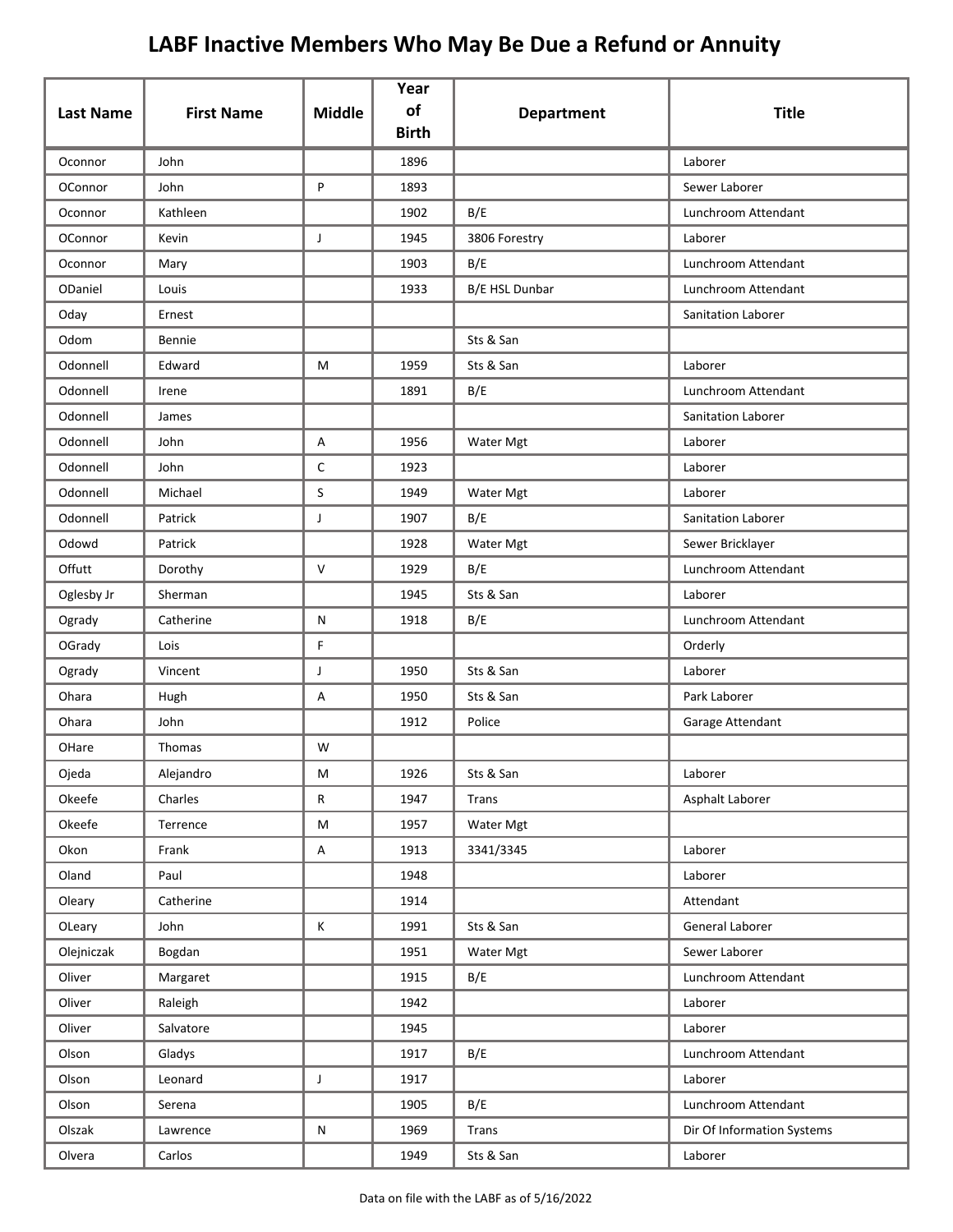| <b>Last Name</b> | <b>First Name</b> | <b>Middle</b> | Year<br>of   | <b>Department</b>         | <b>Title</b>                    |
|------------------|-------------------|---------------|--------------|---------------------------|---------------------------------|
|                  |                   |               | <b>Birth</b> |                           |                                 |
| Omalley          | Austin            | J             | 1922         | 3900 Parks and Recreation | <b>Tree Trimmer</b>             |
| OMalley          | Cyril             |               |              | 4277 & 4273               | Sanitation Laborer              |
| OMalley          | James             |               | 1950         | Sts & San                 | Laborer                         |
| Omalley          | Kevin             | J             | 1929         | Sts & San                 | Laborer (Bureau of Electricity) |
| Omalley          | Melissa           |               | 1965         | Sts & San                 | General Laborer                 |
| Omalley          | Michael           |               | 1957         | Water Mgt                 | Laborer                         |
| Omalley          | Michael           |               | 1960         | Fleet & Facility Mgt      | <b>Station Laborer</b>          |
| Omalley          | Michael           |               | 1978         |                           | Sanitation Laborer              |
| Omalley          | Michael           | J             | 1951         | Water Mgt                 | Laborer                         |
| OMalley          | Terence           | P             | 1952         | Sts & San                 | Laborer                         |
| Omalley          | Thomas            |               | 1927         |                           | Sanitation Laborer              |
| Ondriska         | Joseph            |               | 1890         |                           | Laborer                         |
| Oneal            | Bennie            | E             | 1946         |                           | <b>Hospital Helper</b>          |
| Oneal            | <b>Betty</b>      | J             | 1933         |                           | <b>Hospital Helper</b>          |
| Oneal            | Franklin          |               | 1955         | Sts & San                 | Laborer                         |
| ONeal            | Robert            |               | 1929         |                           | Laborer                         |
| Oneill           | Elizabeth         |               | 1918         | B/E                       | Lunchroom Attendant             |
| Oneill           | Helen             |               | 1897         | B/E                       | Lunchroom Attendant             |
| ONeill           | John              | P             | 1951         | Police                    | 9534                            |
| Oneill           | William           | D             | 1945         |                           | Park Laborer                    |
| ONesto           | Daniel            |               | 1882         |                           |                                 |
| Onesto           | Harold            |               |              |                           | Sanitation Laborer              |
| Oprondek         | Mary              |               | 1919         | B/E                       | Lunchroom Attendant             |
| Orange           | Josephine         |               | 1922         |                           | Laborer                         |
| Orbon            | James             | W             | 1955         | Water Mgt                 | Sewer Laborer                   |
| Ordonez          | Brent             |               | 1942         | Water Mgt                 | Sewer Laborer                   |
| OReilley         | Bette             | L             | 1936         | <b>BOE</b>                | Lunchroom Attendant             |
| Orellana Sando   | William           | W             | 1964         | Trans                     | Concrete Laborer                |
| Orenstein        | Larry             |               | 1947         | Sts & San                 | Laborer                         |
| Orga             | Daniel            |               |              |                           | Sanitation Laborer              |
| Orlando          | Helen             |               | 1915         | B/E                       | Lunchroom Attendant             |
| Orme             | Rhey              | Α             | 1949         | Sts & San                 | <b>Tree Trimmer</b>             |
| ORourke          | Bernard           |               |              |                           | Sanitation Laborer              |
| ORourke          | Thomas            | $\mathsf S$   | 1970         | Water Mgt                 | Watchman                        |
| Orozco           | Pedro             |               | 1957         | <b>Trans</b>              | Concrete Laborer                |
| Orr              | William           |               | 1972         | Trans                     | Concrete Laborer                |
| Ortega           | Salvador          |               | 1953         | Sts & San                 | Laborer                         |
| Ortiz            | Dagoberto         |               | 1955         | Sts & San                 | Sanitation Laborer              |
| Ortiz            | Jose              | L             | 1953         | Sts & San                 | Laborer - Parking Operations    |
| Ortiz            | Marcelino         |               | 1947         | Sts & San                 | Laborer                         |